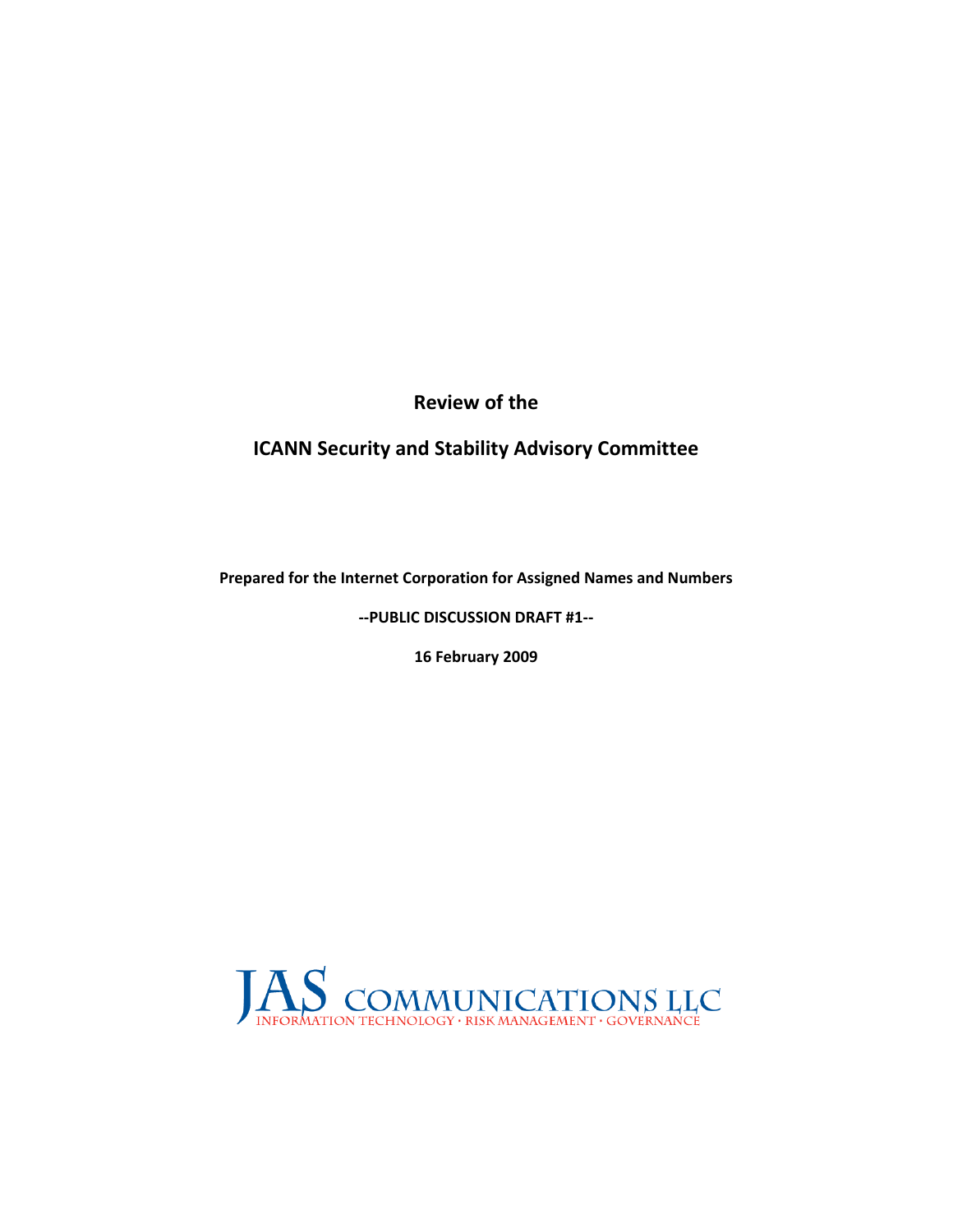**Founded in 2003, JAS Communications is a unique professional services firm delivering risk management, technology, and governance solutions to a wide range of commercial and government clients.**

**[http://www.jascommunications.com](http://www.jascommunications.com/)**

**(\*) JAS Communications LLC has previously done work for ICANN as a subcontractor to Delta Risk LLC.**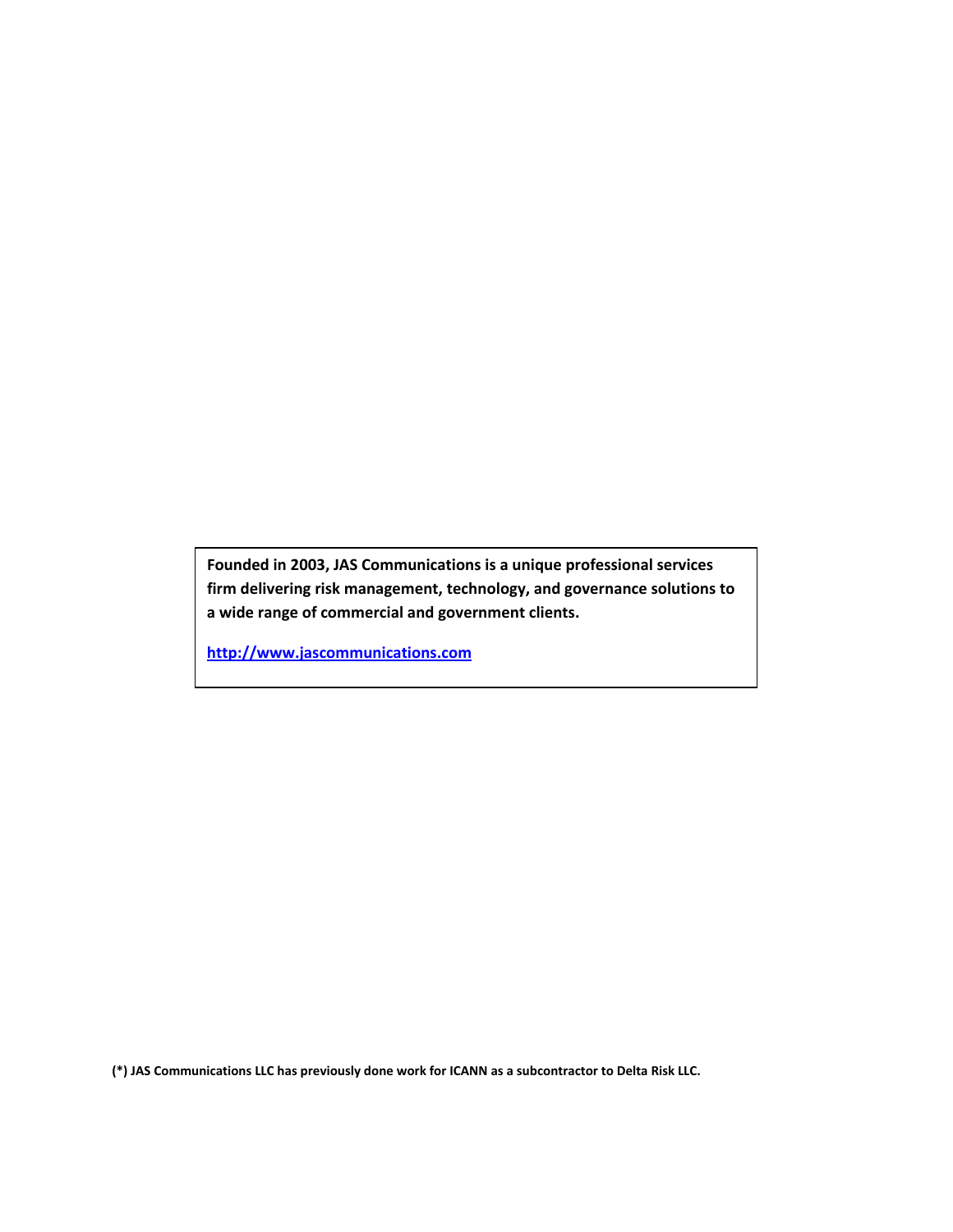### **Table of Contents**

| $\mathbf{1}$   |                               |                           |  |  |  |  |  |
|----------------|-------------------------------|---------------------------|--|--|--|--|--|
|                | 1.1                           |                           |  |  |  |  |  |
| $\overline{2}$ |                               |                           |  |  |  |  |  |
|                | 2.1                           |                           |  |  |  |  |  |
|                | 2.2                           |                           |  |  |  |  |  |
|                | 2.3                           |                           |  |  |  |  |  |
|                | 2.4                           |                           |  |  |  |  |  |
|                | 2.5                           |                           |  |  |  |  |  |
| 3              |                               |                           |  |  |  |  |  |
|                | 3.1                           |                           |  |  |  |  |  |
|                | 3.2                           |                           |  |  |  |  |  |
| 4              |                               |                           |  |  |  |  |  |
|                | 4.1                           |                           |  |  |  |  |  |
|                | 4.2                           |                           |  |  |  |  |  |
|                | 4.3                           |                           |  |  |  |  |  |
|                | 4.4                           |                           |  |  |  |  |  |
|                | 4.5                           |                           |  |  |  |  |  |
|                | 4.6                           |                           |  |  |  |  |  |
|                | 4.7                           |                           |  |  |  |  |  |
|                | 4.8                           |                           |  |  |  |  |  |
|                | 4.9                           |                           |  |  |  |  |  |
|                | 4.10                          |                           |  |  |  |  |  |
| 5              |                               |                           |  |  |  |  |  |
|                | <b>JAS Communications LLC</b> |                           |  |  |  |  |  |
|                |                               | www.jascommunications.com |  |  |  |  |  |

Page 1

-- PUBLIC DISCUSSION DRAFT #1--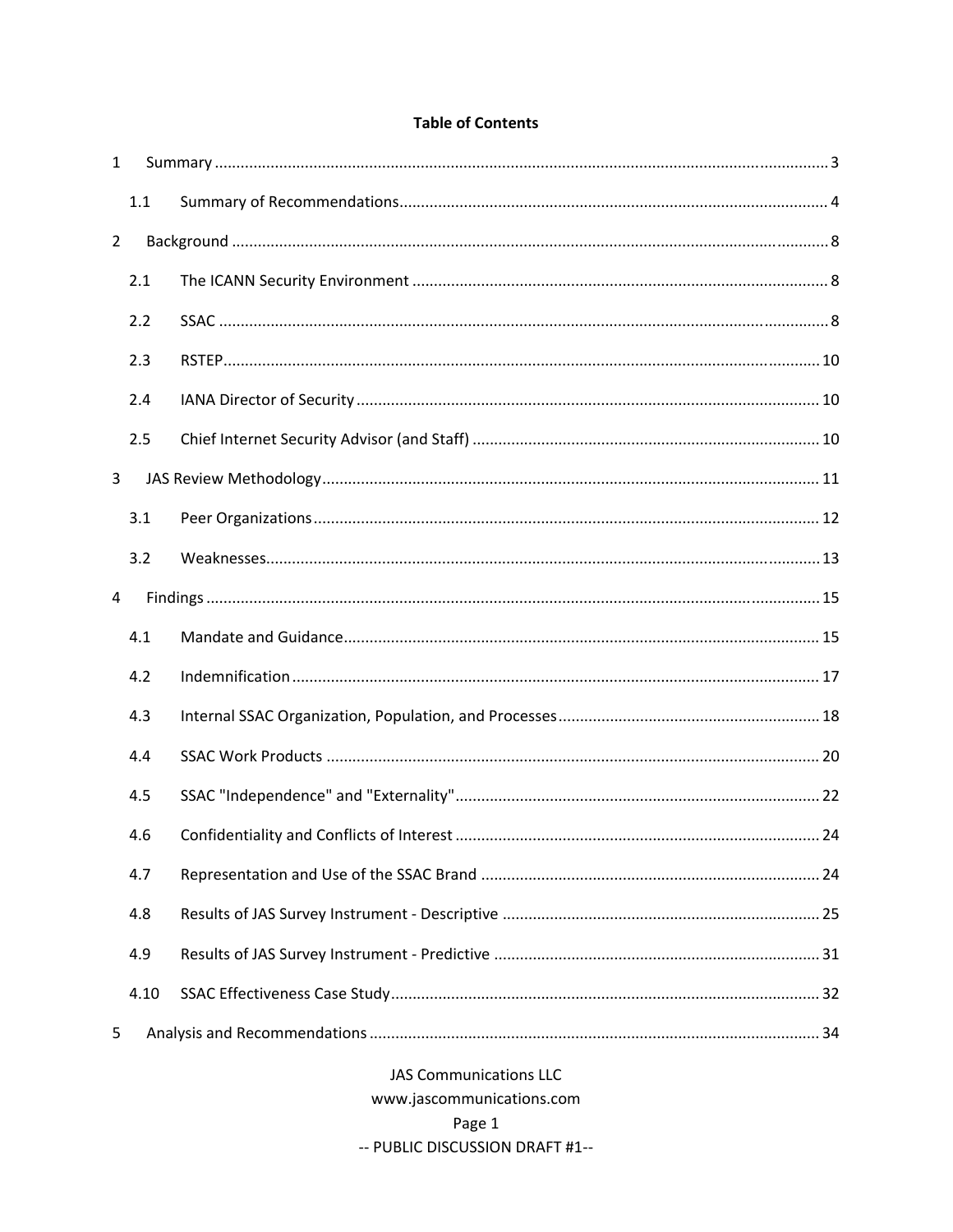| 5.1 |  |
|-----|--|
| 5.2 |  |
| 5.3 |  |
| 5.4 |  |
| 5.5 |  |
| 6   |  |
| 7   |  |
| 8   |  |

**JAS Communications LLC** www.jascommunications.com Page 2 -- PUBLIC DISCUSSION DRAFT #1--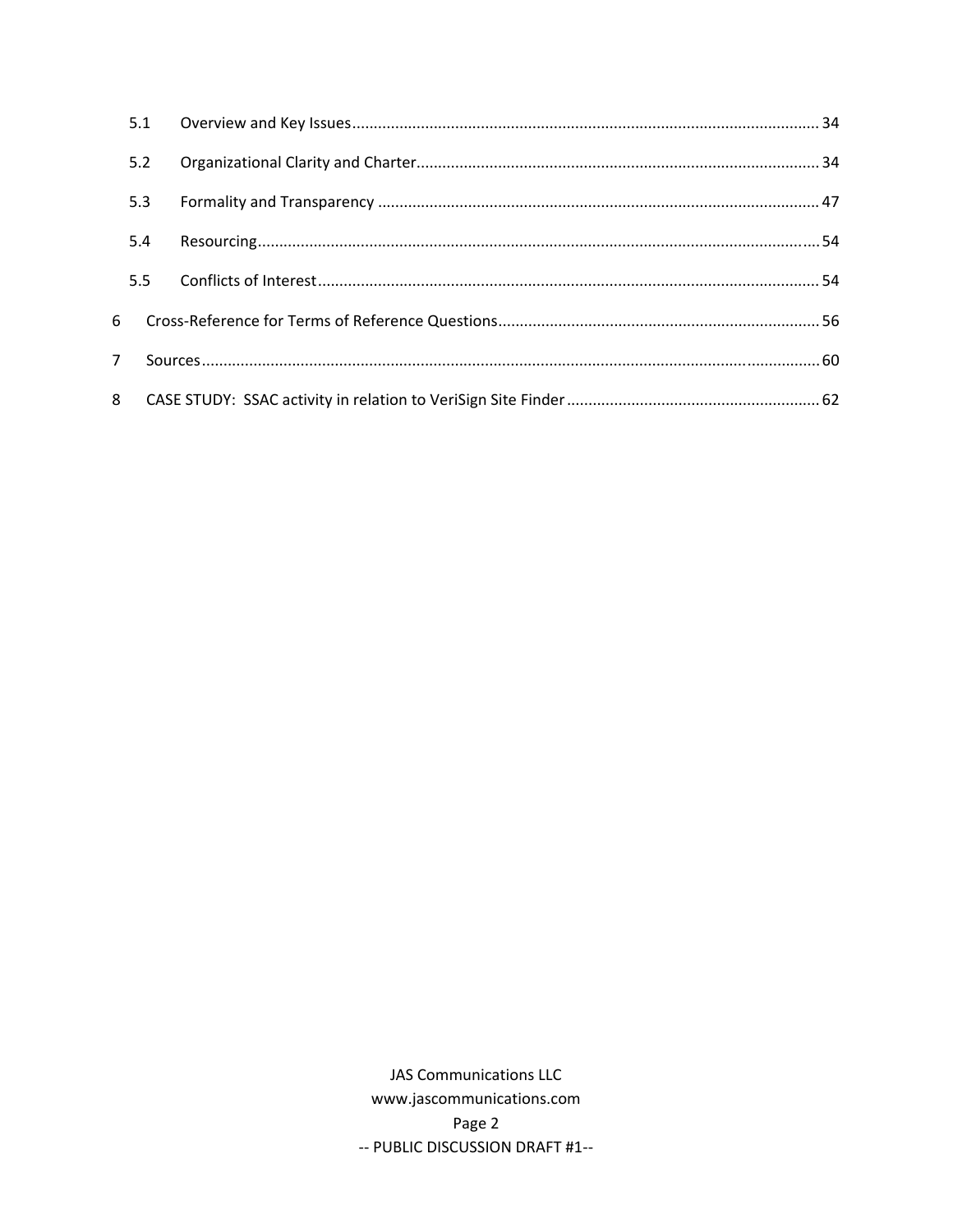# <span id="page-4-0"></span>**1 Summary**

The ICANN Security and Stability Advisory Committee (SSAC) was created following the September 11 terrorist attacks as a mechanism to engage subject matter experts in the area of security. The SSAC today is an Advisory Committee to the ICANN Board of Directors providing advice and counsel on security and stability related issues.

ICANN's Bylaws describe an ongoing organizational review process as a part of its commitment to evolution and improvement. As specified in the Bylaws, the goal of the review shall be to determine:

- Whether that organization has a continuing purpose in the ICANN structure, and
- If so, whether any change in structure or operations is desirable to improve its effectiveness.

JAS Communications LLC was engaged to perform the first such review of the SSAC in November 2008. We collected qualitative and quantitative data through interviews, email communications, and an online survey instrument from just over 50 individuals and organizations in preparation for this report.

**Unquestionably, SSAC has a continuing purpose in the ICANN structure.** We found SSAC to be aptly filling its role as an advisory body to the ICANN Board of Directors and to the ICANN Community by providing valuable information, advice, and counsel. We found the mechanism of a Board Advisory Committee to be an appropriate model for engaging subject matter experts in the area of security and stability. While security expertise has been appropriately added on the management/staff side of ICANN, we also believe that security and stability is so core to ICANN's mission that independent sources of counsel are advisable and thoroughly appropriate. We believe that the ICANN Board and the ICANN Community will be in need of security and stability advice for the foreseeable future.

**There are opportunities to improve SSAC.** We identified three general areas where SSAC may be improved:

- Organizational clarity and charter
- Improving formality and transparency
- Proactively addressing conflicts of interest

We note that SSAC was created rather hastily and has evolved significantly since 2001; in the same way, ICANN has evolved significantly since 2001, including the recent additions of security‐oriented management and staff. We also note that this is the first external review of SSAC. As such, we believe that the issues identified during this review are typical of "growing pains" and are relatively easily remedied now, but almost certainly will worsen if issues are allowed to fester.

**Charter:** Currently, SSAC's charter is overly broad and can be interpreted to include virtually any topic or activity. This is problematic and is an unnecessary source of ongoing tension. Several of our recommendations seek to clarify the charter by specifically addressing areas where there is ongoing ambiguity.

> JAS Communications LLC www.jascommunications.com Page 3 ‐‐ PUBLIC DISCUSSION DRAFT #1‐‐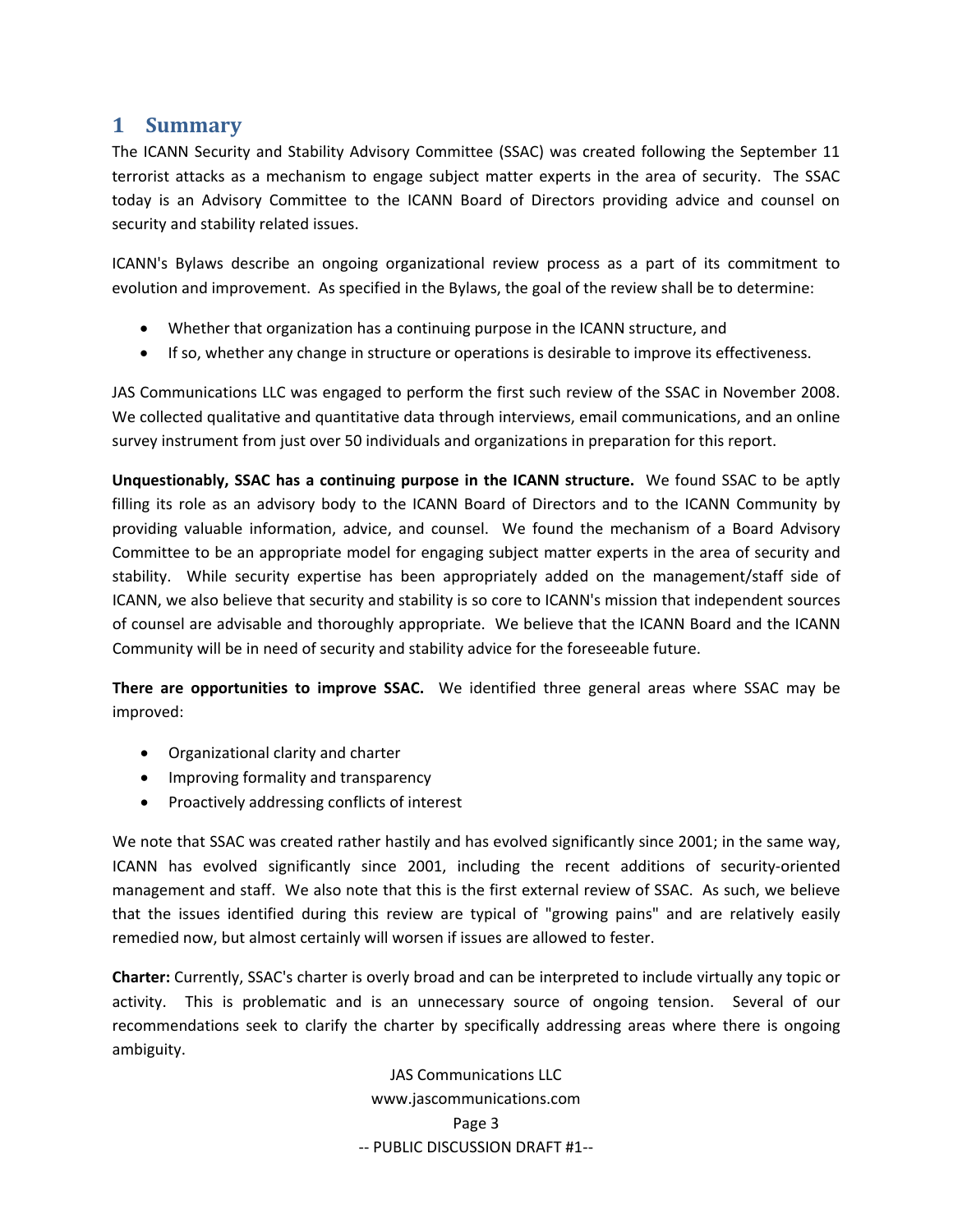<span id="page-5-0"></span>**Annual Review and Planning Process:** We recommend SSAC engage in an annual review and planning process together with ICANN management, staff, and the community. We believe this provides an opportunity for SSAC to coordinate with other security related activities within ICANN as well as to synchronize with the community. Additionally, the plan would improve visibility, transparency and accountability. The plan would be approved by the Board and would contain provisions to adequately resource SSAC to accomplish the tasks at hand.

**Improving Internal Process:** SSAC has developed a powerful and effective culture of cooperation and collegiality. We have recommended several improvements which will strengthen SSAC's internal processes without creating overbearing bureaucracy.

**Conflict of Interest Practices:** Outsider's perceptions of possible conflicts of interest within SSAC are problematic, but fortunately relatively easy to remedy. We recommend SSAC develop and publish a conflicts of interest policy and include discussion in every final work product about dissent or recusals during product development.

SSAC is a unique entity with a strong, positive, and productive culture. SSAC is functioning, functioning well, and filling a relevant purpose; we are confident SSAC, ICANN, and the ICANN Community will be made even stronger by acting on the recommendations put forward in this report.

## **1.1 Summary of Recommendations**

RECOMMENDATION 1: ICANN maintain an advisory body comprised of outside experts on the security and stability of the Internet's unique identifier systems.

RECOMMENDATION 2: SSAC maintain its fundamental identity as an Advisory Board chartered by and reporting to the Board of Directors.

RECOMMENDATION 3: As SSAC and RSSAC are designed for different purposes, we do not recommend the combination of these bodies.

RECOMMENDATION 4: SSAC Members should not be required to sign confidentiality or duty of loyalty agreements with ICANN.

RECOMMENDATION 5: SSAC Charter should be amended to exclude dealings with confidential or proprietary information absent specific guidance from the Board.

RECOMMENDATION 6: The SSAC Charter be amended to exclude involvement with or review of internal ICANN operations except as specifically directed by the Board.

RECOMMENDATION 7: Correct the perception of SSAC "independence" through improvements in formality, transparency, and increased Board interaction (specific recommendations in multiple locations).

> JAS Communications LLC www.jascommunications.com Page 4 ‐‐ PUBLIC DISCUSSION DRAFT #1‐‐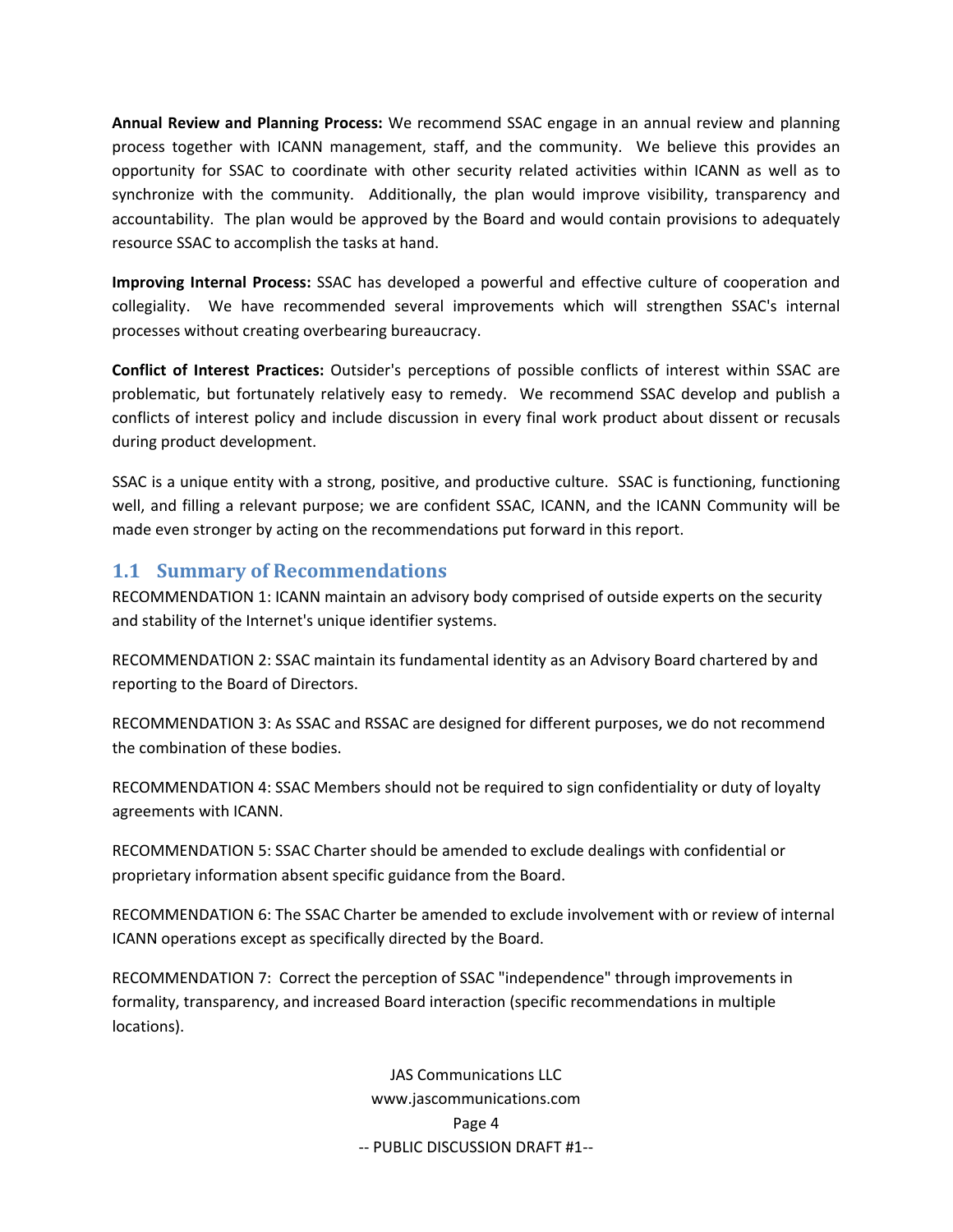RECOMMENDATION 8: SSAC Charter be amended to add a requirement that the SSAC Chair and the SSAC Board Liaison are not the same individual.

RECOMMENDATION 9: ICANN reimburse travel expenses for the SSAC Chair to ICANN meetings when appropriate.

RECOMMENDATION 10: ICANN Board study the issue of paying a stipend or honorarium to SSAC Leadership and members.

RECOMMENDATION 11: The SSAC charter be amended to specifically include nontechnical risks to security and stability as within scope.

RECOMMENDATION 12: SSAC maintain focus on developing and sharing knowledge and understanding of new and evolving risks; SSAC should specifically avoid tactical involvement in response or mitigation activities.

RECOMMENDATION 13: SSAC Leadership improve sensitivity to political and business issues by heeding the following advice (abridged).

RECOMMENDATION 14: The SSAC charter be amended giving guidance to focus on issues of strategic and policy importance and to avoid tactical issues except as charged by the Board.

RECOMMENDATION 15: In conjunction with the ICANN Board, staff, and public consultation, SSAC undertake an annual planning process to review the previous year and determine the research and publication agenda, membership strategy, and resource requirements for the coming year. The annual plan will be presented to the Board for approval.

RECOMMENDATION 16: Implementation of an annual plan will reduce the need for frequent Executive Committee and full committee meetings. We recommend reducing meeting volume to: (a) Monthly Executive Committee meetings of 60 minutes or less in preparation for (b) Quarterly full SSAC meetings of three hours or less. We recommend SSAC continue to use project‐oriented SSAC subgroups.

RECOMMENDATION 17: SSAC keep and publish meeting minutes on the SSAC web site in a timely fashion.

RECOMMENDATION 18: SSAC should endeavor to keep their web site current to include work in progress and work planned for the future.

RECOMMENDATION 19: As a part of SSAC's first annual plan, SSAC revisit task area one in conjunction with ICANN staff. Task area one reads as follows: "Develop a security framework for Internet naming and address allocation services that defines the key focus areas, and identifies where the responsibilities for each area lie."

> JAS Communications LLC www.jascommunications.com Page 5 ‐‐ PUBLIC DISCUSSION DRAFT #1‐‐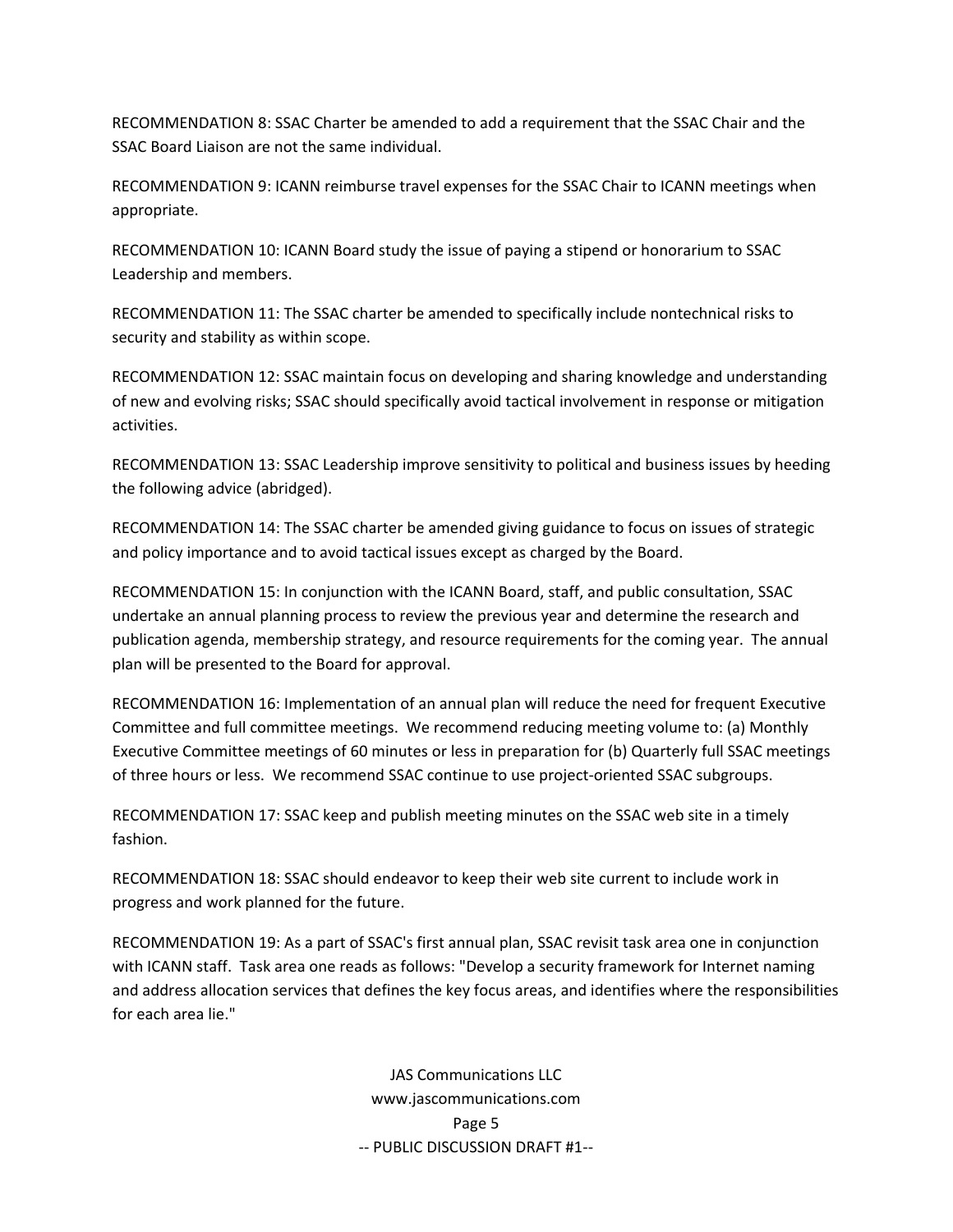RECOMMENDATION 20: SSAC should endeavor to find the best experts globally without regard for geographic proximity. SSAC membership should not be subject to artificial geographic quotas.

RECOMMENDATION 21: The SSAC Chair establish a target size of 15 for SSAC membership; the Chair is free to operate SSAC at larger or smaller sizes as he or she see fit.

RECOMMENDATION 22: SSAC membership appointments be for a term of three years, renewable by the Board at the recommendation of the SSAC Chair indefinitely.

RECOMMENDATION 23: Do not impose term limits on SSAC members.

RECOMMENDATION 24: Stagger SSAC member terms such that roughly 1/3 of the terms are up for renewal each year.

RECOMMENDATION 25: SSAC Board Liaison be permitted a maximum of three consecutive one year terms.

RECOMMENDATION 26: Article XI of the ICANN Bylaws be amended to include a new section discussing the removal of an advisory committee member or chair through a simple majority vote of the Board.

RECOMMENDATION 27: SSAC implement a policy explicitly stating that the SSAC brand (written or verbal) is to be used only on approved work products, and that use of the SSAC brand outside of these official products must be approved in advance by a majority vote of the SSAC.

RECOMMENDATION 28: SSAC formally and visibly adopt Roberts Rules of Order for conducting SSAC business meetings.

RECOMMENDATION 29: SSAC formally and visibly adopt Chatham House Rule as its default confidentiality policy. Other policies are used as necessary by mutual agreement.

RECOMMENDATION 30: Utilize the mechanisms recommended in this review, including the annual planning process, to regularly evaluate SSAC performance against objectives, resourcing, and efficiency metrics in the future.

RECOMMENDATION 31: SSAC publish simple conflict disclosure forms for each SSAC member on its web site. Candidate SSAC members will be required to provide a completed disclosure to the Board prior to appointment to SSAC, and shall provide an updated disclosure whenever circumstances merit.

RECOMMENDATION 32: Each SSAC work product shall include a "Dissents" section. Any SSAC member wishing to dissent shall do so here by name or anonymously. If there are no dissents, the verbiage "No Dissents" shall appear.

RECOMMENDATION 33: Each SSAC work product shall include a "Recusals" section. The name of any SSAC member who recused him or herself during any part of the preparation and discussion of the

> JAS Communications LLC www.jascommunications.com Page 6 ‐‐ PUBLIC DISCUSSION DRAFT #1‐‐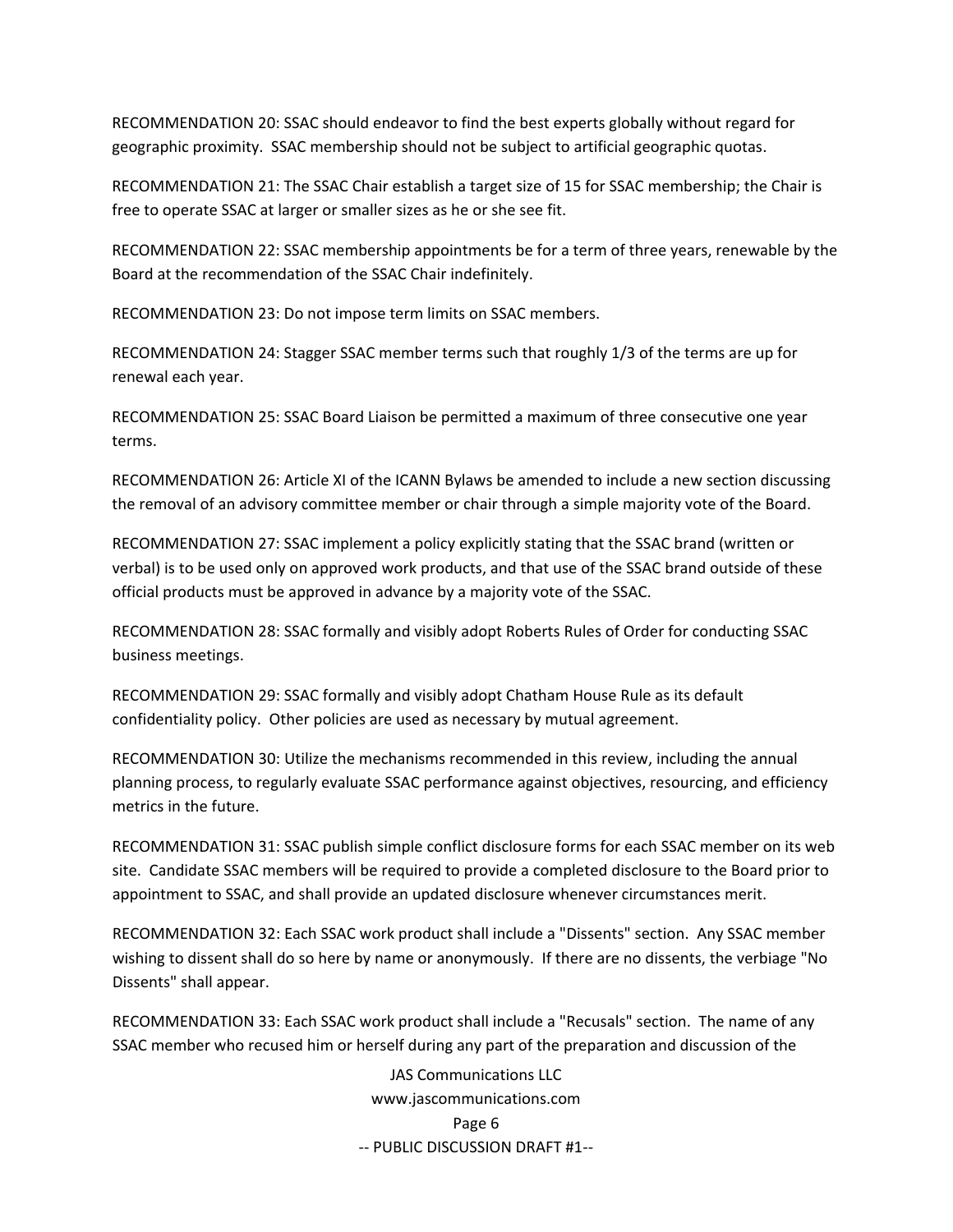specific work product shall appear here. If the individual wishes to remain anonymous, the term "X Recusals" shall appear in this section, where X is the number of anonymous recusals. If there are no recusals, the verbiage "No Recusals" shall appear.

RECOMMENDATION 34: SSAC develop and post a conflicts of interest policy based on the ICANN Board policy.

> JAS Communications LLC www.jascommunications.com Page 7 ‐‐ PUBLIC DISCUSSION DRAFT #1‐‐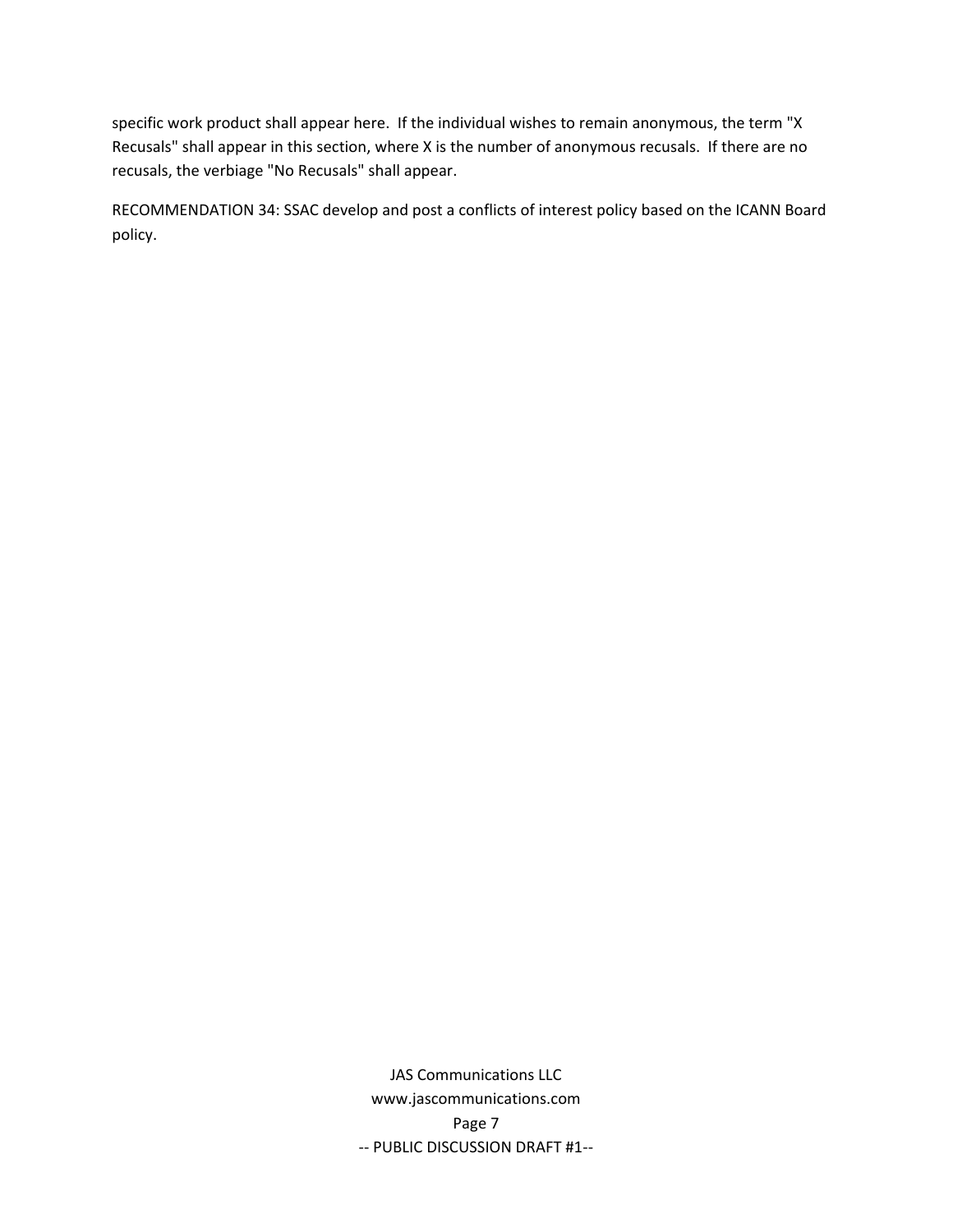# <span id="page-9-0"></span>**2 Background**

The Internet Corporation for Assigned Names and Numbers (ICANN) was formed to coordinate the allocation and assignment of the core unique identifiers on the Internet (the domain names, Internet protocol addresses and autonomous system numbers and protocol port and parameter number assignments), to coordinate the operation and evolution of the domain name system, root name server system, and to coordinate policy development reasonably and appropriately related to these technical functions. To perform its mission, ICANN adheres to a number of core values to guide its decisions and actions, including the preservation and enhancement of operational stability, reliability, security and global interoperability of the Internet.

## **2.1 The ICANN Security Environment**

In recognition of the potential for disruptions to the Internet's systems of unique identifiers—the domain name system (DNS), Internet protocol (IP) addresses and autonomous system (AS) number allocations, and protocol port and parameter number assignments—ICANN has developed a variety of structures that address aspects of security and stability. There is presently no "one stop shop" for security considerations within the ICANN organization–in contrast, there are a number of major roles played by different players. On their face, some of these organizations may have areas of overlapping mission and responsibility. While the scope of review was limited to SSAC, this brief overview is intended to help delineate between the larger security bodies encountered during the SSAC review.

### **2.2 SSAC**

The body currently known as the Security and Stability Advisory Committee (SSAC) began as the "President's Committee on Security and Stability." Board Resolution 01.117 ‐ passed on November 15, 200[1](#page-9-1) - instructed the ICANN President to develop a charter for and populate this new body.<sup>1</sup> It is important to note that this resolution was passed during a security-focused meeting in the environment immediately following the terrorist attacks of September 11.

Resolution 02.27 ‐ passed on March 14, 2002 ‐ approved the Charter developed by the President, noting that Dr. Stephen Crocker was appointed Chair of the new body. $2^2$  $2^2$ 

The May 13, 2002 meeting minutes contain the following verbiage: "To expedite the committee coming into operation, the Board directed the President to establish the committee as a President's standing committee, with the understanding that the Board was inclined later to convert the committee into an

<span id="page-9-1"></span><sup>1</sup> *Third Annual Meeting of the Board*. Internet Corporation for Assigned Names and Numbers. 15 November 2001. Accessed 11 February 2009. [<http://www.icann.org/en/minutes/minutes](http://www.icann.org/en/minutes/minutes-15nov01.htm#01.117)-15nov01.htm#01.117>

<span id="page-9-2"></span><sup>2</sup> *Preliminary Report ICANN Meeting in Accra.* Internet Corporation for Assigned Names and Numbers. 14 March 2002. Retrieved 09 February 2009. [<http://www.icann.org/en/minutes/prelim](http://www.icann.org/en/minutes/prelim-report-14mar02.htm#SecurityCommitteeCharter)-report-[14mar02.htm#SecurityCommitteeCharter>](http://www.icann.org/en/minutes/prelim-report-14mar02.htm#SecurityCommitteeCharter)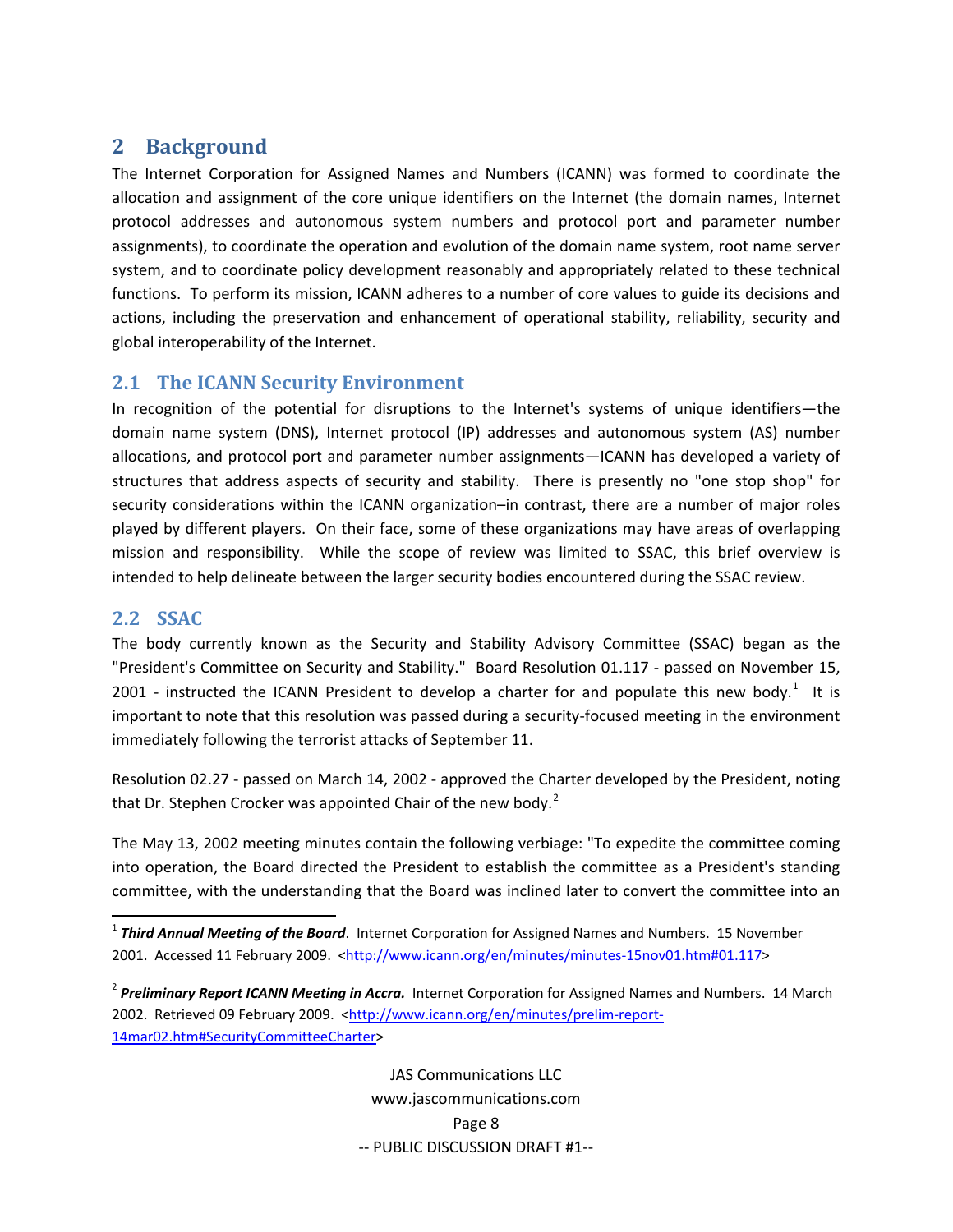advisory committee under ICANN's bylaws." <sup>[3](#page-10-0)</sup> Resolutions 02.63-65 convert the President's Committee on Security and Stability to the SSAC that exists today.

Published minutes from both of these meetings reflect neither discussion surrounding governance issues related to SSAC, nor its proper place within the ICANN structure.

Board Advisory Committees, including the SSAC, are defined in Article XI of the ICANN Bylaws.<sup>[4](#page-10-1)</sup>

SSAC exists to advise the ICANN community and Board on matters relating to the security and integrity of the Internet's naming and address allocations. SSAC reports directly to the Board and was, at the time of its charter, tasked with six core functions.

1. To develop a security framework for Internet naming and address allocation services that defines the key focus areas, and identifies where the responsibilities for each area lie. The committee will focus on the operational considerations of critical naming infrastructure.

2. To communicate on security matters with the Internet technical community and the operators and managers of critical DNS infrastructure services, to include the root name server operator community, the top‐level domain registries and registrars, the operators of the reverse delegation trees such as in‐addr.arpa and ip6.arpa, and others as events and developments dictate. The Committee will gather and articulate requirements to offer to those engaged in technical revision of the protocols related to DNS and address allocation and those engaged in operations planning.

3. To engage in ongoing threat assessment and risk analysis of the Internet naming and address allocation services to assess where the principal threats to stability and security lie, and to advise the ICANN community accordingly. The Committee will recommend any necessary audit activity to assess the current status of DNS and address allocation security in relation to identified risks and threats.

4. To communicate with those who have direct responsibility for Internet naming and address allocation security matters (IETF, RSSAC, RIRs, name registries, etc.), to ensure that its advice on security risks, issues, and priorities is properly synchronized with existing standardization, deployment, operational, and coordination activities. The Committee will monitor these activities and inform the ICANN community and Board on their progress, as appropriate.

<span id="page-10-0"></span><sup>3</sup> *Minutes Special Meeting of the Board.* Internet Corporation for Assigned Names and Numbers. 13 May 2002. Accessed 12 February 2009. <[http://www.icann.org/en/minutes/minutes](http://www.icann.org/en/minutes/minutes-13may02.htm#02.63)‐13may02.htm#02.63>

<span id="page-10-1"></span><sup>4</sup> *Bylaws For Internet Corporation For Assigned Names And Numbers*. Internet Corporation for Assigned Names and Numbers. 29 May 2008. Accessed 11 February 2009. <<http://www.icann.org/en/general/bylaws.htm#XI>>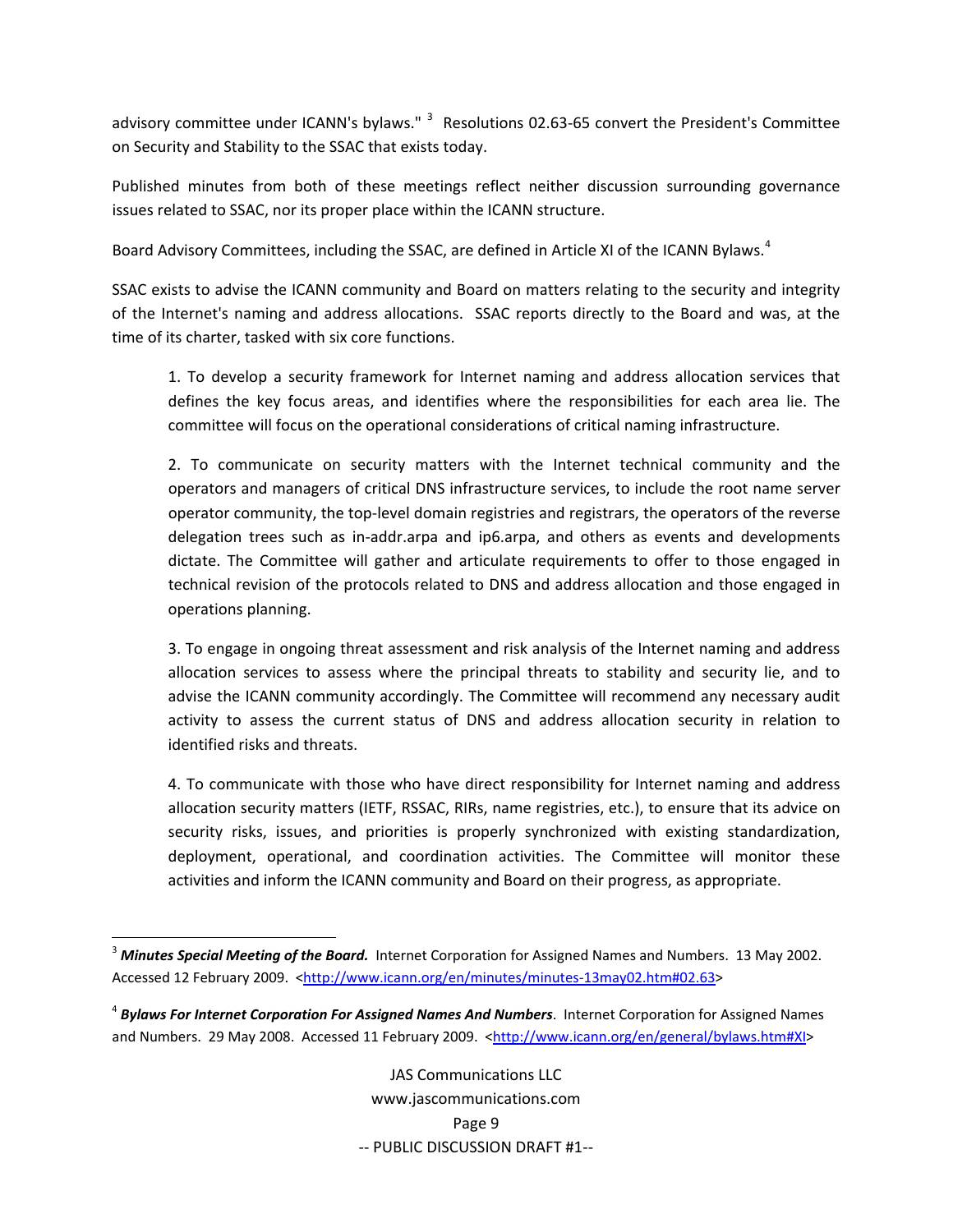- <span id="page-11-0"></span>5. To report periodically to the Board on its activities.
- 6. To make policy recommendations to the ICANN community and Board.

### **2.3 RSTEP**

The Registry Service Technical Evaluation Panel (RSTEP) was implicitly called for by a November 8, 2005 consensus policy adopted by the Board of Directors. RSTEP was implemented in August 2006 as a reaction to specific registry needs. RSTEP is invoked when a registry submits a change request to its agreement or wishes to offer new products and services as a registry or relying on its registry status. RSTEP identifies up to five examiners from a panel of 20 experts in the design, management and implementation of complex systems and standards‐protocols used in the Internet infrastructure and DNS to neutrally evaluate the registry's request against the potential for security or stability impact. RSTEP ensures that the examiner offering their expert opinion has no competitive, financial or legal conflicts of interest that could undermine the objectivity of the technical security/stability evaluation.

There is some overlap between members of the RSTEP panel and SSAC membership.

## **2.4 IANA Director of Security**

The Internet Assigned Numbers Authority (IANA) director of security role is a requirement under section C.2.6 of the ICANN/U.S. Government contract to perform the IANA function. The IANA Director of Security is responsible for ensuring technical and physical security measures, such as personnel access controls, to protect the data and functions of IANA.

At the time of this writing, this role is performed by Barbara Roseman, the general manager of IANA.

# **2.5 Chief Internet Security Advisor (and Staff)**

In July 2008, a staff position of Chief Internet Security Advisor (CISA) was created, reporting to the Chief Operating Officer. The CISA role directs staff security efforts within ICANN, including interfacing with SSAC. Presently the CISA is resourced with a director of internal security, the ICANN Chief Technology Officer and a pending position of Global Security Liaison.<sup>[5](#page-11-1)</sup>

At the time of this writing, this role is performed by Dr. Greg Rattray.

<span id="page-11-1"></span><sup>5</sup> *ICANN Job Vacancies.* The Internet Corporation for Assigned Names and Numbers. 10 February 2009. Accessed 13 February 2009. [<http://www.icann.org/en/general/jobs.htm#gsl>](http://www.icann.org/en/general/jobs.htm#gsl)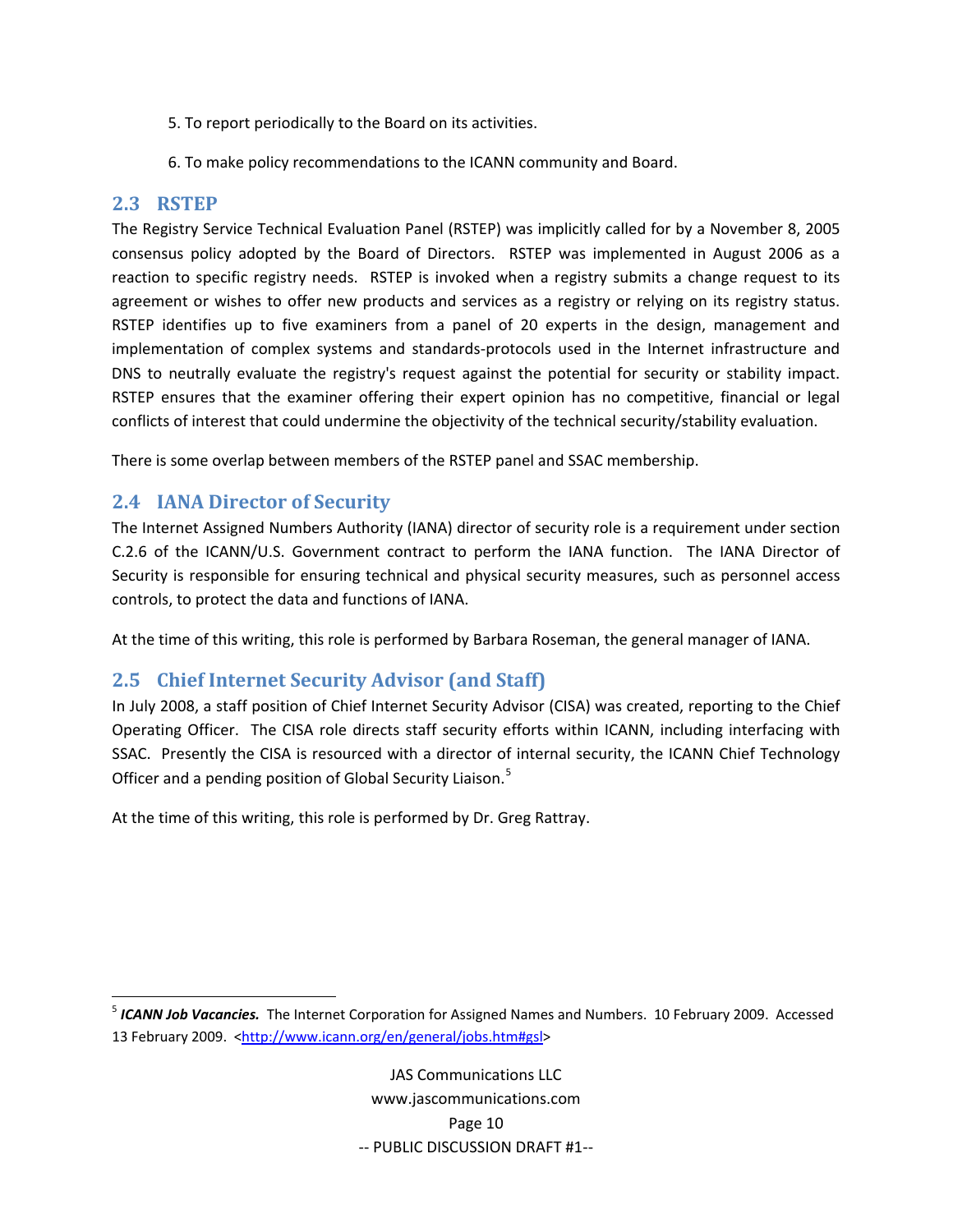# <span id="page-12-0"></span>**3 JAS Review Methodology**

JAS Communications initially envisioned approaching this project no differently than we have approached the other "360 Degree" technology governance reviews we have performed:

- Qualitative data collection through interviews and written feedback
- Quantitative data collected through the use of several standard team performance survey instruments
- Analysis, recommendations, and documentation

JAS was engaged immediately prior to the ICANN Cairo meeting. Data collection began in Cairo and it quickly became apparent that organizational issues would dominate our study. With so much uncertainty around scope and mission, we found it difficult to apply typical group performance metrics because there was no baseline in terms of a clear charter, specific tasking, or even agreed upon strategic direction. Put another way, it is difficult to evaluate the performance of a group when it is not clear what they are supposed to be doing. It was very clear that SSAC was working diligently, but JAS was asked whether the work it was doing was the right work.

We conceded that we would be performing a largely qualitative analysis of strategic organizational issues but specifically wanted to avoid producing a report devoid of quantitative data. Working with a noted organizational behavior expert, we designed a custom survey instrument to produce quantitative data around specific recurring organizational questions unearthed during the interviews.

The primary objective of the survey was to provide a series of quantitative tests against which to verify our qualitative observations. A secondary objective was to provide a dataset against which to run regression models while testing our recommendations. Specifically, we sought to find correlations between demographic data and areas of disagreement in order to make recommendations that will have the desired results.

Phone and in-person interviews were conducted with all individuals that were interested and made themselves available. Our questions were open ended allowing participants to interpret the question in a manner that best fit their perspective and role. Follow‐up questions were asked to help ensure that the discussion stayed on track and that we gathered the necessary information from each participant. Interviews shared common elements by design to enable responses to be directly compared and contrasted. With few exceptions, all interviews were conducted with at least two JAS representatives present enabling one to take the lead and the other to document and cross‐check responses in real time with previous interviews (potentially leading to clarifying questions). Several interviews were recorded with advance permission.

JAS solicited feedback in person and by email to relevant ICANN structures, the SSAC, and by reaching out to more than 100 individuals that we know are directly or indirectly involved with SSAC, we were

> JAS Communications LLC www.jascommunications.com Page 11 ‐‐ PUBLIC DISCUSSION DRAFT #1‐‐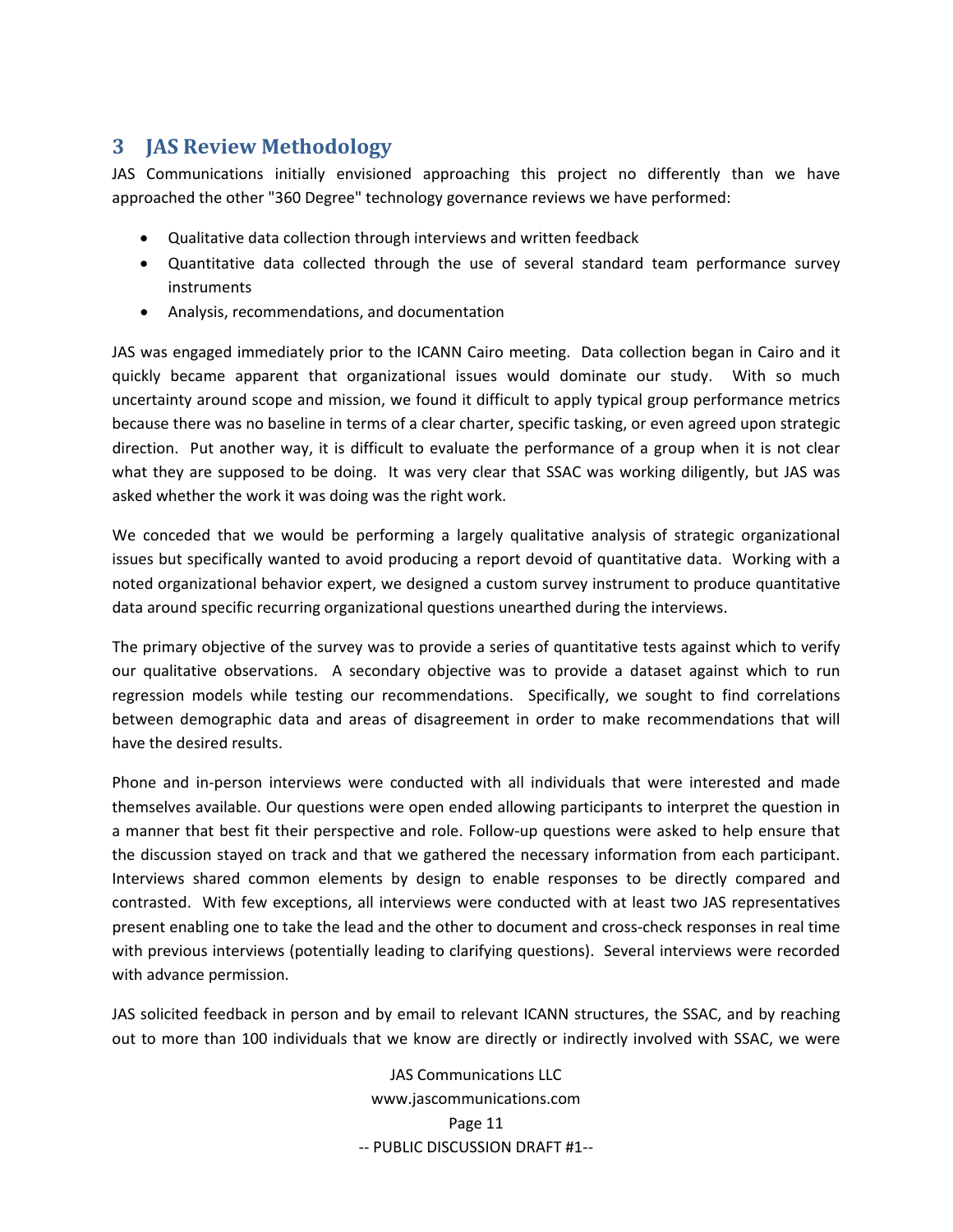<span id="page-13-0"></span>referred to, or through research we determined would have valuable perspective. During the Cairo meeting, JAS sent two senior representatives to raise awareness of the SSAC review and actively solicit feedback; these representatives introduced themselves during the full gNSO, ALAC, and ccNSO sessions. An open invitation for feedback by email appears on the ICANN SSAC Organizational Review web page, along with our email alias.<sup>[6](#page-13-1)</sup> Finally, the survey permitted anonymous submission of textual commentary as well as structured data; anyone wishing to remain anonymous was directed to the survey.

Solicitation of survey responses was more controlled by design. Because it was possible to complete the survey anonymously, it seemed almost an invitation for mischief. While JAS controlled the risk through the use of a CAPTCHA, marketing the survey in an uncontrolled manner (for example by posting a link on a public web page) did not seem prudent.

After completing the initial rounds of data collection and receiving more than 20 survey responses, we began to formulate and test hypothesis and recommendations. We tested proposed recommendations against our regression models as well as through multiple rounds of interviews. For this reason, we delayed interviews with senior individuals until late in the process.

Finally, we documented our findings, analysis, and recommendations and solicited early feedback on a draft from select individuals

# **3.1 Peer Organizations**

JAS researched peer organizations with the following characteristics:

- International in scope
- Organized as a nonprofit charitable purpose origination
- Active ("working") fiduciary Board
- Volunteer Subject Matter Expert advisory bodies to that Board

Unfortunately, very few organizations exist with those characteristics, and little detailed information is available against which to benchmark. While examples of the practices of peer organizations and relevant local law appear throughout, we thought it instructive to briefly review an advisory body to the International Red Cross, an organization to which ICANN is often compared.

### **The International Committee of the Red Cross (ICRC)**

The closest peer entity to ICANN in several ways is the International Committee of the Red Cross. With respect to advisory bodies, ICRC has an advisory body comprised of International Advisers as follows:

<span id="page-13-1"></span> <sup>6</sup> *Review of the Security and Stability Advisory Committee.* Internet Corporation for Assigned Names and Numbers. 9 December 2008. Accessed 10 February 2009. [<http://www.icann.org/en/reviews/ssac/](http://www.icann.org/en/reviews/ssac/)>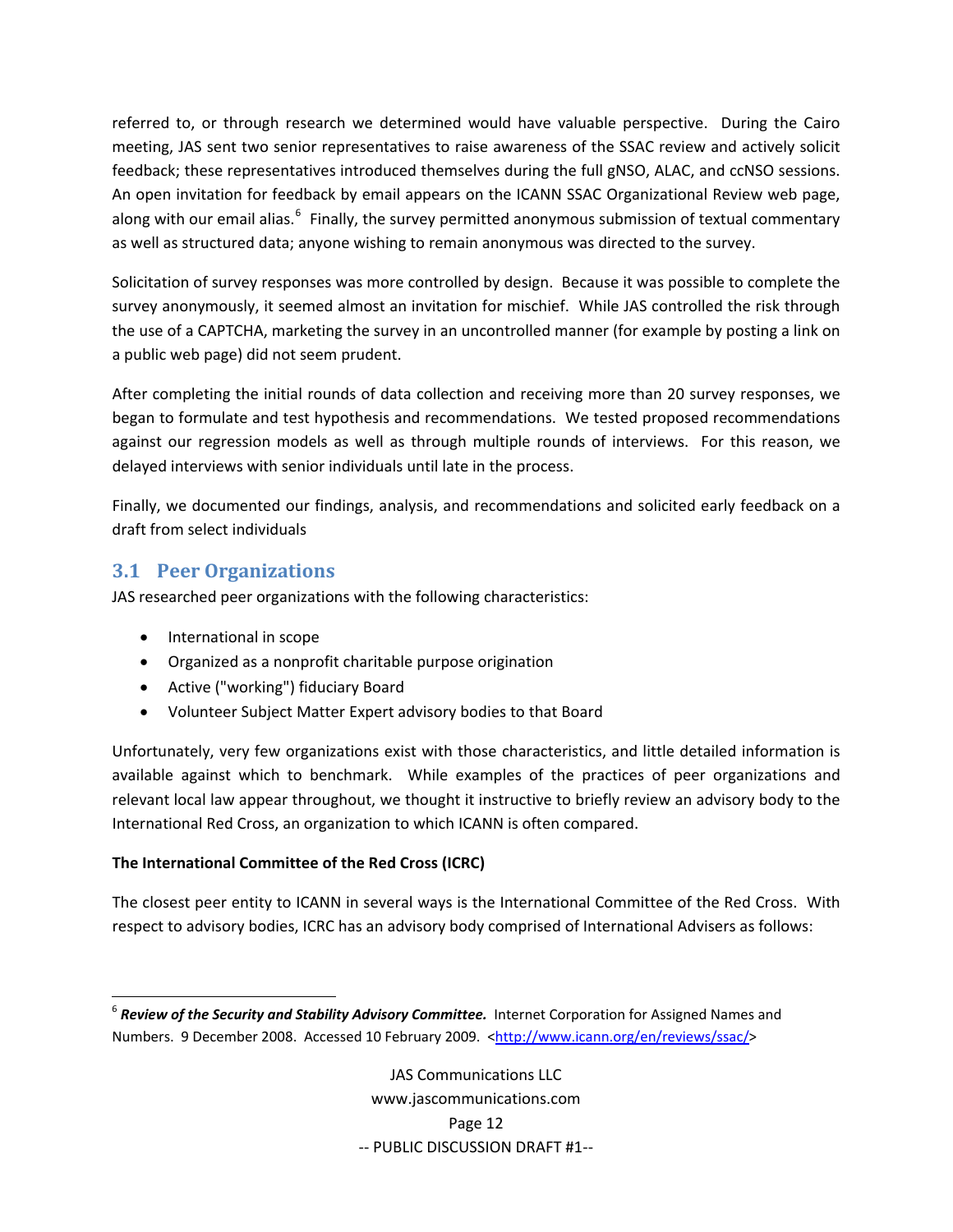<span id="page-14-0"></span>The purpose of the group of International Advisers, set up by the ICRC for a four-year period to *provide it with counsel and support in its activities and policy decisions, is to seek appropriate ways to enhance respect for IHL in armed conflicts, to help the ICRC better understand and deal* with the political issues it encounters in carrying out its mandate and to assist it in analyzing the *environment for humanitarian endeavor.[7](#page-14-1)*

Advisors are selected and appointed by the Board for a four year term. There are currently eleven advisors in the 2008‐2011 body. Since ICRC is by charter involved in places in the world where there is conflict, advisors are selected in regions where conflict is a reality; as such, the current body includes individuals from Côte d'Ivoire, Jordan, Iran, as well as experts from the UK, US, Sweden, etc.

The group "meets twice a year for confidential discussions with members of the ICRC Assembly and Directorate."<sup>[8](#page-14-2)</sup>

Relatively infrequent high-level meetings are typical of Board advisory committees and mesh well with typical Boards which may meet less than a half‐dozen times a year. Also, the fact that the meetings are confidential is illustrative, and not atypical.

ICANN, having a more active board, will require more active advisory bodies to keep‐up, as exemplified by SSAC. However, the premise is the same: the advisory body serves to provide the Board high‐level, strategic advice from noted outsiders to help them be better stewards of the entity.

While ICOC specifically seeks-out members in specific geographic areas, this is more a function of their requirement for expertise and contacts in specific areas then it is an attempt for balanced geographic representation. ICOC also forces turnover on a regular basis, likely to bring new contacts and political connections.

# **3.2 Weaknesses**

The greatest area of weakness in our analysis was that respondents were concentrated to include close members of the ICANN Community, namely: SSAC members, and ICANN Board, staff, and management. Geographically, North American and European respondents far outweighed other areas of the world.

JAS made great efforts to market the study as broadly as possible including: announcements in public ICANN meetings (ALAC, gNSO, ccNSO), posting an email address on the public ICANN Organizational Review web site, emailing all relevant ICANN structures, and through networking and seeking referrals. However, this did not translate into broad participation.

<span id="page-14-2"></span> $8$  ibid.

<span id="page-14-1"></span> <sup>7</sup> *International Advisers of the ICRC, 2008 ‐ 2011.* International Committee of the Red Cross. 01 January 2008. [<http://www.icrc.org/Web/Eng/siteeng0.nsf/html/international](http://www.icrc.org/Web/Eng/siteeng0.nsf/html/international-advisers-for-icrc-180408)‐advisers‐for‐icrc‐180408>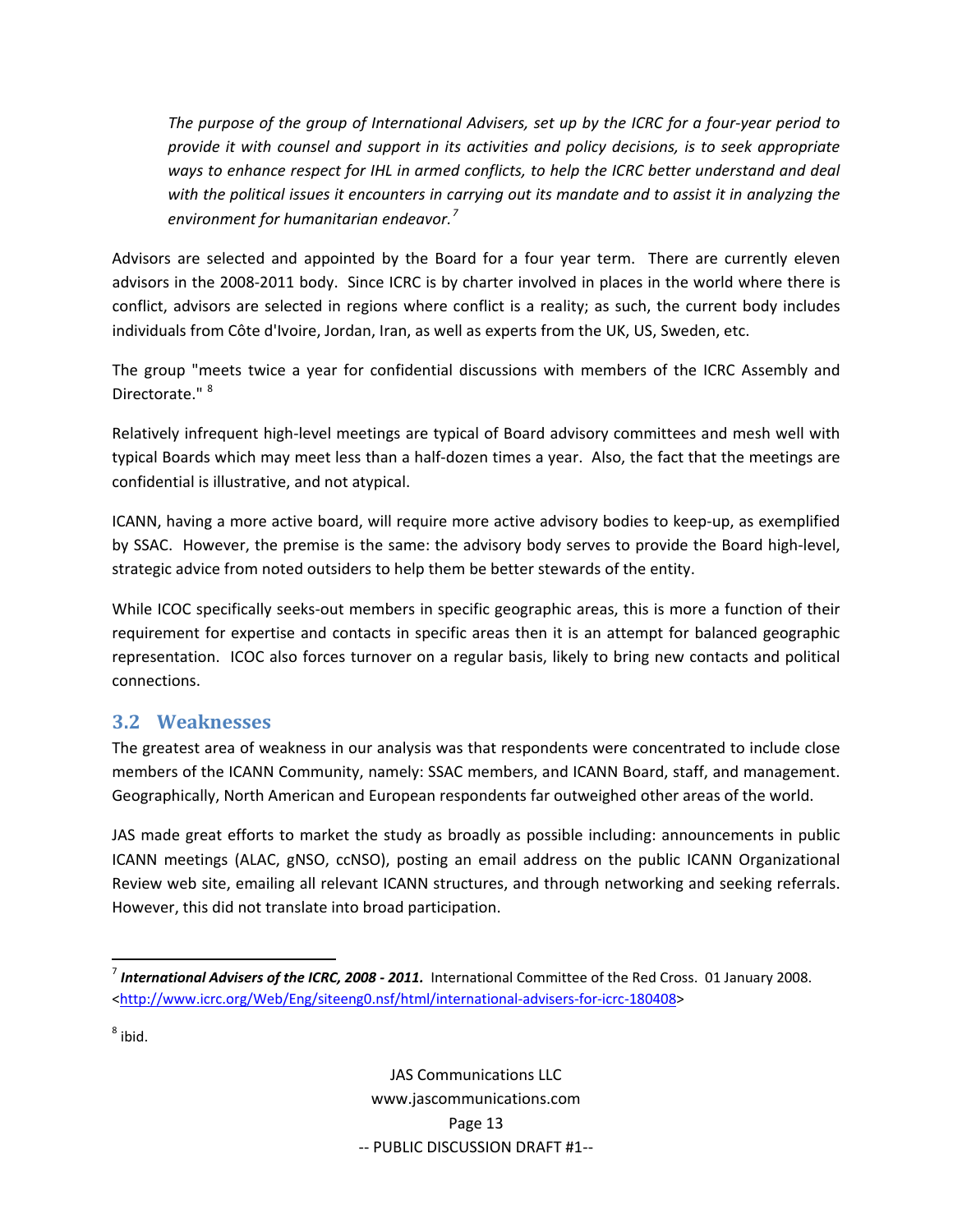We believe this is a case of a straightforward self-selection bias where the individuals with the most at stake in SSAC, namely SSAC members themselves and the ICANN corporate structure, were the most active participants in the review. While it is important to be mindful of this bias, we do not believe it is debilitating for the purposes of this study. Additionally, the most externally‐focused aspect of the review, namely the quality of the work products, was not at all in debate; individuals closer to the SSAC are more relevant sources of input for the more controversial and nuanced components of the review.

Typical organizational reviews almost always start with an accessible and well-understood stakeholder community. In the case of reviewing any ICANN structure, it can be arguably stated that the stakeholder community includes every human on planet Earth; finding an accessible and representative sample of such a broad stakeholder community is a daunting challenge.

In future studies, addressing this bias will be a function of the duration and budget of the study. For example, an organizational review spanning several ICANN public meetings would facilitate broader geographic input from the ICANN community. However, it is not clear that the results would be sufficiently enhanced to warrant the additional cost.

> JAS Communications LLC www.jascommunications.com Page 14 ‐‐ PUBLIC DISCUSSION DRAFT #1‐‐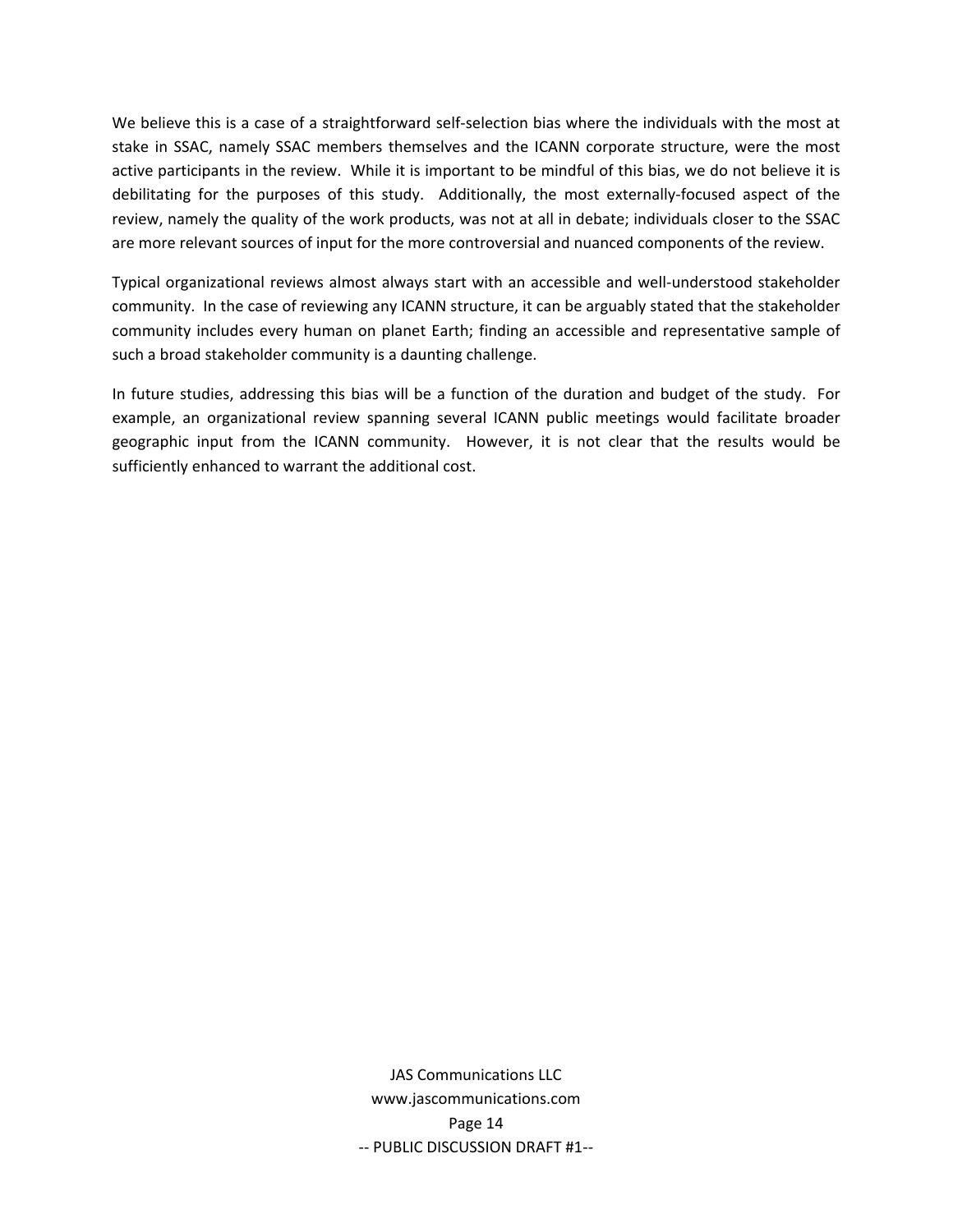# <span id="page-16-0"></span>**4 Findings**

### **4.1 Mandate and Guidance**

The March 14, 2002 action by the Board of Directors set forth the six standing task areas listed previously. We found SSAC Members and the SSAC Chair to be very conscious of the SSAC charter; in fact, SSAC regularly tests its actions against the SSAC charter. However, the current guidance is sufficiently broad and ambiguous that drawing bright lines around SSAC responsibilities is challenging. We found widely varying interpretations of SSAC's mandate within the SSAC, among the ICANN board, management, staff, and in the community. Lack of clarity is exacerbated by the reality that "security and stability" can be interpreted to include virtually any topic or activity. Lack of clarity around scope is an ongoing source of confusion and, unfortunately, in some cases a source of tension.

The SSAC is almost exclusively self‐directed. Very little guidance or strategic direction is provided to SSAC from the ICANN board, staff, or policy structures. However, during our review, on February 3, 2009, the Board of Directors formally passed a resolution tasking both the SSAC and the RSSAC to complete an "overall root zone stability study" to begin immediately and provide findings and recommendations by May 15, 200[9](#page-16-1).<sup>9</sup> This is a recent - and thoroughly infrequent - occurrence in the documented record.

Absent regular or formal direction by outside bodies, SSAC has proactively sought‐out, researched, and reported on relevant security and stability issues impacting areas of interest to ICANN. Additionally, SSAC is responsive to current events and other external stimulus when setting its agenda. Data collected by the reviewers clearly indicates that even without clear direction from the board, SSAC is active and their work is seen both internally and externally as relevant. In fact, particularly since the addition of Mr. Piscitello, the SSAC brand has become highly correlated with relevant, timely, and high quality technical reports.

We will quickly present the six task areas identified in the current SSAC charter and summarize SSAC's activities in each area; detailed discussion of SSACs activities appears in subsequent sections.

*Task Area 1: To develop a security framework for Internet naming and address allocation services that defines the key focus areas, and identifies where the responsibilities for each area lie. The committee will focus on the operational considerations of critical naming infrastructure.*

A "security framework" document or similar work product as described above does not appear to exist. However, SSAC appears to have created the basis of such a framework in conjunction with research into

JAS Communications LLC www.jascommunications.com Page 15 ‐‐ PUBLIC DISCUSSION DRAFT #1‐‐

<span id="page-16-1"></span><sup>9</sup> *Preliminary Report Resolutions of Special Board Meeting.* Internet Corporation for Assigned Names and Numbers. 10 February 2009. Accessed 11 February 2009. <[http://www.icann.org/en/minutes/prelim](http://www.icann.org/en/minutes/prelim-report-03feb09.htm)-report-[03feb09.htm>](http://www.icann.org/en/minutes/prelim-report-03feb09.htm)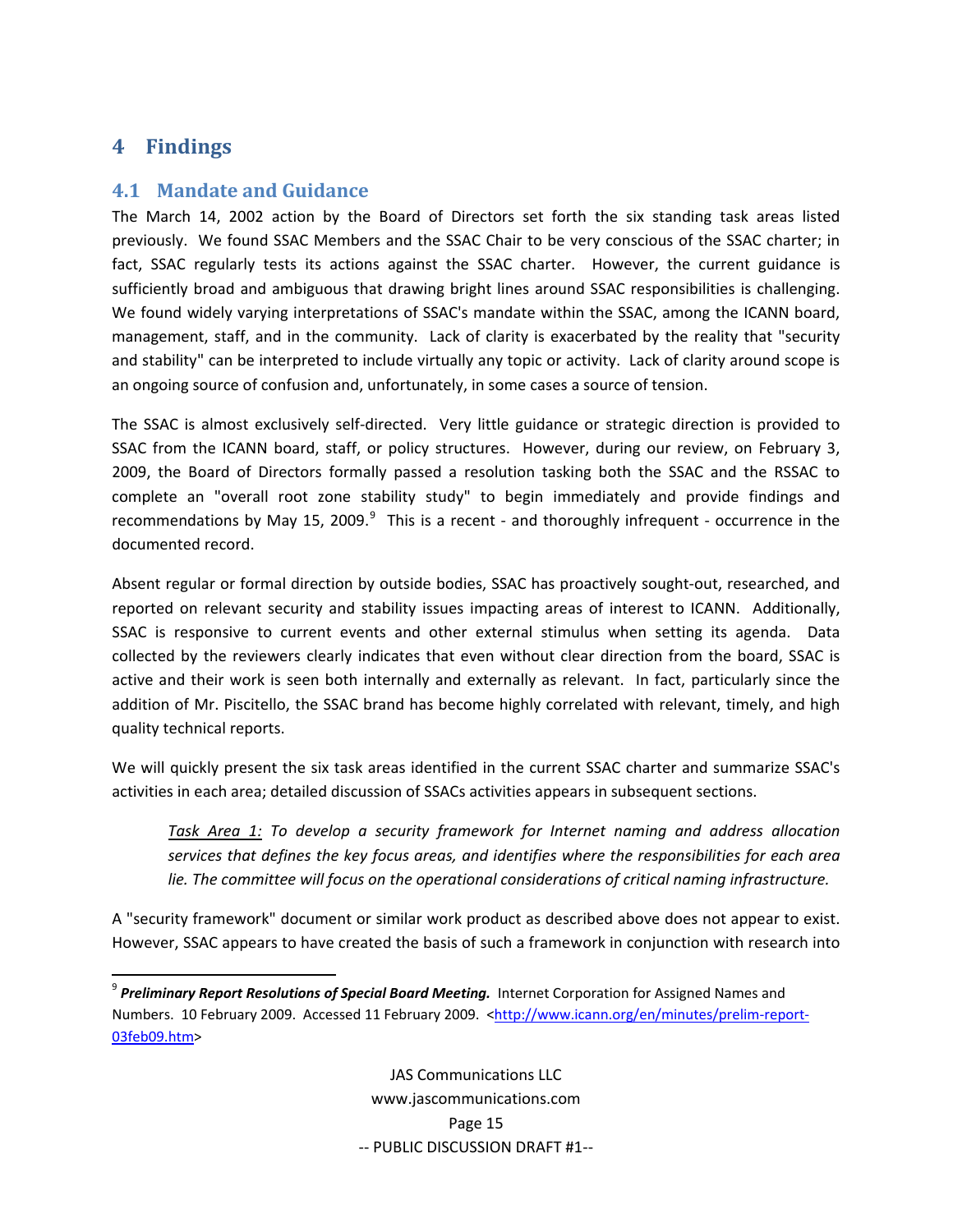the VeriSign "Site Finder" issue.<sup>[10](#page-17-0)</sup> This document identifies a five-prong approach to evaluating Site Finder, but which could also apply to other potential security and stability issues addressed by SSAC.

The instruction for SSAC to "focus on operational considerations of critical naming infrastructure" is ambiguous. SSAC has typically focused more on items of larger, strategic importance rather than issues with strictly operational implications. SSAC has made repeated attempts to become involved with internal ICANN operations, however, these efforts have not lead to any significant engagement.

*Task Area 2: To communicate on security matters with the Internet technical community and the operators and managers of critical DNS infrastructure services, to include the root name server operator community, the top‐level domain registries and registrars, the operators of the reverse delegation trees such as in‐addr.arpa and ip6.arpa, and others as events and developments dictate. The Committee will gather and articulate requirements to offer to those engaged in technical revision of the protocols related to DNS and address allocation and those engaged in operations planning.* 

The majority of SSAC's work falls into this task area. SSAC has been highly effective communicating with the Internet technical community and operators regarding security matters. SSAC has become a respected brand in the Internet security and technical community.

*Task Area 3: To engage in ongoing threat assessment and risk analysis of the Internet naming and address allocation services to assess where the principal threats to stability and security lie, and to advise the ICANN community accordingly. The Committee will recommend any necessary audit activity to assess the current status of DNS and address allocation security in relation to identified risks and threats.*

The SSAC has certainly been proactive in their research and publications surrounding technical security issues, and we are aware of situations where SSAC has recommended audits, particularly of internal ICANN operations. However, the performance of an ongoing "risk analysis" was identified as a weakness by several members of the community, including ICANN Board members. In general, there was a feeling that SSAC produces reports that are too focused on specific technological countermeasures and miss the larger risk management issues most relevant to policy makers.

SSAC collaborated with the gNSO over 2008 to research and produce a report on Fast Flux hosting.<sup>[11](#page-17-1)</sup>

JAS Communications LLC www.jascommunications.com Page 16 ‐‐ PUBLIC DISCUSSION DRAFT #1‐‐

<span id="page-17-0"></span><sup>10</sup>*Message from Security and Stability Advisory Committee to ICANN Board***.** Internet Corporation for Assigned Names and Numbers, Security and Stability Advisory Committee. 22 September 2003. Accessed 10 February 2009. [<http://www.icann.org/correspondence/secsac](http://www.icann.org/correspondence/secsac-to-board-22sep03.htm)-to-board-22sep03.htm>

<span id="page-17-1"></span><sup>11</sup>*SAC 025 SSAC Advisory on Fast Flux Hosting and DNS*. Internet Corporation for Assigned Names and Numbers, Security and Stability Advisory Committee. 28 January 2008. Accessed 13 February 2009. [<http://www.icann.org/committees/security/sac025.pdf>](http://www.icann.org/committees/security/sac025.pdf)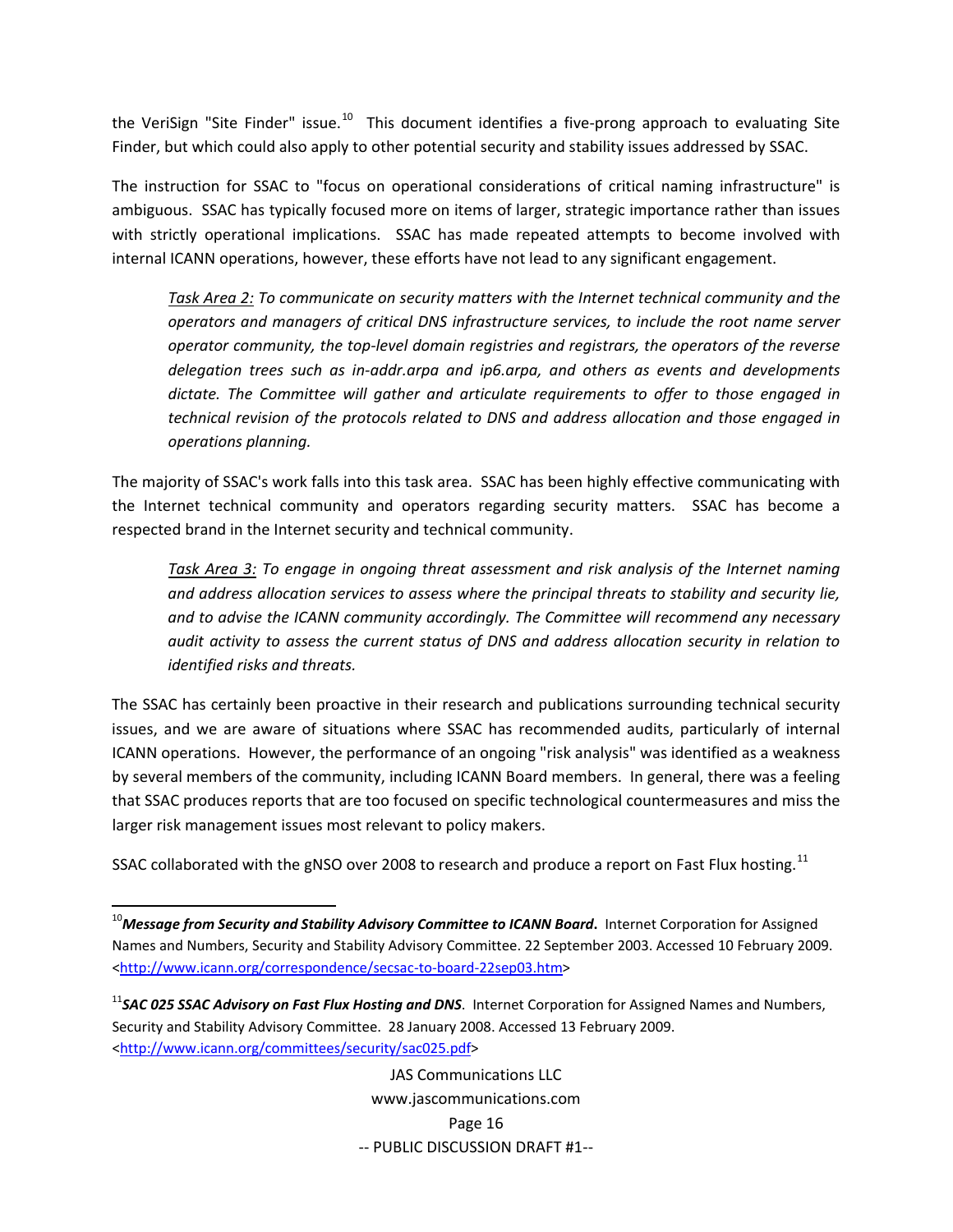<span id="page-18-0"></span>*Task Area 4: To communicate with those who have direct responsibility for Internet naming and address allocation security matters (IETF, RSSAC, RIRs, name registries, etc.), to ensure that its advice on security risks, issues, and priorities is properly synchronized with existing standardization, deployment, operational, and coordination activities. The Committee will monitor these activities and inform the ICANN community and Board on their progress, as appropriate.*

SSAC is certainly in communication with individuals and entities having direct responsibility for naming and address allocation matters and members of the SSAC actively participate in the standardization, deployment, and operational communities. SSAC membership is currently (and historically) well representative of these important communities.

### Task Area 5: *To report periodically to the Board on its activities.*

SSAC, through the Chair and Liaison, does report to the board on its activities, however, the reporting appears to be very informal and driven by the Chair's strong personal relationships with board members. In November 2008, the Chair and Liaison roles were for the first time divided between two individuals; this has resulted in a reported increase in the level of communication formality between SSAC and the Board.

### *Task Area 6: To make policy recommendations to the ICANN community and Board.*

SSAC does make policy recommendations on occasion; however, the consistency and effectiveness of SSAC's formal communication with the Board is in doubt. A member of the Board commented that security is a "blind spot" for them, having less to do with the quality of SSAC advice and more to do with bridging the communications gap. This Director further commented that the lack of an "active response" to SSAC advice ‐ from the Board and the management ‐ makes it difficult to understand the extent to which SSAC advice and counsel is being effectively consumed.

Again, it is clear that the most effective communication mechanism between the SSAC and the board is the Chair's strong personal relationships.

# **4.2 Indemnification**

ARTICLE XIV of the ICANN Bylaws indemnifies SSAC members when acting within the scope of his or her responsibility to the maximum extent permitted by California Nonprofit Public Benefit Corporation Law. $^{12}$  $^{12}$  $^{12}$  While not a universal practice, this is encouraged.

<span id="page-18-1"></span> <sup>12</sup> *Bylaws For Internet Corporation For Assigned Names And Numbers.* Internet Corporation for Assigned Names and Numbers. 29 May 2008. Accessed 12 February 2009. <[http://www.icann.org/en/general/bylaws.htm#XIV>](http://www.icann.org/en/general/bylaws.htm%23XIV)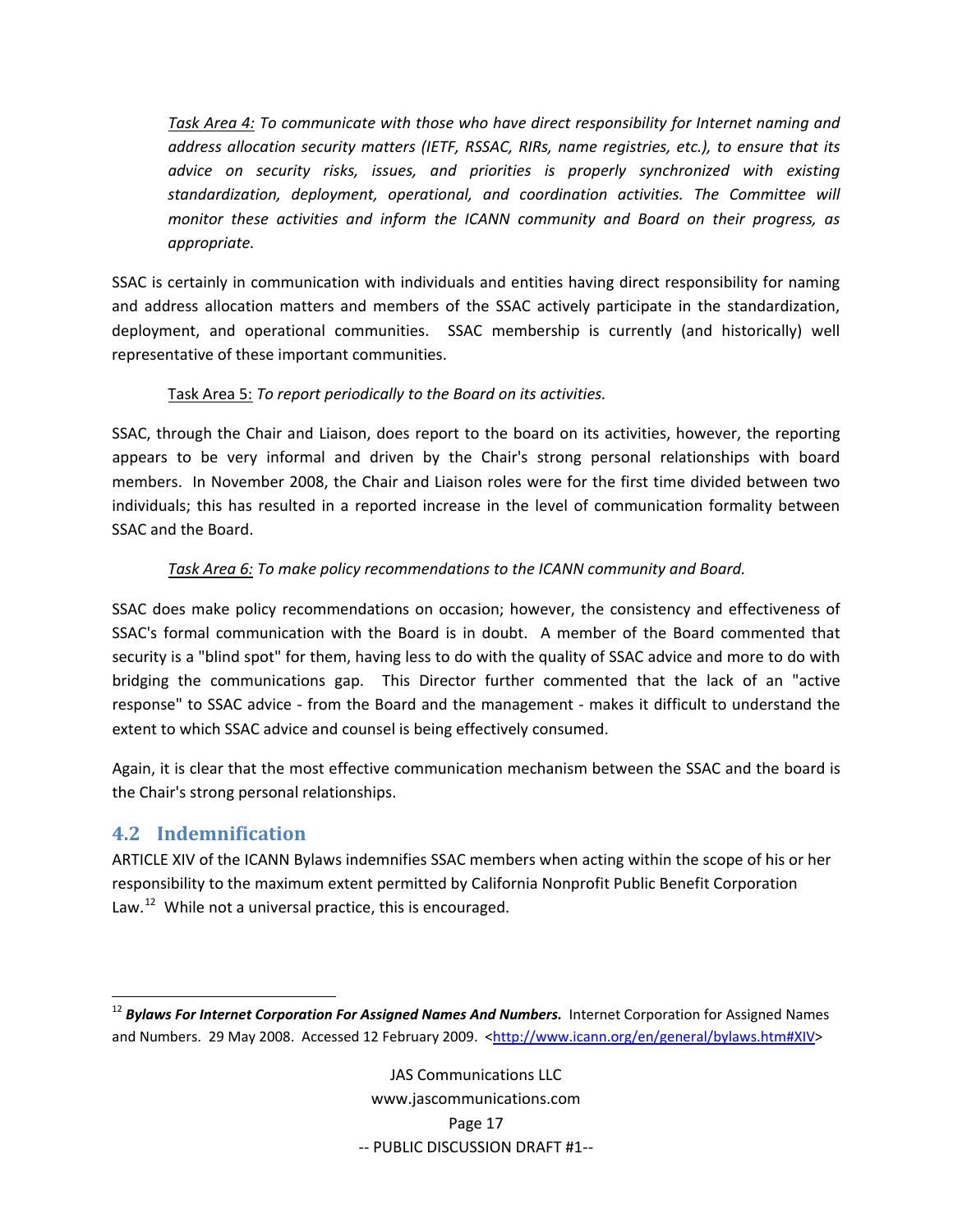# <span id="page-19-0"></span>**4.3 Internal SSAC Organization, Population, and Processes**

SSAC is composed of a volunteer Chair, vice-chair, and members; SSAC is assisted by two paid staff members: an Executive Director and a Fellow/Senior Security Technologist. All are recognized experts in the domain name, addressing, and/or security areas.

SSAC, like the other ICANN advisory and policy bodies, provides a non-voting liaison to the ICANN board pursuant to Article VI Section 9 of the ICANN Bylaws.<sup>[13](#page-19-1)</sup> The liaison attends board meetings, participates fully in board deliberations, and is bound by the same confidentiality and fiduciary responsibilities as voting board members. The liaison is appointed annually by the SSAC and may but need not be the SSAC Chair, and may not be one of the paid ICANN staff members.

Presently, the Chair is Dr. Stephen Crocker and the vice‐chair is Mr. Ray Plzak. Mr. James Galvin, an ICANN staff member, provides support to the committee as the Executive Director. Dr. Crocker was appointed Chair by the ICANN President subsequent to the November 15, 2001 board resolution which directed the creation of the SSAC and has served faithfully ever since.<sup>[14](#page-19-2)</sup>

There are no formal elections or term limits for SSAC leadership positions. Dr. Crocker has held both the position of SSAC Chair and the Board Liaison role since the inception of SSAC until his appointment as a full Board member in November, 2008.<sup>[15](#page-19-3)</sup> Simultaneously, Mr. Ram Mohan was appointed to the SSAC Liaison role.[16](#page-19-4)

Prior to June, 2005, SSAC had no compensated personnel resources. On 2 June 2005, ICANN announced the appointment of its first SSAC Fellow: Mr. Dave Piscitello. At the time the position was created, it was intended that the position would be filled by a senior, highly capable person for a term of one year.<sup>[17](#page-19-5)</sup> Mr. Piscitello's success in this role has lead SSAC to drop the one year rotation requirement as well as the term "fellow." Currently, Mr. Piscitello is on the ICANN staff with the title "Senior Security Technologist" and formally reports to Denise Michel. There is discussion about adjusting Mr. Piscitello's appointment.

<span id="page-19-1"></span><sup>13</sup> *Bylaws For Internet Corporation For Assigned Names And Numbers.* Internet Corporation for Assigned Names and Numbers. 29 May 2008. Accessed 12 February 2009. <[http://www.icann.org/en/general/bylaws.htm#XIV>](http://www.icann.org/en/general/bylaws.htm%23XIV)

<span id="page-19-2"></span><sup>14</sup> *Minutes Third Annual Meeting of the Board.* Internet Corporation for Assigned Names and Numbers. 15 November 2001. Accessed 10 February 2009. [<http://www.icann.org/en/minutes/minutes](http://www.icann.org/en/minutes/minutes-15nov01.htm#01.117)-15nov01.htm#01.117>

<span id="page-19-3"></span><sup>15</sup> [http://www.icann.org/en/minutes/resolutions](http://www.icann.org/en/minutes/resolutions-07nov08.htm)‐07nov08.htm (Retrieved February 10, 2009)

<span id="page-19-4"></span><sup>16</sup> [http://www.icann.org/en/minutes/secretarys](http://www.icann.org/en/minutes/secretarys-notice-05nov08.htm)‐notice‐05nov08.htm (Retrieved February 11, 2009)

<span id="page-19-5"></span><sup>&</sup>lt;sup>17</sup> [http://www.icann.org/en/announcements/announcement](http://www.icann.org/en/announcements/announcement-02jun05.htm)-02jun05.htm (Retrieved February 10, 2009)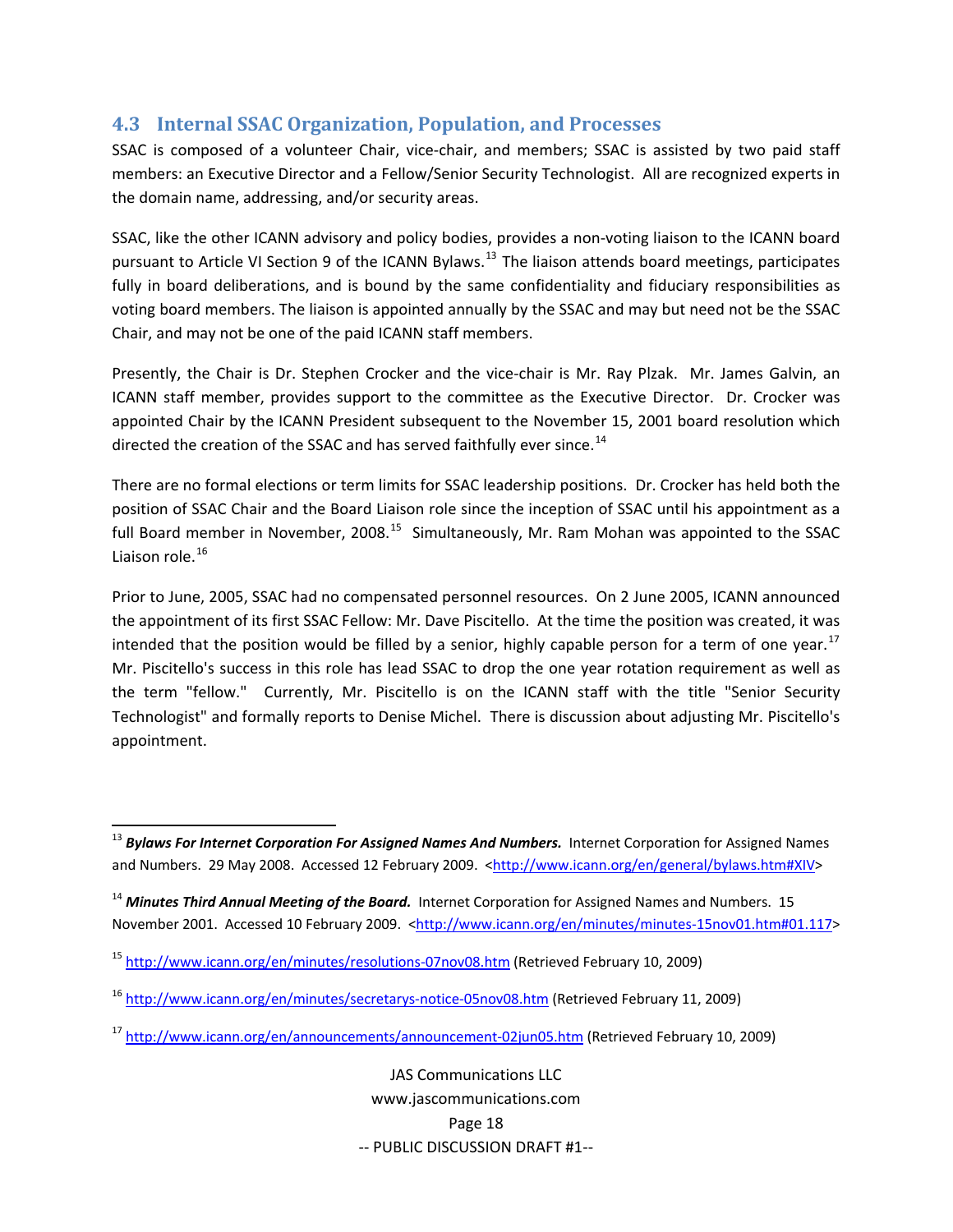As of February 2009, there are 31 members of the SSAC.<sup>[18](#page-20-0)</sup> The current Chair has expressed that a range of "15‐20" members seems appropriate, but no hard requirements regarding the size of the SSAC exist. The reviewers note that the SSAC membership growth has accelerated over the past 2 years.

New members may be considered at any time. Any individual may request membership by asking any current member of the committee to suggest their inclusion to the committee as a whole. Additionally, the committee may solicit membership from individuals as needed. There is no prescribed term for membership on the committee. Individual members may resign at any time for any reason. The Chair, sometimes in consultation with SSAC leadership, reviews the membership from time to time, taking into account how active the members have been. The Chair will sometimes ask a member who has not been active whether he or she wishes to continue. There is no formal member review process, no formal criteria to evaluate member performance, nor is there a formal mechanism for removal of a member.<sup>[19](#page-20-1)</sup>

The SSAC is comprised almost entirely of well known and well respected DNS‐related technologists and engineers. In general, SSAC membership is U.S. and European-centric with relatively limited membership and participation from other areas of the world. With the exception of published advisories and reports previously discussed, all SSAC‐related interactions we are aware of occurred in English.

SSAC membership is managed by the SSAC Chair and all members are approved by the Board of Directors, pursuant to Article XI of the ICANN Bylaws.<sup>[20](#page-20-2)</sup> The Chair populates the SSAC on a "best effort" basis; a formal, well-defined membership strategy or target makeup does not exist. The Chair is constantly reviewing potential candidates (proactively through recruitment when a gap exists, and reactively through inquiries). The Chair selects new member candidates and grants them "Invited Guest" status. Several weeks or months elapse with the candidate(s) essentially fully engaged as SSAC members; if the Chair feels the candidate is of value, his or her name and CV will be passed to the Board of Directors (usually in a slate of several SSAC candidates) for approval. Historically, the Board has approved such recommendations without debate.

In general we find the SSAC to be an open, informal, and collegial environment well representative of the respected, high‐level individuals who make‐up the committee. Members interact professionally and respectfully. Internal SSAC processes are highly academic in nature with little formal process. An SSAC

<span id="page-20-1"></span><sup>19</sup> Article XI, Section 4 of the ICANN Bylaws intimates that advisory board members can somehow be removed, but there is no indication of process. The implication is that advisory board members, including SSAC members, may be removed by board resolution, probably at the recommendation of the committee chair.

<span id="page-20-2"></span><sup>20</sup> *Bylaws For Internet Corporation For Assigned Names And Numbers.* Internet Corporation for Assigned Names and Numbers. 29 May 2008. Accessed 11 February 2009. <<http://www.icann.org/en/general/bylaws.htm>>

> JAS Communications LLC www.jascommunications.com Page 19 ‐‐ PUBLIC DISCUSSION DRAFT #1‐‐

<span id="page-20-0"></span><sup>18</sup> *Security and Stability Advisory Committee (SSAC).* Internet Corporation for Assigned Names and Numbers. 01 April 2008. Accessed 10 February 2009. <[http://www.icann.org/en/committees/security/>](http://www.icann.org/en/committees/security/)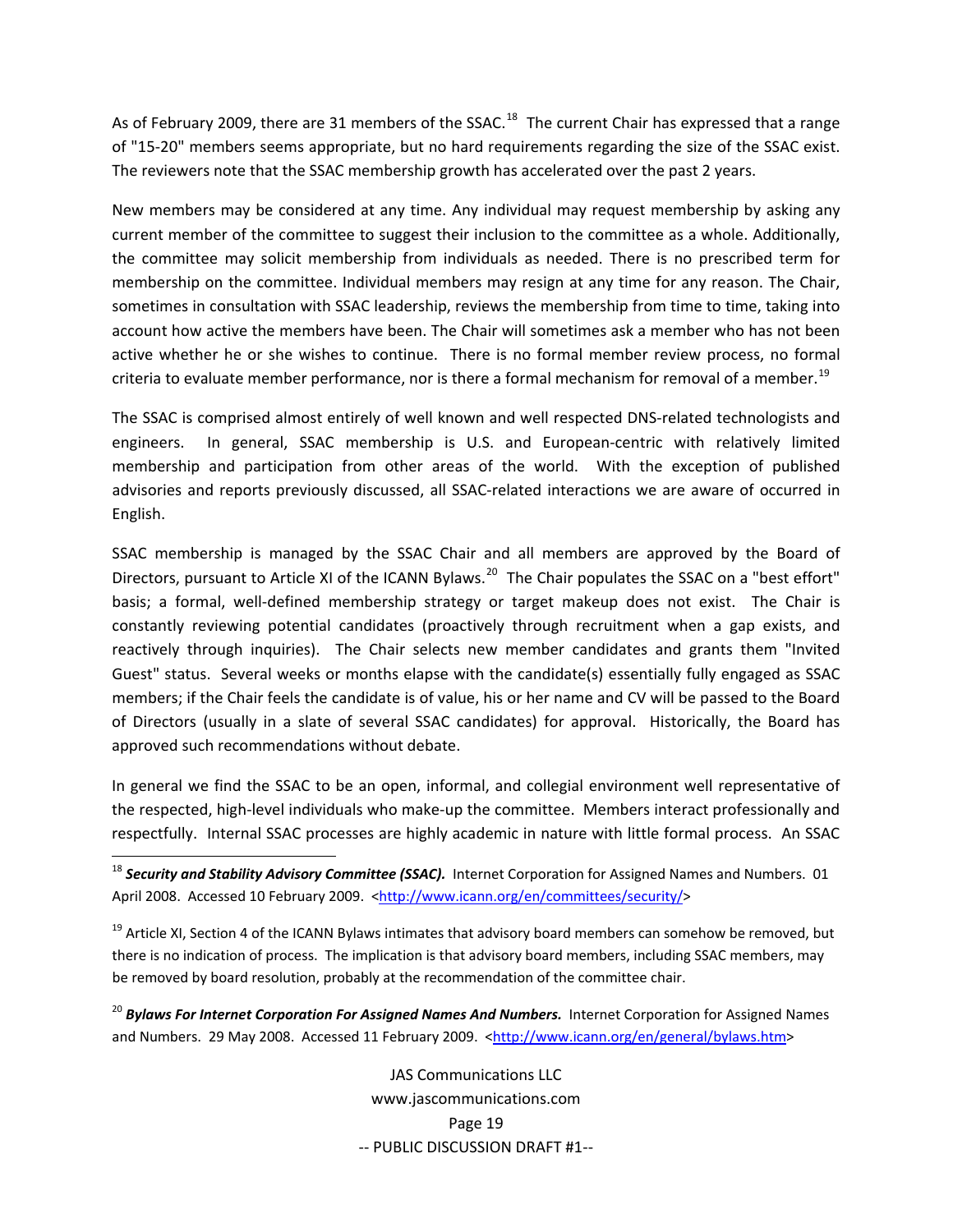<span id="page-21-0"></span>member (often the Chair or the ICANN Staff resource) takes the lead on a particular work product and calls on SSAC resources as they see fit. Drafts are circulated openly within SSAC and feedback is dealt‐ with constructively. While the vast majority of the work is completed by a small number of contributors, it is clear that any SSAC member with particular energy or expertise on a topic is given ample opportunity to contribute.

SSAC operates in a consensus‐building fashion and debilitating disagreements are rare. Formal votes are rarely, if ever used. While there are clearly thought leaders on the SSAC, all members of the committee are treated equally and are encouraged to participate.

In general, SSAC lacks formal policies and procedure not imposed by the ICANN bylaws. SSAC Leadership recognizes this is not ideal and has begun working on an internal Policies and Procedures document. JAS was provided with an early draft of said document.

Executive Coordination Meetings are attended by the Chair, Vice-Chair, Fellow/Senior Security Technologist, and Executive Director. Others may be invited and attend as needed. The meetings are scheduled weekly before the regularly scheduled committee meetings to facilitate the preparation of the agenda for the upcoming committee meeting and address general logistical topics. In general, meeting agendas are not delivered significantly in advance of meetings.

The entire SSAC has a standing weekly time slot for committee meetings, usually by teleconference supported by a Jabber chat session. If there is reason to meet, the slot will be used. Face-to-face meetings are scheduled opportunistically when other meetings/events create a convenient venue. Additionally, the committee creates workgroups to focus on specific projects.

Additionally, the SSAC also holds regular public meetings. These meetings are held in conjunction with ICANN public meetings.

The SSAC has on occasion also held special meetings on particular topics. The most visible of such meetings was held prior to the publication of SAC006, *Redirection in the COM and NET Domains*, and addressed the VeriSign "Site Finder" service. This experience is discussed in greater detail in an appendix.

# **4.4 SSAC Work Products**

Since formation, SSAC has released 35 "reports and advisories" numbered in the SAC# series. $21$  The annual breakdown of reports is as follows:

<span id="page-21-1"></span><sup>21</sup> *SSAC Reports and Advisories.* Internet Corporation for Assigned Names and Numbers, Security and Stability Advisory Committee. 11 February 2009. Accessed 10 February 2009. [<http://www.icann.org/en/committees/security/ssac](http://www.icann.org/en/committees/security/ssac-documents.htm)‐documents.htm>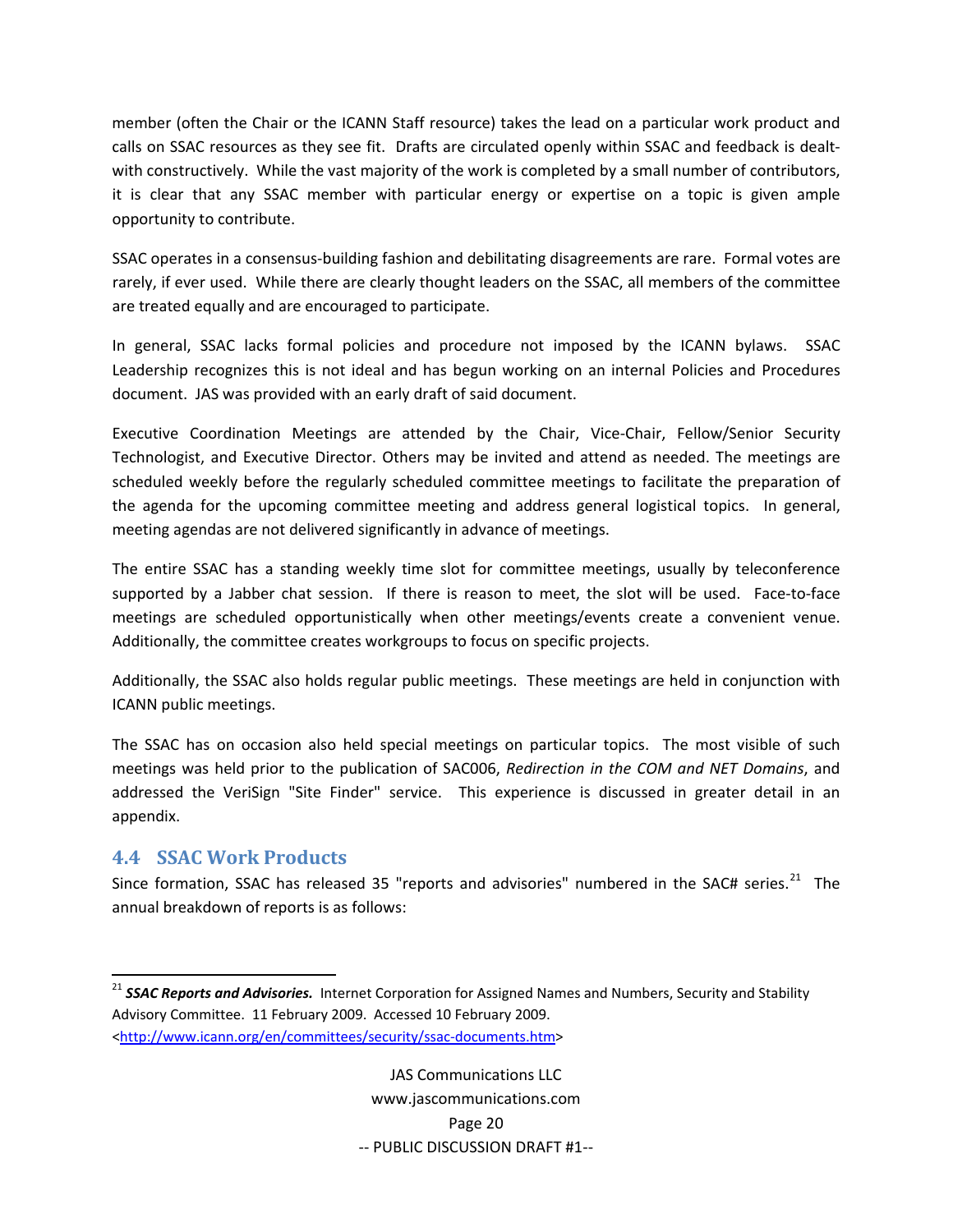|      | Year | Number of<br><b>Reports/Advisories</b><br><b>Released</b> |
|------|------|-----------------------------------------------------------|
| 2001 |      | 1                                                         |
| 2002 |      | 3                                                         |
| 2003 |      | 1                                                         |
| 2004 |      | 1                                                         |
| 2005 |      | 1                                                         |
| 2006 |      | 8                                                         |
| 2007 |      | 8                                                         |
| 2008 |      | 12                                                        |
|      |      | Table 1                                                   |

The positive impact of Mr. Piscitello's addition in 2005 is obvious; Mr. Piscitello is the primary researcher and drafter for the vast majority of SSAC work products.

Regarding the technical reports, with very few exceptions, the Community perceives SSAC's work products to be of superb technical quality and almost completely if not entirely free of technical errors. The few exceptions where an individual or entity took issue with an SSAC report appeared to be more about "packaging" and "politics" than technical accuracy.

The process for releasing a work product is not formally documented. In general, the committee collaboratively determines that a particular subject is of interest and a committee member (usually Mr. Piscitello or Dr. Crocker) take the lead on the project. Drafts are circulated among the SSAC and potentially other ICANN bodies seeking comment. Because of SSAC's visibility, a completed draft is reviewed by ICANN legal counsel for the purpose of determining potential legal ramifications of the report. Counsel and the SSAC make it very clear that this review is not designed to mandate changes, but rather as a helpful review from a liability point of view given the ever present risk of litigation and other legal repercussions. Should SSAC desire no further changes after reviewing any comments from counsel, the report is posted online. Occasionally notification of the report is formally transmitted to the board resulting in a resolution accepting the report from SSAC. However, this is not a required step nor does it occur with each report. The board does not in any way "approve" SSAC reports; they are "accepted."

Almost all of SSAC's work products are technical in nature, some containing primary research. However, SSAC does occasionally release their commentary on other matters as numbered reports as well. In 4Q2008 and 1Q2009, SSAC contributed formally to the ICANN Strategic Plan for 2009-2012. SSAC comments and cover letter were released as a work product:  $SAC036.<sup>22</sup>$  $SAC036.<sup>22</sup>$  $SAC036.<sup>22</sup>$  The SSAC formed a working

<span id="page-22-0"></span><sup>22</sup> *Letter from SSAC Chair Dr. Steve Crocker to ICANN Board.* Internet Corporation for Assigned Names and Numbers, Security and Stability Advisor Committee. 30 January 2009. Accessed 12 February 2009. [<http://www.icann.org/en/committees/security/sac036a.pdf>](http://www.icann.org/en/committees/security/sac036a.pdf)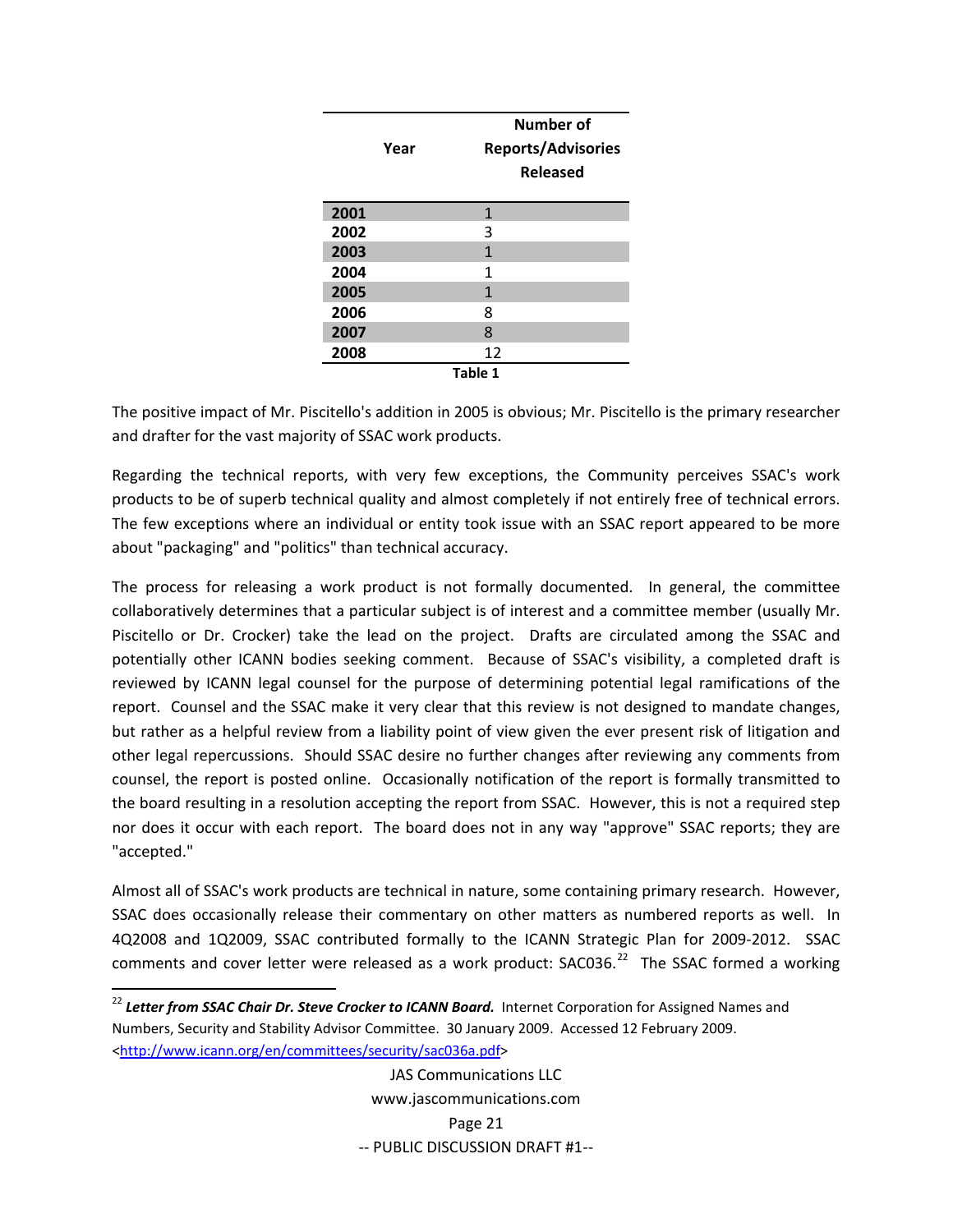<span id="page-23-0"></span>group to solicit, assemble, and transmit feedback from SSAC members to management. According to the cover letter in SAC036, SSAC "... believe[s] the current version of the Strategic Plan incorporates many of the changes suggested by SSAC." The cover letter closes with: "This was a productive and positive experience from our point of view, and we hope we have helped improve the Strategic Plan. We look forward to similar engagement during the reviews of the Operating Plan and the Budget."<sup>[23](#page-23-1)</sup>

Similarly, SAC034 entitled "SSAC Comment on the FY09 Operating Plan and Budget," released June 17, 2008, represents an earlier attempt to provide input to the formal ICANN planning process.<sup>[24](#page-23-2)</sup> With the exception of feedback reports like those listed above, SSAC reports are almost entirely technical in nature, a point that both members of the community and several members of the SSAC view as a weakness. We heard from SSAC members, ICANN Directors, and members of the community that SSAC products would be substantially improved with additional policy, economic, business, and "risk management" content. However, at present, the SSAC lacks the skill-set to provide significant commentary in these nontechnical areas.

SSAC technical products are of the most direct use to members of the community including contracted parties and other sophisticated consumers. Sophisticated consumers of SSAC products include enterprises and peer organizations in the technical and security communities. A majority of work products deal directly or indirectly with protecting registrants. In general, we found that SSAC work products were by and large more technical and less actionable than desirable for the Board of Directors or ICANN policy bodies. In most circumstances, these bodies and other interested individuals receive security-related counsel through their personal relationship with the SSAC Chair or through internally available expertise.

# **4.5 SSAC "Independence" and "Externality"**

There is a lack of clarity around how closely SSAC is aligned with ICANN - particularly ICANN management and staff. We found the issue of SSAC's perceived and actual connection ICANN to be a complex, nuanced, and energetic topic. The scenario today is strongly bifurcated: some view SSAC as being a largely independent and autonomous entity speaking only for SSAC, while others view SSAC purely as an internal ICANN structure which represents ICANN on security matters. The varying opinions and observations on this particular topic are widespread: we see differing opinions among SSAC members, ICANN Directors, ICANN Staff, and community members.

One group of opinions holds that SSAC independence (both perceived and actual) as an important source of value. This line of thinking believes that SSAC's independent and external nature allows it to

JAS Communications LLC www.jascommunications.com Page 22 ‐‐ PUBLIC DISCUSSION DRAFT #1‐‐

<span id="page-23-1"></span>  $23$  ibid.

<span id="page-23-2"></span><sup>24</sup> *SSAC Comment on the FY09 Operating Plan and Budget.* Internet Corporation for Assigned Names and Numbers, Security and Stability Advisory Committee. 17 June 2008. Accessed 12 February 2009. [<http://www.icann.org/en/committees/security/sac034.pdf>](http://www.icann.org/en/committees/security/sac034.pdf)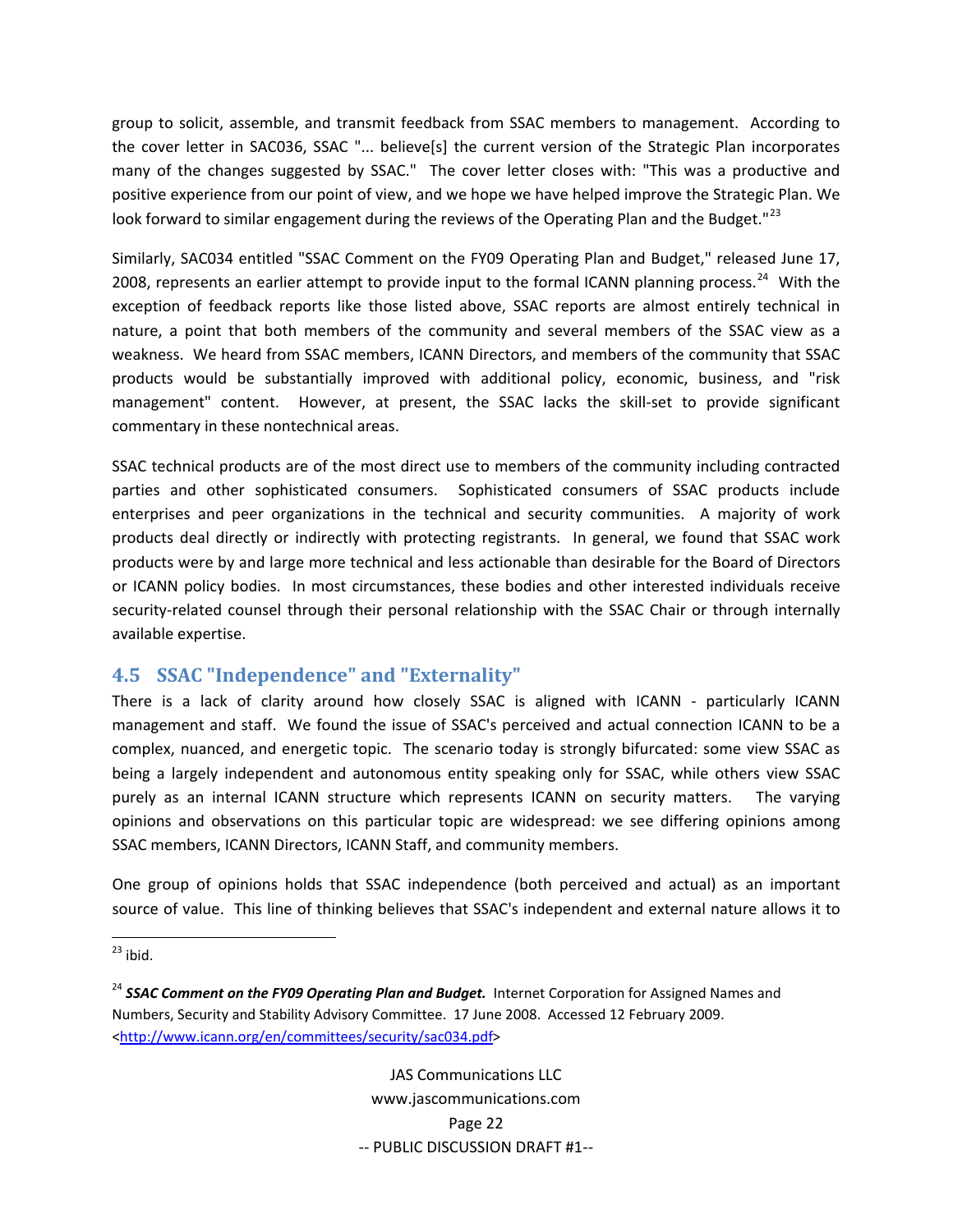provide advice and counsel without regard for political pressures. Additionally, there is a strong belief that the high‐quality individuals desired for SSAC Membership would not be available if SSAC were too closely tied to ICANN and thereby encumbered by ICANN politics.

On the other hand, others view independence as evidence that SSAC is not well integrated into the ICANN structure and in general is "operating on an island." Because SSAC has a public face, there is a feeling that SSAC public communications should be coordinated and generally in‐synch with other ICANN messaging. Members of ICANN management and staff shared a concern that SSAC occasionally makes their job more difficult by operating in the public eye somewhat autonomously and unpredictably.

It is critical to note that there are two facets to this discussion: perception and reality. In general, we found tremendous variance in both.

Perhaps the best way to illustrate the confusion around SSAC "externality" and "independence" is a recent example. In November, 2008, the NTIA posted a NOI regarding DNSSEC implementation at the root. For approximately 24 hours on November 20, there was a vigorous debate on the SSAC mailing list discussing the appropriateness of SSAC responding to the NTIA NOI. The arguments can be generally summarized as follows:

- "Anything we can do to help get the root signed is time well spent."
- "I'm confused. Isn't [SSAC] part of ICANN? Wouldn't it be odd for parts of ICANN to be commenting since we're obviously an involved party?"
- "...ICANN is a multi‐stakeholder, bottom up process and [each] component of ICANN speaks for itself."
- "...if SSAC members have responses to the NOI regarding technical issues, it would have a stronger impact submitted as perspectives from your organizations, not as a group statement from something that's considered a part of the ICANN structure."
- "...I further believe that it would be inappropriate for SSAC to respond, as an ICANN committee, to the NOI. ICANN has already submitted a proposal that is a focus of the NOI and SSAC's responding would have the effect of ICANN responding to its own proposal."

In the end, the SSAC elected not to respond to the NOI. There was no vote or other formal undertaking on the topic, so we are left to believe this decision was driven by the Chair after reviewing the discussion.

> JAS Communications LLC www.jascommunications.com Page 23 ‐‐ PUBLIC DISCUSSION DRAFT #1‐‐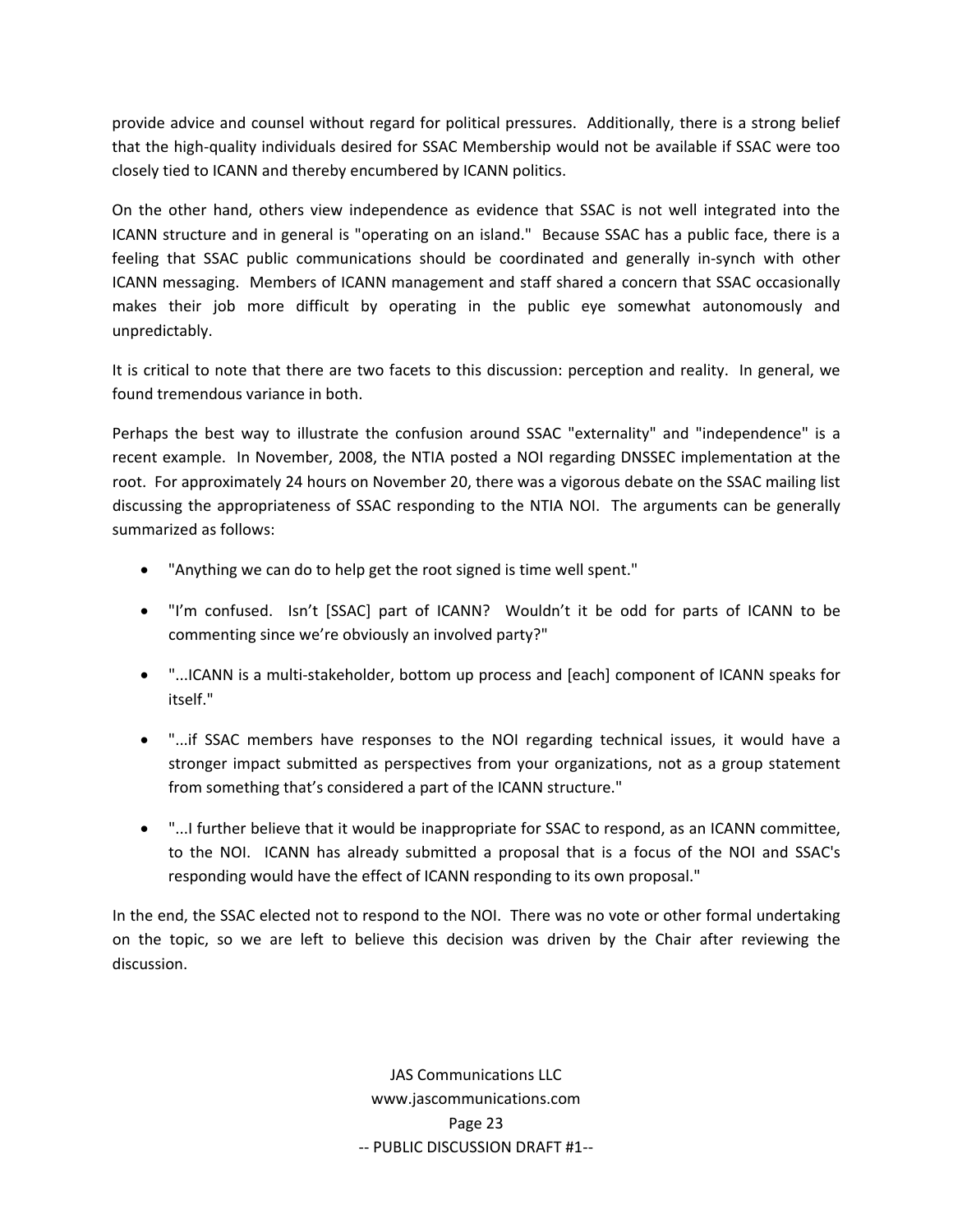# <span id="page-25-0"></span>**4.6 Confidentiality and Conflicts of Interest**

SSAC members know and trust each other as a result of long relationships predating SSAC, resulting in a collegial and trusting environment. In such an environment of trust, formal recognition of confidentiality and conflicts of interest is not viewed as necessary.

There is no documented confidentiality policy for SSAC members, however, there is universal agreement among SSAC members that internal SSAC communications and deliberations are to be kept confidential. However, there is no formal written notice or documentation of this policy nor are there any agreements to this effect.

An unreleased internal draft SSAC policies and procedures document provided to JAS contains the following language regarding perceived and actual conflicts of interest:

*The committee does not ordinarily concern itself with conflicts of interest. All members are always permitted to participate in all activities. However, the committee may elect to state potential* conflicts of interest as an integral part of any publication if it deems this to enhance the final result. *An individual may elect not to participate in any activity of the committee at his or her own discretion.*

We observe that this is an accurate characterization of SSAC's current views on perceived or actual conflicts of interest; in practice, we find little to no formal attention to the issue. There are no formal conflict disclosure processes<sup>[25](#page-25-1)</sup> or requirements that participants recuse themselves under certain circumstances. Committee members all know each other, who they work for, and automatically process any potential conflicts without fanfare or formality. Communications between committee members occasionally contain casual verbiage reminding folks of potential conflicts. The highly academic and technical nature of the committee combined with the notable reputations of the members and preexisting trust relationships leads to an implicit stance that overt recognition of conflicts is superfluous.

# **4.7 Representation and Use of the SSAC Brand**

We find that the SSAC brand is a respected brand in the broader community and is highly tied to ICANN. While official work products (numbered reports) are branded SSAC, the SSAC brand also appears in other places including letters and public presentations. Not all public uses of the SSAC brand in

<span id="page-25-1"></span> 25Previosly, there was a confidentiality and conflict of interest policy posted on the SSAC web site; see: *Statement Concerning Conflicts of Interest Within the Security and Stability Advisory Committee.* Internet Corporation for Assigned Names and Numbers, Security and Stability Advisory Committee. 2 October 2003. Accessed 13 February 2009. [<http://web.archive.org/web/20040408210136/ssac.icann.org/conflict](http://web.archive.org/web/20040408210136/ssac.icann.org/conflict-of-interest.htm)‐of‐interest.htm> Note that this material was no longer available from the ICANN web site. At the time of this report, no such policy was posted to the SSAC site.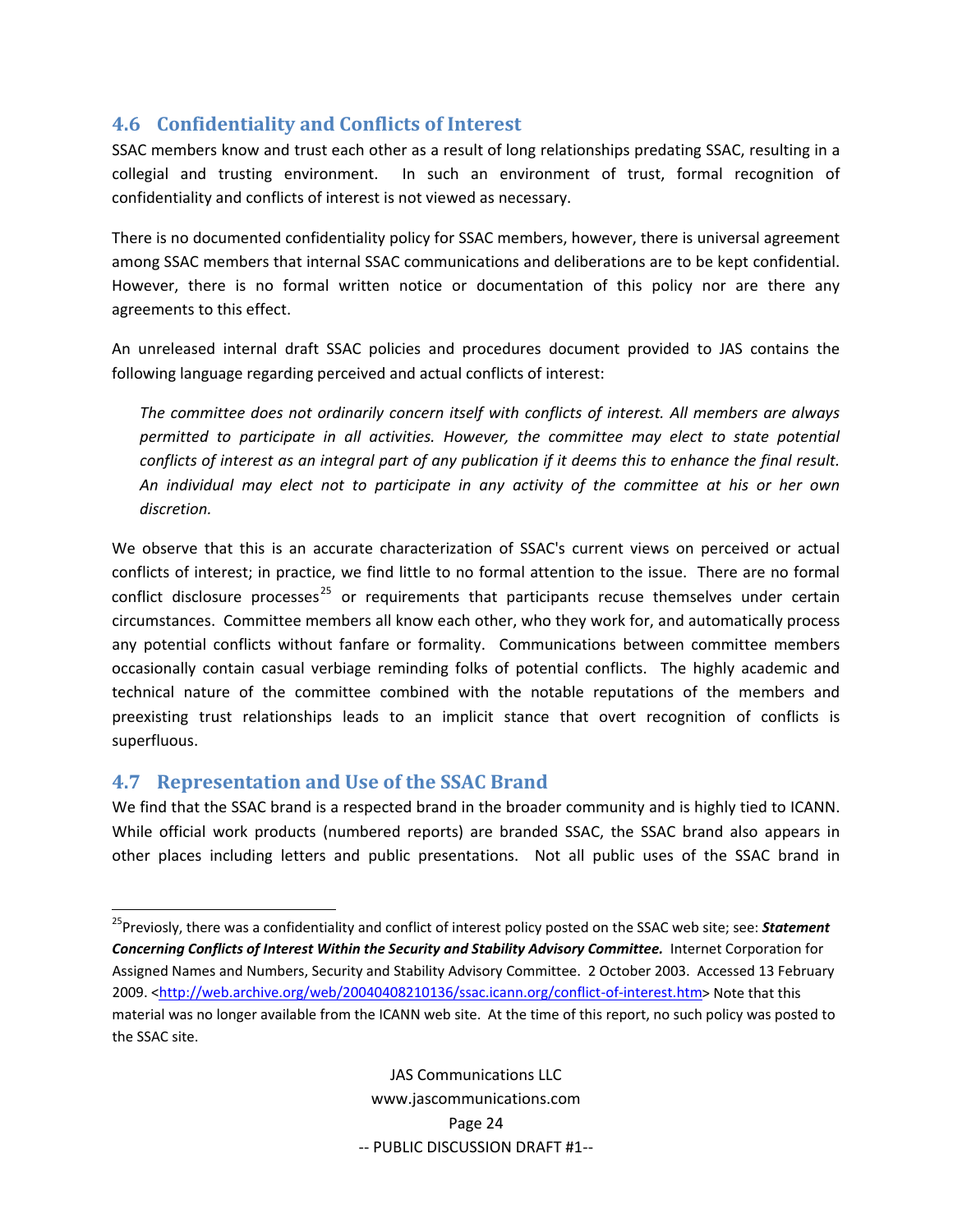<span id="page-26-0"></span>presentations appear on the official "SSAC Presentations" site as the most recent presentation is dated November 2, 2007.<sup>[26](#page-26-1)</sup> Similarly, the SSAC "projects" document appears dated.<sup>[27](#page-26-2)</sup>

There is no formal mechanism for determining who can "speak for" SSAC, and what commentary is representative of SSAC membership. The issue of SSAC representation is of particular concern in the community with respect to the Chair and the Fellow/Senior Security Technologist; there is general confusion as to whether these individuals are speaking for themselves or on behalf of SSAC. We note that these individuals are conscientious with respect to the representation issue and we also observe that personalities and history may contribute to inaccurate predispositions on both sides of this question.

Article XI, Section 1 of the ICANN Bylaws contains the verbiage "Advisory Committees shall have no legal authority to act for ICANN, but shall report their findings and recommendations to the Board."<sup>[28](#page-26-3)</sup> JAS' review of Board resolutions finds that most - but not all - released SSAC work products have a commensurate resolution accepting the report.

### **4.8 Results of JAS Survey Instrument Descriptive**

JAS created a custom survey instrument designed to add quantitative data to the observations made during the interview process. We found that in general the quantitative data supported the qualitative observations. In the following tables, we present the summary findings.

#### *Question 1: The SSAC primarily exists to service which group?*

*The SSAC may serve multiple groups or constituencies. Below, we have identified six groups who may receive direct services from the SSAC, in the form of advice, presentations, publications or other work products. Please rank the order of priority/importance that each of the following groups be serviced by the SSAC. The highest priority is "1"; the lowest is "6". (n=21; sorted by mode, average)*

JAS Communications LLC www.jascommunications.com Page 25 ‐‐ PUBLIC DISCUSSION DRAFT #1‐‐

<span id="page-26-1"></span><sup>&</sup>lt;sup>26</sup> SSAC Presentations. Internet Corporation for Assigned Names and Numbers, Security and Stability Advisory Committee. 07 November 2007. Accessed 10 February 2009. [<http://www.icann.org/en/committees/security/ssac](http://www.icann.org/en/committees/security/ssac-presentations.htm)‐presentations.htm>

<span id="page-26-2"></span><sup>27</sup> *Security and Stability Advisory Committee (SSAC).* Internet Corporation for Assigned Names and Numbers, Security and Stability Advisory Committee. 27 March 2008. Accessed 13 February 2009. [<http://www.icann.org/en/committees/security/ssac](http://www.icann.org/en/committees/security/ssac-projects.htm)-projects.htm>

<span id="page-26-3"></span><sup>28</sup> *Bylaws For Internet Corporation For Assigned Names And Numbers.* Internet Corporation for Assigned Names and Numbers. 29 May 2008. Accessed 11 February 2009. <<http://www.icann.org/en/general/bylaws.htm#XI>>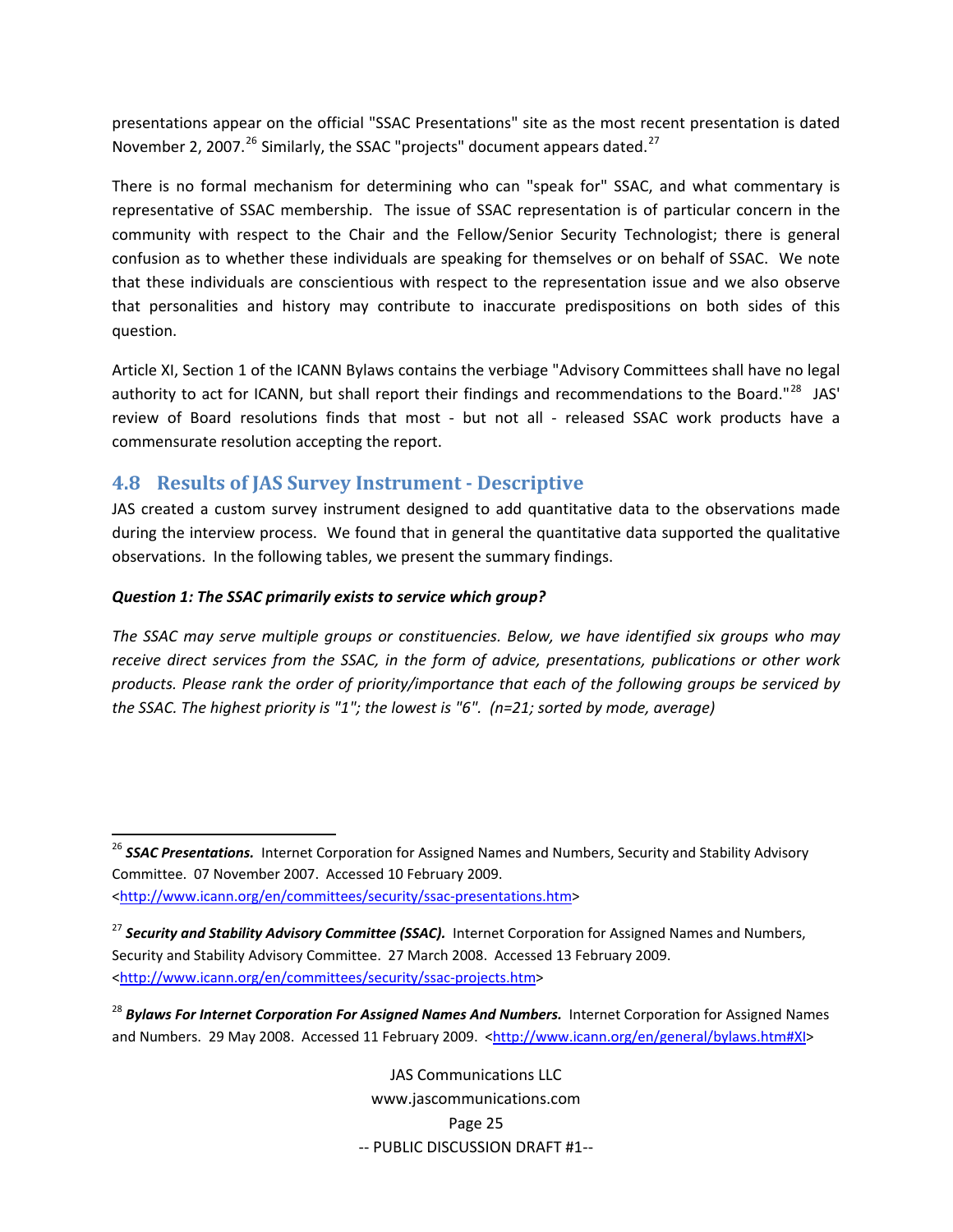#### **Current SSAC**

|                                                               | Min | Avg                   |    | Mode Max SD |          |
|---------------------------------------------------------------|-----|-----------------------|----|-------------|----------|
| <b>ICANN Board of Directors</b>                               |     | 1.71                  | 1  |             | 6 1.28   |
| <b>ICANN Advisory Committees and Supporting Organizations</b> |     | 2.57<br>1             | 2  |             | 6 1.40   |
| <b>ICANN Contracted Parties</b>                               |     | 4.00<br>$\mathcal{L}$ | 3  |             | $6$ 1.35 |
| <b>ICANN Staff</b>                                            |     | 3.43<br>$\mathbf{1}$  | 4  |             | 6, 1.22  |
| <b>Internet Business Users</b>                                |     | 4.43<br>1             | 5. |             | 6 1.18   |
| Internet Individual Users                                     |     | 4.86<br>1             | 6  | 6           | 1.49     |
|                                                               |     |                       |    |             |          |

#### **Table 2**

#### **Ideal SSAC**

|                                                               | Min           | Avg  |    | Mode Max SD |           | <b>Delta</b> |
|---------------------------------------------------------------|---------------|------|----|-------------|-----------|--------------|
| <b>ICANN Board of Directors</b>                               | 1             | 2.14 | 1  | 6           | 1.64      | 0.43         |
| <b>ICANN Advisory Committees and Supporting Organizations</b> | 1             | 2.57 | 2  |             | 1.33<br>6 | 0.00         |
| <b>ICANN Staff</b>                                            | 1             | 3.48 | 4  |             | 1.30<br>6 | 0.05         |
| <b>ICANN Contracted Parties</b>                               | $\mathcal{L}$ | 3.95 | 4  |             | 6 1.13    | $-0.05$      |
| Internet Business Users                                       | 1             | 4.19 | 5. |             | 1.53<br>6 | $-0.24$      |
| Internet Individual Users                                     | $\mathbf{1}$  | 4.67 | 6  | 6           | 1.73      | $-0.19$      |
|                                                               |               |      |    |             |           |              |

**Table 3**

In the Ideal SSAC table, Delta is the change in average response between the current and ideal SSAC.

#### **Discussion**

This question asks the fundamental governance question: "to which group does SSAC exist to serve?" With a mode of 1 in both current and ideal SSAC, it is clear that there is broad agreement among respondents that the SSAC primarily exists to service the Board. The priority order for current versus ideal is nearly identical which indicates that respondents generally believe the governance structures are setup correctly. In the ideal SSAC, the priority shifted away from the Board a small amount showing a desire to reduce the focus on the Board and increase the level of service to business users, individual users, and contracted parties (in that order).

It is interesting to note that in the ideal SSAC case, there were two respondents that reversed the chart in nearly identical fashion listing SSAC's primary responsibility to Internet individual users and their #6 priority as to the Board. We will discuss the topic of "who looks out for the end user" in a later discussion.

> JAS Communications LLC www.jascommunications.com Page 26 ‐‐ PUBLIC DISCUSSION DRAFT #1‐‐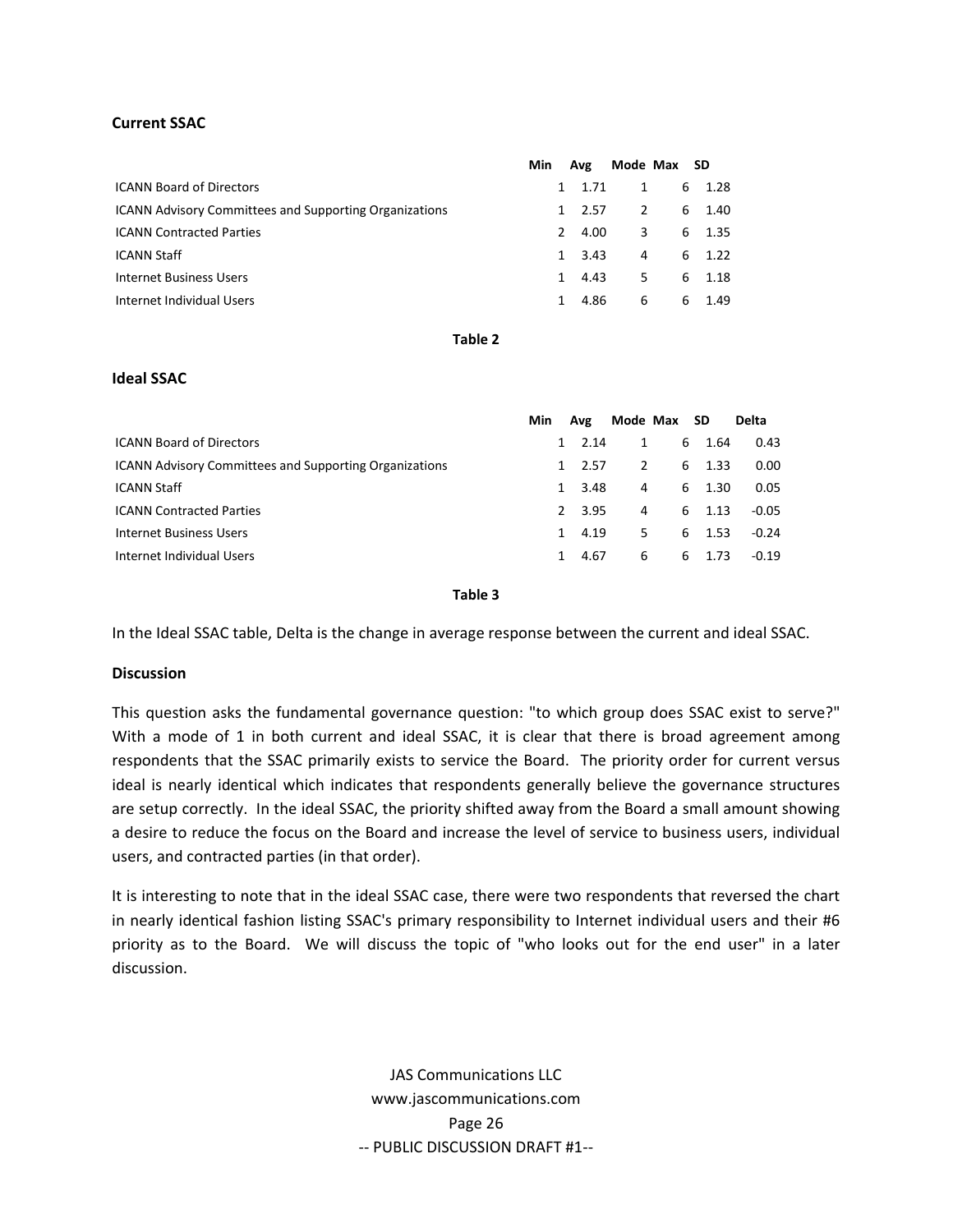#### *Question 2: Please evaluate the following statements about the SSAC.*

In the same way as the previous question, the left column contains your responses for the Current SSAC, while the right column contains answers for an "Ideal" SSAC as you envision it. (n=22; sorted by mode, *average)*

This is an Agree/Disagree question with responses on a scale of 0 ‐ 5:

- 0: No Opinion (removed from summary statistics)
- 1: Agree Strongly
- 2: Agree
- 3: Disagree
- 4: Disagree Strongly

#### **Current SSAC:**

|                                                                           | Min | Avg         | Mode Max |   | SD        | % Agree |
|---------------------------------------------------------------------------|-----|-------------|----------|---|-----------|---------|
| Reports and Advisories offer deep technical insights                      |     | $0$ 1.545   | 1        |   | 3<br>0.72 | 86%     |
| SSAC is free to proactively identify and research potential issues        |     | 1 1.591     | 1        | 3 | 0.78      | 82%     |
| Reports and Advisories provide actionable data to Non-ICANN policy makers |     | $0 \t1.773$ | 2        | 4 | 1.20      | 55%     |
| Reports and Advisories provide actionable data to ICANN policy makers     |     | 1 1.818     | 2        | 4 | 0.83      | 82%     |
| SSAC is transparent, balanced and unbiased                                |     | $0$ 1.955   | 2        | 4 | 0.93      | 77%     |
| Business failure is a stability problem and therefore within SSAC's scope |     | 02.136      | 2        | 4 | 1.22      | 45%     |
| SSAC is free to exercise autonomy and independence from ICANN             |     | 1 2.318     | 2        | 4 | 0.82      | 64%     |
| SSAC is sensitive to political and business issues                        |     | 02.318      | 2        | 4 | 0.92      | 45%     |
| SSAC is a strategic/policy resource                                       |     | 1 2.091     | 3        | 3 | 0.79      | 64%     |
| SSAC is a tactical/operational resource                                   |     | 02.227      | 3        | 4 | 1.00      | 45%     |
| SSAC is directed and tasked by the ICANN Board of Directors               |     | 02.591      | 3        | 4 | 1.19      | 27%     |
| SSAC is directed and tasked by the ICANN Staff                            |     | 02.864      | 3        | 4 | 1.01      | 32%     |
| SSAC is directed and tasked by ICANN Supporting Organizations             |     | 0, 2.909    | 3        | 4 | 0.95      | 23%     |

**Table 4**

JAS Communications LLC www.jascommunications.com Page 27 ‐‐ PUBLIC DISCUSSION DRAFT #1‐‐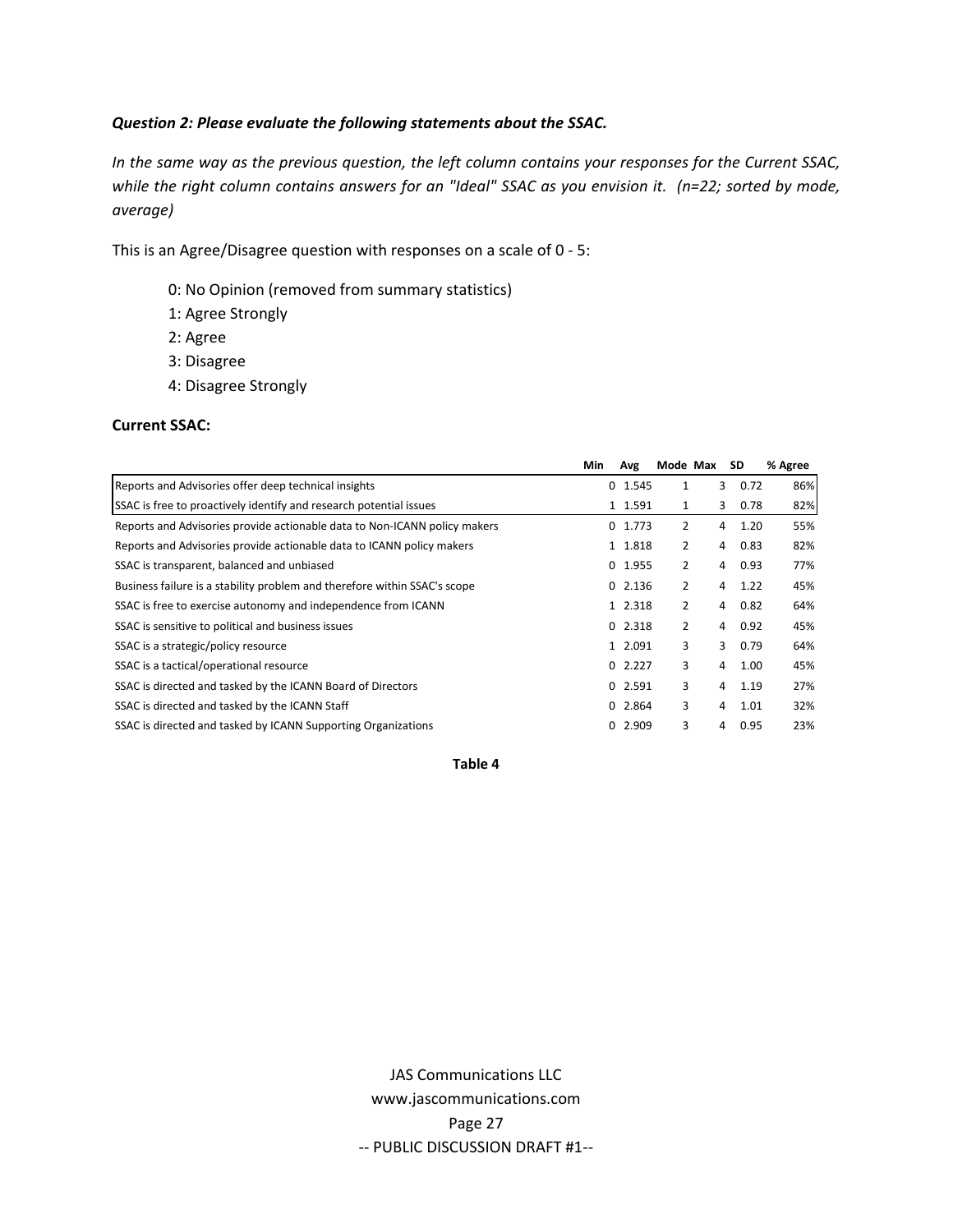#### **Ideal SSAC:**

|                                                                           | Min          | Avg  | Mode Max       |                | <b>SD</b> | % Agree Delta |              |
|---------------------------------------------------------------------------|--------------|------|----------------|----------------|-----------|---------------|--------------|
| SSAC is transparent, balanced and unbiased                                |              | 1.09 | 1              |                | 20.29     | 100%          | $-0.86$      |
| Reports and Advisories provide actionable data to ICANN policy makers     | 1            | 1.14 | 1              | 3              | 0.46      | 95%           | $-0.68$      |
| Reports and Advisories offer deep technical insights                      |              | 1.23 | 1              | $\overline{2}$ | 0.42      | 100%          | $-0.32$      |
| Reports and Advisories provide actionable data to Non-ICANN policy makers | 0            | 1.45 | 1              | 3              | 0.84      | 77%           | $-0.32$      |
| SSAC is free to proactively identify and research potential issues        |              | 1.45 | 1              | 3              | 0.72      | 86%           | $-0.14$      |
| SSAC is a strategic/policy resource                                       | 1            | 1.45 | $\mathbf{1}$   | 3              | 0.58      |               | $95\% -0.64$ |
| SSAC is sensitive to political and business issues                        | 0            | 2.00 | 1              | 4              | 1.04      | 64%           | $-0.32$      |
| SSAC is a tactical/operational resource                                   | 1            | 2.14 | 1              | 4              | 1.14      |               | 64% -0.09    |
| SSAC is free to exercise autonomy and independence from ICANN             | 0            | 2.18 | $\overline{2}$ | 4              | 1.07      |               | 59% -0.14    |
| Business failure is a stability problem and therefore within SSAC's scope | 0            | 2.41 | 2              | 4              | 1.07      | 50%           | 0.27         |
| SSAC is directed and tasked by the ICANN Board of Directors               | $\mathbf{1}$ | 2.55 | $\overline{2}$ | 4              | 0.94      |               | 50% -0.05    |
| SSAC is directed and tasked by ICANN Supporting Organizations             | 0            | 2.41 | 3              | 4              | 0.94      |               | 45% - 0.50   |
| SSAC is directed and tasked by the ICANN Staff                            |              | 2.77 | 3              | 4              | 0.90      |               | 36% -0.09    |

#### **Table 5**

For both charts, the outlined block of rows have mode = 1 indicating Strongly Agree was the most frequent response. Rows in blue are statistically indeterminate between Agree and Disagree; rows in black above the blue indicate Agreement, and rows below indicate Disagreement. As in the previous charts, Delta indicates the difference in average response between ideal and current incarnations of SSAC. Delta values exceeding 0.50 are highlighted in yellow indicating a meaningful discrepancy between current and ideal.

The ideal chart has two rows with mode  $= 1$  that are also colored blue indicating statistical indetermination even though Strongly Agree was the most common answer. This indicates a strong bifurcation in the responses as the Strongly Agree responses were balanced by Disagree and Strongly Disagree responses.

#### **Discussion**

This is the most illustrative question on the instrument. It gives us both a sense of the areas where clarity is lacking, and it gives us areas where the respondents feel the current SSAC differs from a theoretically ideal SSAC.

The data confirm the high technical quality of the reports and the self‐directed nature of the SSAC, but also indicate that there is clear confusion about the core SSAC mission as nearly half of the questions result in statistical indetermination between Agree and Disagree responses. We also see that improving SSAC transparency and providing actionable data to all policymakers offer the biggest opportunities for improvement.

> JAS Communications LLC www.jascommunications.com Page 28 ‐‐ PUBLIC DISCUSSION DRAFT #1‐‐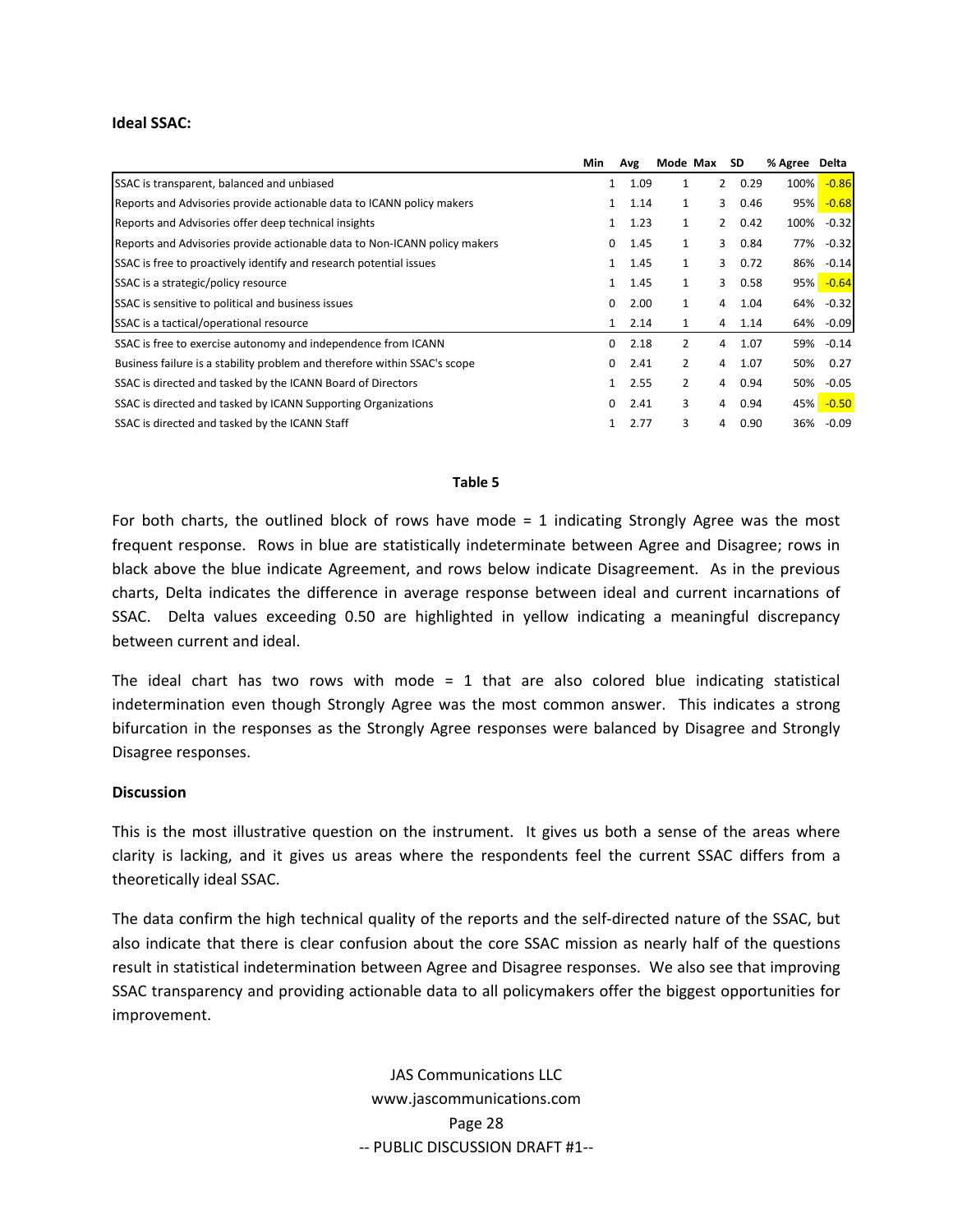#### *Question 3: What are/should be the priorities of the SSAC?*

*Please allocate 100 points across the following categories to represent the weight with which each priority area is/should be for the SSAC. More points means that the priority is more important. Relative point allocations are important, so please distribute the points accordingly. A blank or zero priority indicates that the particular item is not/should not be a priority for the SSAC.*

If "other" has any points, please describe what that priority should be in the spaces below. (n=22; sorted *by mode, average)*

#### **Current SSAC:**

|                                                                                        | Min |             | Avg   | Mode        | Max | SD    |
|----------------------------------------------------------------------------------------|-----|-------------|-------|-------------|-----|-------|
| Advise ICANN Board of Directors on policy matters impacting security & stability       |     | 0           | 13.77 | 10          | 40  | 10.59 |
| Review proposed ICANN policies for security/stability impact                           |     | 0           | 10.45 | 10          | 33  | 8.28  |
| Review current ICANN policies for security/stability impact                            |     | 0           | 9.82  | 10          | 33  | 8.47  |
| Publish security advice to the Internet at large                                       |     | 0           | 8.23  | 5           | 20  | 6.13  |
| Other                                                                                  |     | $\mathbf 0$ | 12.59 | 0           | 100 | 29.45 |
| Advise ICANN Supporting Organizations on policy matters impacting security & stability |     | 0           | 8.41  | $\mathbf 0$ | 50  | 11.08 |
| Be a leading forward-looking "think-tank" for security/stability issues & research     |     | $\mathbf 0$ | 4.82  | $\mathbf 0$ | 15  | 4.96  |
| Respond to Internet naming/numbering disruptions                                       |     | $\mathbf 0$ | 4.68  | $\mathbf 0$ | 20  | 7.16  |
| Review/advise industry and other non-contracted parties                                |     | 0           | 4.64  | 0           | 20  | 6.15  |
| Review/advise ICANN contracted parties                                                 |     | 0           | 4.14  | $\mathbf 0$ | 20  | 5.35  |
| Develop best practices                                                                 |     | 0           | 3.82  | 0           | 15  | 4.79  |
| Review/advise ICANN/IANA operations (including L-Root)                                 |     | 0           | 3.68  | $\mathbf 0$ | 15  | 4.68  |
| Assess business and economic risks to security & stability                             |     | 0           | 3.32  | 0           | 20  | 5.19  |
| Promote best practices                                                                 |     | $\mathbf 0$ | 3.23  | $\mathbf 0$ | 11  | 4.24  |
| Review/advise ICANN internal security                                                  |     | 0           | 1.91  | 0           | 10  | 3.10  |
| Review/advise non-ICANN root server operators                                          |     | 0           | 1.45  | 0           | 10  | 2.84  |
| Coordinate incident response activities                                                |     | 0           | 1.05  | $\mathbf 0$ | 10  | 2.44  |

Other:

Stub: I find it very hard to assess how the current situation is Sorry; don't really know how to rate curent priorities Security issues that impact on fraud and trust ran out of ideas‐‐just wanted to add up to 100% Technical operation of DNS in general (including root service) publishing highly informative reports on security and stability issues.

#### **Table 6**

JAS Communications LLC www.jascommunications.com Page 29 ‐‐ PUBLIC DISCUSSION DRAFT #1‐‐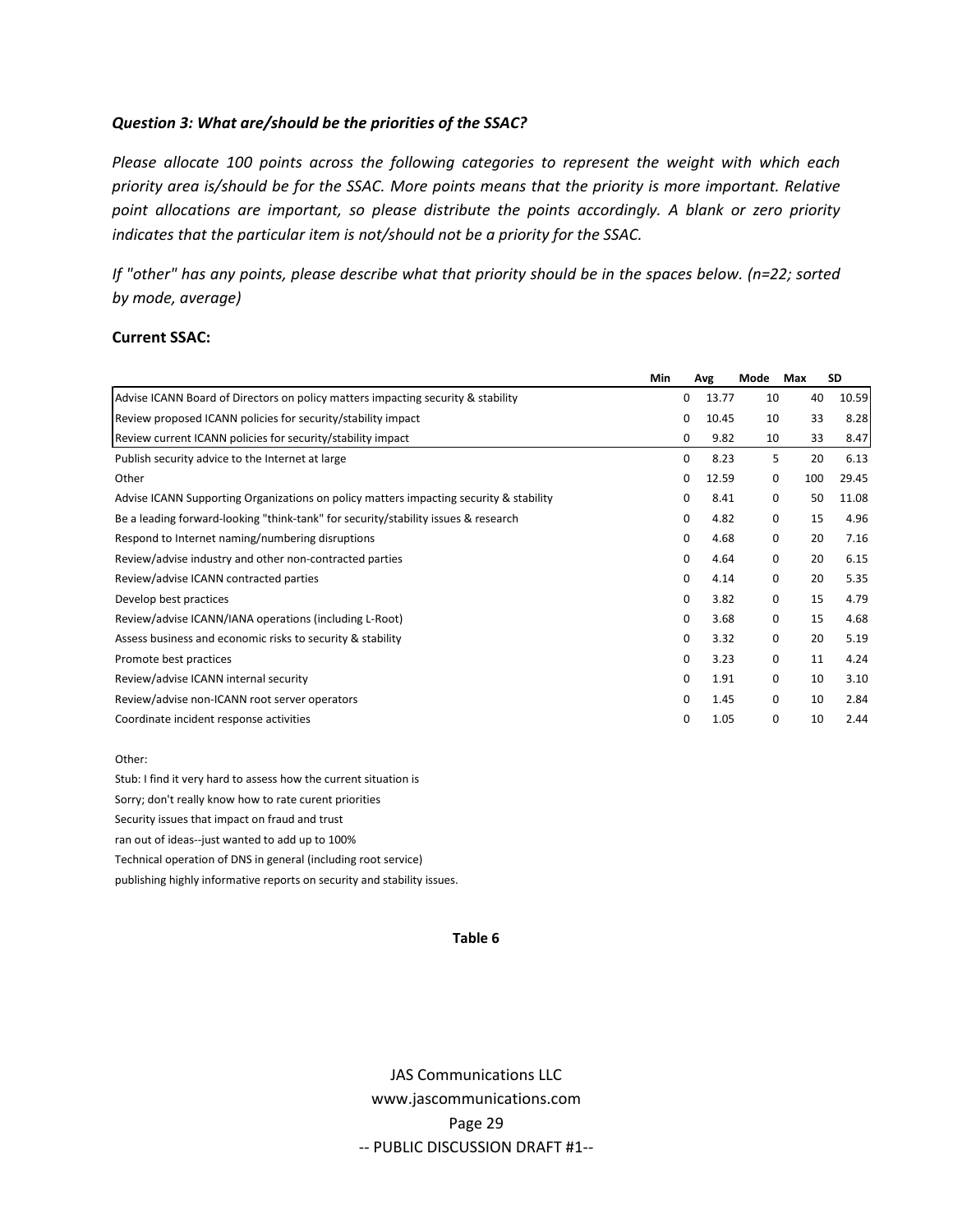#### **Ideal SSAC:**

|                                                                                        | Min |             | Avg   | Mode        | Max | <b>SD</b> | Delta   |
|----------------------------------------------------------------------------------------|-----|-------------|-------|-------------|-----|-----------|---------|
| Advise ICANN Board of Directors on policy matters impacting security & stability       |     | 0           | 14.09 | 25          | 25  | 8.06      | 0.32    |
| Advise ICANN Supporting Organizations on policy matters impacting security & stability |     | 0           | 13.45 | 15          | 50  | 11.94     | 5.05    |
| Review proposed ICANN policies for security/stability impact                           |     | 5           | 14.14 | 10          | 50  | 9.50      | 3.68    |
| Review current ICANN policies for security/stability impact                            |     | 3           | 10.27 | 10          | 25  | 5.34      | 0.45    |
| Publish security advice to the Internet at large                                       |     | 0           | 8.45  | 5           | 25  | 6.16      | 0.23    |
| Be a leading forward-looking "think-tank" for security/stability issues & research     |     | 0           | 6.68  | $\mathbf 0$ | 25  | 6.14      | 1.86    |
| Respond to Internet naming/numbering disruptions                                       |     | 0           | 5.41  | 0           | 20  | 5.89      | 0.73    |
| Review/advise ICANN/IANA operations (including L-Root)                                 |     | 0           | 4.45  | 0           | 15  | 4.98      | 0.77    |
| Assess business and economic risks to security & stability                             |     | 0           | 4.00  | 0           | 20  | 4.87      | 0.68    |
| Other                                                                                  |     | 0           | 3.77  | 0           | 40  | 9.47      | $-8.82$ |
| Develop best practices                                                                 |     | $\Omega$    | 3.73  | 0           | 15  | 5.22      | $-0.09$ |
| Review/advise ICANN contracted parties                                                 |     | $\Omega$    | 3.32  | 0           | 10  | 3.78      | $-0.82$ |
| Review/advise industry and other non-contracted parties                                |     | $\Omega$    | 2.64  | 0           | 10  | 3.26      | $-2.00$ |
| Promote best practices                                                                 |     | $\mathbf 0$ | 2.36  | 0           | 20  | 5.02      | $-0.86$ |
| Review/advise non-ICANN root server operators                                          |     | $\Omega$    | 1.64  | 0           |     | 8<br>2.51 | 0.18    |
| Review/advise ICANN internal security                                                  |     | $\Omega$    | 1.09  | 0           |     | 6<br>2.02 | $-0.82$ |
| Coordinate incident response activities                                                |     | 0           | 0.50  | 0           |     | 6<br>1.41 | $-0.55$ |
|                                                                                        |     |             |       |             |     |           |         |

#### Other:

Security issues that impact on fraud and trust ran out of ideas‐‐just wanted to add up to 100% Technical operation of DNS in general (including root service) writing highly informative reports on security and stability issues.

#### **Table 7**

#### **Discussion:**

These data tell us that the SSAC is seen and should continue to be a policy resource for the Board. An ideal SSAC would focus even more strongly on servicing the Board and would better interface with the other Supporting Organizations. Respondents also indicated that they would like to see SSAC as a forward-looking "think tank" in addition to providing advice to industry. Lack of clarity around SSAC mission is underscored by two write‐in responses in the current SSAC indicating that they were unable to evaluate SSAC's priorities.

> JAS Communications LLC www.jascommunications.com Page 30 ‐‐ PUBLIC DISCUSSION DRAFT #1‐‐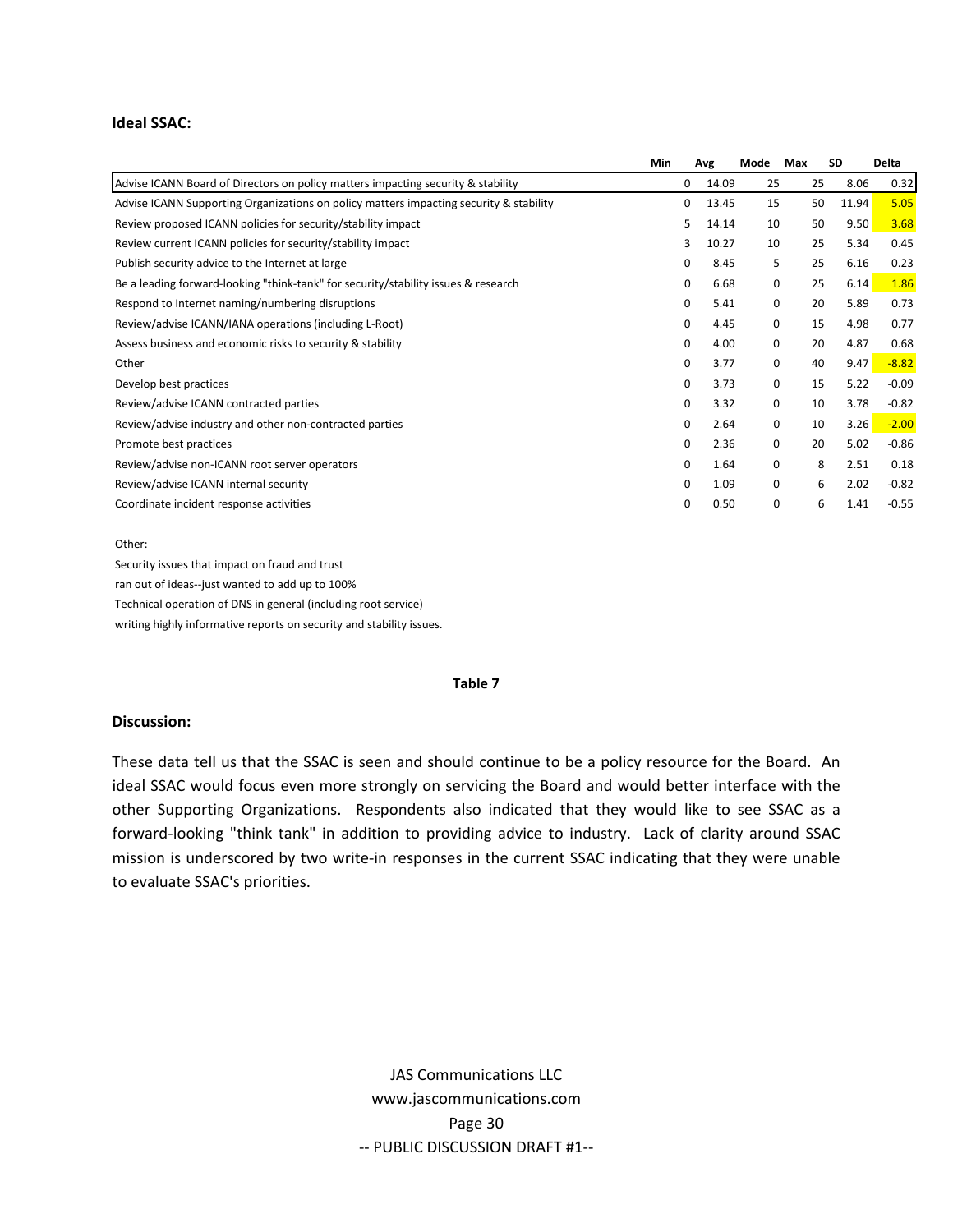## <span id="page-32-0"></span>**4.9 Results of JAS Survey Instrument Predictive**

Multiple regression models demonstrated no significant statistically predictive relationships between the demographic variables and the responses. The demographic data we collected included 25 generic position descriptions (of which the respondent could choose up to five), SSAC membership, and duration of involvement in the ICANN community. Within our sample, the responses were in general widely held and not a function of demographic data.

As the Agree/Disagree data were the most insightful, we focused on regressing these data against the demographic data. Regression models including all demographic variables never exceeded an  $R^2$  of 0.695 indicating that in general demographic data was a poor predictor of responses. This is enlightening because it indicates that opinions were in general widely held and not isolated to specific demographic groups.

Several very weak predictors did exist and are worth mentioning. Regarding the current SSAC, gNSO members perceived that SSAC counseled non-ICANN policy makers, while non-Internet industry respondents perceived SSAC provided counsel to ICANN policymakers.

Additionally, the Board sees the current SSAC as a strategic/policy resource, and in the ideal SSAC, SSAC members wish to provide counsel to ICANN policymakers.

We wish to underscore that these are statistically weak predictive relationships.

JAS Communications LLC www.jascommunications.com Page 31 ‐‐ PUBLIC DISCUSSION DRAFT #1‐‐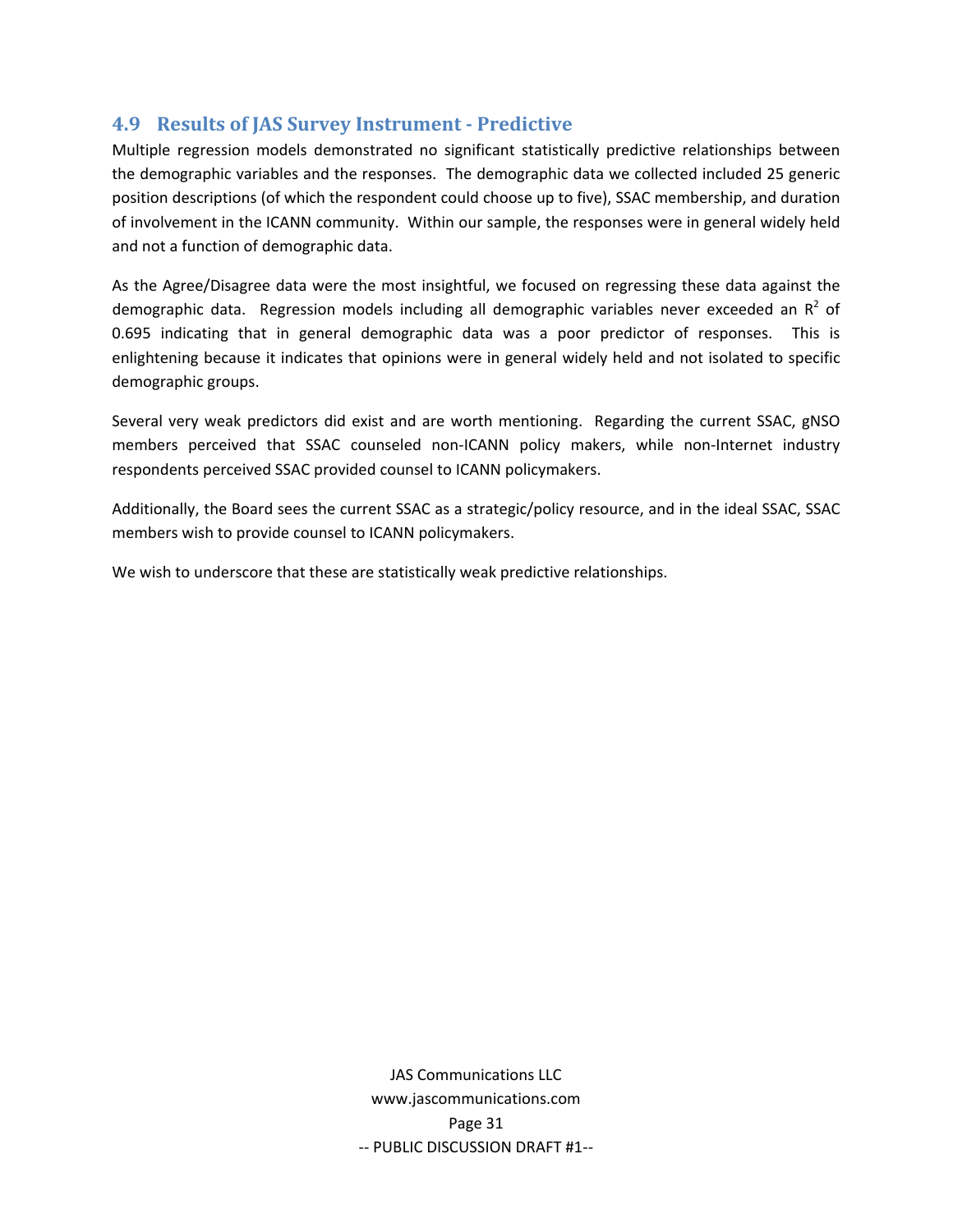<span id="page-33-0"></span>

|                                                                           | R2 - Current SSAC Weak Predictor (*) |                                        |
|---------------------------------------------------------------------------|--------------------------------------|----------------------------------------|
| Reports and Advisories offer deep technical insights                      | 0.532                                |                                        |
| SSAC is free to proactively identify and research potential issues        | 0.576                                |                                        |
| Reports and Advisories provide actionable data to Non-ICANN policy makers | 0.695                                | <b>ICANN GNSO</b>                      |
| Reports and Advisories provide actionable data to ICANN policy makers     | 0.677                                | Industry: Non-Internet (Business Role) |
| SSAC is transparent, balanced and unbiased                                | 0.464                                |                                        |
| Business failure is a stability problem and therefore within SSAC's scope | 0.404                                |                                        |
| SSAC is free to exercise autonomy and independence from ICANN             | 0.191                                |                                        |
| SSAC is sensitive to political and business issues                        | 0.642                                |                                        |
| SSAC is a strategic/policy resource                                       | 0.689                                | <b>ICANN Board of Directors</b>        |
| SSAC is a tactical/operational resource                                   | 0.453                                |                                        |
| SSAC is directed and tasked by the ICANN Board of Directors               | 0.352                                |                                        |
| SSAC is directed and tasked by the ICANN Staff                            | 0.433                                |                                        |
| SSAC is directed and tasked by ICANN Supporting Organizations             | 0.454                                |                                        |
|                                                                           | <b>R2 - Ideal SSAC</b>               | Weak Predictor (*)                     |
| Reports and Advisories offer deep technical insights                      | 0.448                                |                                        |
| SSAC is free to proactively identify and research potential issues        | 0.578                                |                                        |
| Reports and Advisories provide actionable data to Non-ICANN policy makers | 0.417                                |                                        |
| Reports and Advisories provide actionable data to ICANN policy makers     | 0.624                                | <b>ICANN SSAC</b>                      |
| SSAC is transparent, balanced and unbiased                                | 0.613                                |                                        |
| Business failure is a stability problem and therefore within SSAC's scope | 0.676                                |                                        |
| SSAC is free to exercise autonomy and independence from ICANN             | 0.357                                |                                        |
| SSAC is sensitive to political and business issues                        | 0.547                                |                                        |
| SSAC is a strategic/policy resource                                       | 0.613                                |                                        |
| SSAC is a tactical/operational resource                                   | 0.533                                |                                        |
| SSAC is directed and tasked by the ICANN Board of Directors               | 0.582                                |                                        |
| SSAC is directed and tasked by the ICANN Staff                            | 0.433                                |                                        |
| SSAC is directed and tasked by ICANN Supporting Organizations             | 0.648                                |                                        |

(\*) 95% Confidence Interval does not span zero

#### **Table 8**

### **4.10 SSAC Effectiveness Case Study**

At no time has SSAC been more visible than in September and October of 2003 during the VeriSign "Site Finder" discussions. JAS reviewed SSAC's significant involvement in this incident because it was a case study of SSAC in the limelight highlighting SSAC's public role, the ICANN board's interaction with SSAC, and their consumption of SSAC's expert security and stability advice. It was also an example of a somewhat autonomous SSAC, driven by a strong Chair, taking a leadership role in a very public forum. Finally, the numerous written communications which occurred during the period also gave insight into the working relationship between SSAC, ICANN management, and the ICANN board.

> JAS Communications LLC www.jascommunications.com Page 32 ‐‐ PUBLIC DISCUSSION DRAFT #1‐‐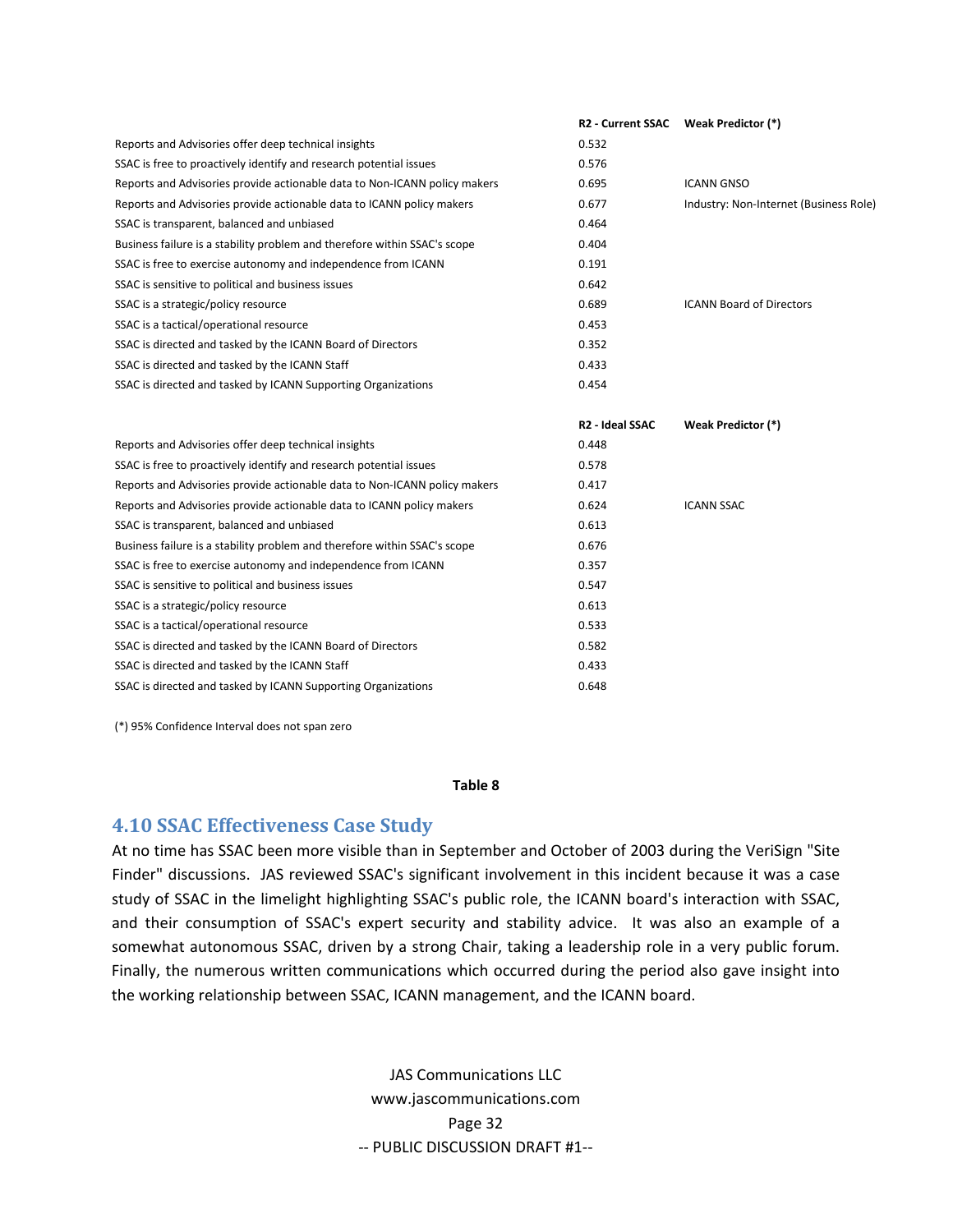It is clear from this incident that SSAC provided a valuable and actionable source of information to the ICANN board and to the community. While numerous technical organizations provided input, it is clear that SSAC's status as an advisory body to ICANN was of unique value. SSAC was uniquely positioned to give ICANN the support it needed to take the actions it deemed necessary.

ICANN staff with expertise in security and stability has significantly increased since this incident. However, it is unlikely that management and staff alone could have brought to bear such a broad and deep pool of expertise on such short notice.

During our interview process, numerous individuals representing all areas of the community commented that the "Site Finder" episode was a "shining moment" for SSAC and that "SSAC worked extremely well in a crisis."

Some issues, particularly around SSAC's internal processes and population, were identified through this experience. We note that the RSTEP process essentially grew out of SSAC's involvement in the "Site Finder" episode. RSTEP was designed to address the organizational shortcomings of SSAC, namely SSAC's inability to deal with confidential and proprietary information, the presence of perceived and actual conflicts of interest, and the inability to demand time‐delimited results from volunteers.

> JAS Communications LLC www.jascommunications.com Page 33 ‐‐ PUBLIC DISCUSSION DRAFT #1‐‐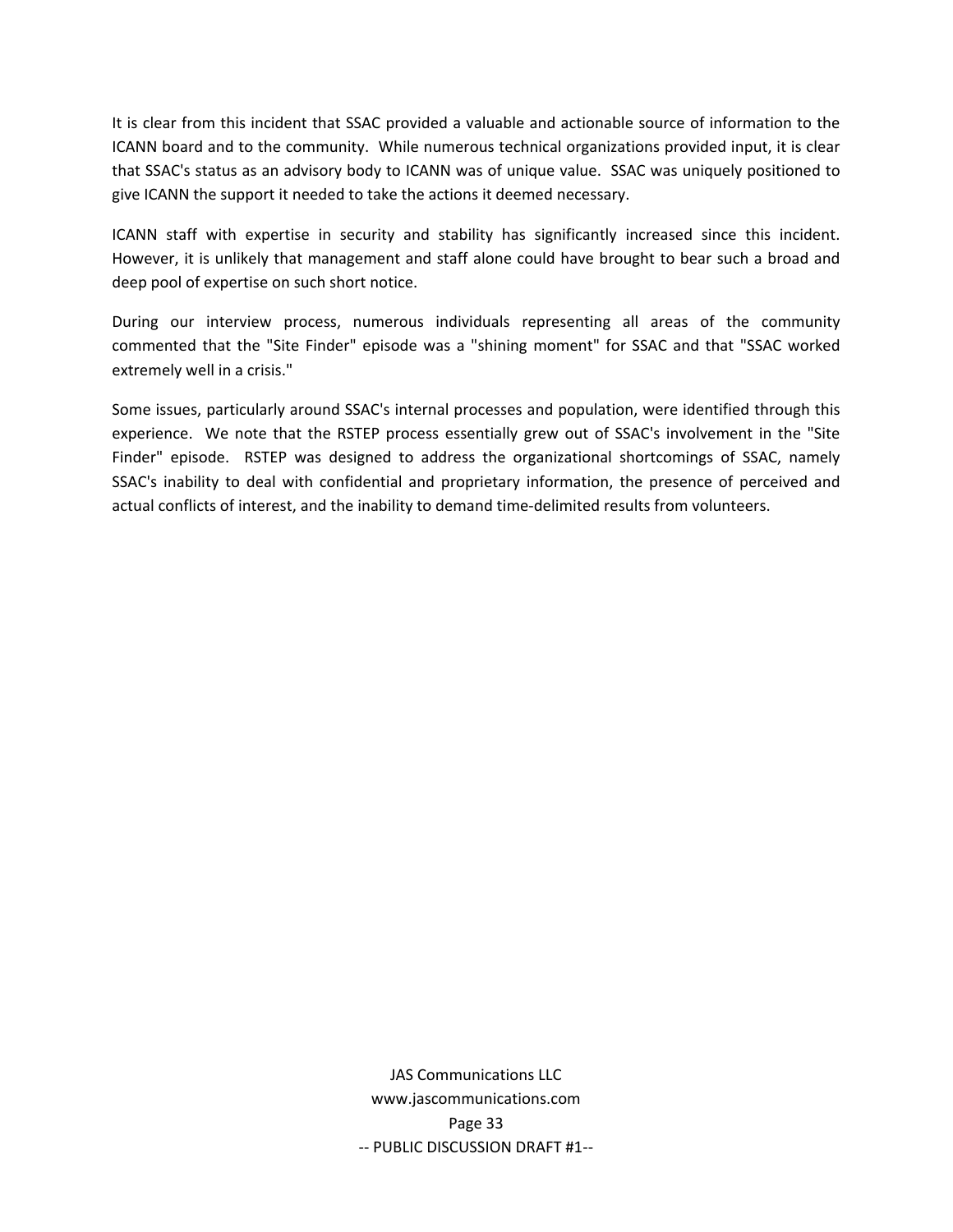# <span id="page-35-0"></span>**5 Analysis and Recommendations**

# **5.1 Overview and Key Issues**

In general there was very little disagreement about issues regarding SSAC. In fact, there was broad agreement throughout all stakeholder communities about the areas that are working well and the areas providing opportunity for improvement. JAS believes that the general SSAC model makes sense and is working. We believe that with relatively minor changes the SSAC can be made even better.

During our interview process and while analyzing the survey instrument, JAS Communications identified several recurring themes:

- Lack of organizational clarity and charter
- Lack of formality leading to concerns about transparency
- Perceived and actual conflicts of interest

The review team believes that by addressing issues in each of these three areas SSAC can be substantially improved.

# **5.2 Organizational Clarity and Charter**

Lack of organizational clarity regarding security roles and responsibilities within the ICANN structures is the root cause of several second‐order problems. SSAC's position as an Advisory Committee to the Board of Directors in and of itself creates confusion due to lack of clarity regarding their relationship with management, staff, and other elements of the ICANN ecosystem.

The SSAC appears to have been developed with some haste in the aftermath of the terrorist attacks of September 11; the fact that it was initially created as a President's Committee - "to expedite the committee coming into operation" - and converted less than six months later to a Board Advisory Committee is insightful.<sup>[29](#page-35-1)</sup> The minutes do not reflect discussion surrounding the governance aspects of this advisory committee and how it should fit within the ICANN structure. Additional insights into the intended organizational role of the SSAC are apparent in the February 24, 2002 letter from ICANN President Stuart Lynn; however, it is also clear from this letter that ICANN was in a state of significant change. $30$ 

JAS Communications LLC www.jascommunications.com Page 34 ‐‐ PUBLIC DISCUSSION DRAFT #1‐‐

<span id="page-35-1"></span><sup>29</sup> *Minutes Special Meeting of the Board 13 May 2002.* Internet Corporation for Assigned Names and Numbers. 13 May 2002. Accessed 11 February 2009. <[http://www.icann.org/en/minutes/minutes](http://www.icann.org/en/minutes/minutes-13may02.htm#02.63)-13may02.htm#02.63>

<span id="page-35-2"></span><sup>30</sup> *President's Report: ICANN – The Case for Reform.* Internet Corporation for Assigned Names and Numbers. 24 February 2002. Accessed February 11, 2009. [<http://www.icann.org/en/general/lynn](http://www.icann.org/en/general/lynn-reform-proposal-24feb02.htm)-reform-proposal-[24feb02.htm>](http://www.icann.org/en/general/lynn-reform-proposal-24feb02.htm)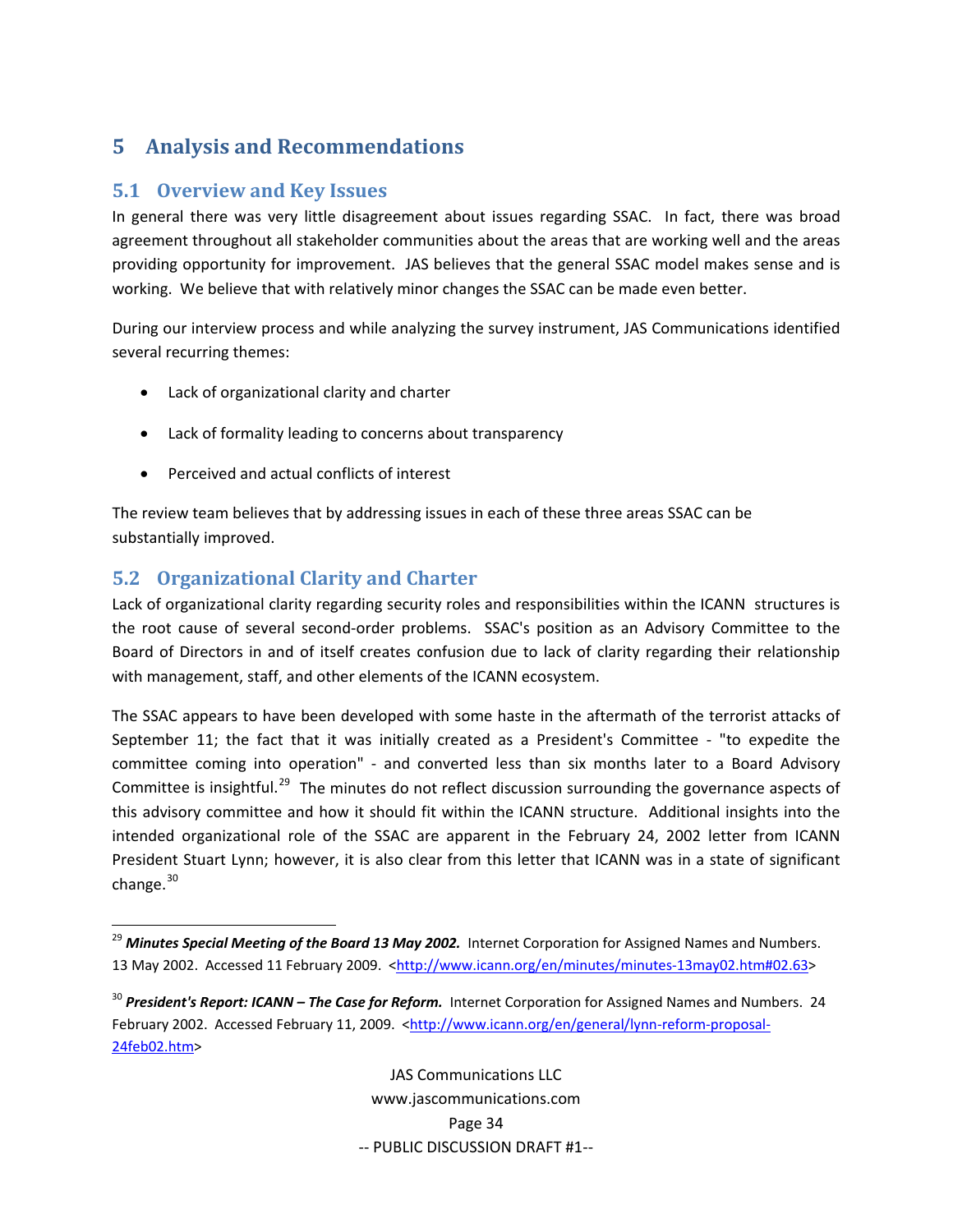We believe that given this background it is appropriate to review SSAC from the ground up.

JAS Communications' experience with volunteer nonprofit organizations consistently finds that organizations in the "start‐up" phase typically start with only a Board of Directors and limited to no funds for management and staff. As such, the Directors form a highly engaged "working Board" and carry-out most of the organization's work themselves. Working committees of non-Directors typically are coordinated by and report to the Board of Directors by default.

As the organization grows, management and staff resources become available. It is then appropriate for the Board to morph into a more typical high-level body charged with hiring and overseeing management and providing high-level counsel on strategic issues. At this point, external advisory committees typically become the responsibility of Management and are no longer maintained by the Board of Directors.

Good governance practice dictates a "trust but verify" relationship between the Board and management; as such, board activities are typically focused in two areas: (1) hiring and compensating management, and (2) oversight and audit to assure that management is performing as expected.

ICANN is indeed very different today than it was when the SSAC was chartered in 2002. The SSAC was chartered at a time when ICANN staff numbered less than  $30.^{31}$  $30.^{31}$  $30.^{31}$  Today, ICANN staff as grown to approximately four times the 2002 levels. Additionally, ICANN has moved through significant restructuring and has had multiple changes in leadership. Beginning with the appointment of the first SSAC Fellow in 2005, ICANN has made clear efforts to develop management and staff resources to address the security aspects of ICANN's mandate.

#### **QUESTION: Is ICANN in need of an external advisory body focusing on security and stability?**

The fundamental purpose of advisory boards is to allow an entity to benefit from knowledge and expertise outside of the institution. Given the massive breadth and scope of the Internet's unique identifier systems, ICANN benefits greatly from the participation of globally recognized experts. These experts represent a number of diverse and relevant fields and are employed by a number of entities including for-profit, nonprofit, educational, and government. All of these valuable positions cannot possibly be represented within staff.

**RECOMMENDATION 1: ICANN maintain an advisory body comprised of outside experts on the security and stability of the Internet's unique identifier systems.**

<span id="page-36-0"></span><sup>31</sup> *Preliminary Fiscal Year 2002–2003 Budget .* Internet Corporation for Assigned Names and Numbers. 30 March 2002. Accessed 10 February 2009. [<http://www.icann.org/en/financials/preliminary](http://www.icann.org/en/financials/preliminary-budget-30mar02.htm)-budget-30mar02.htm>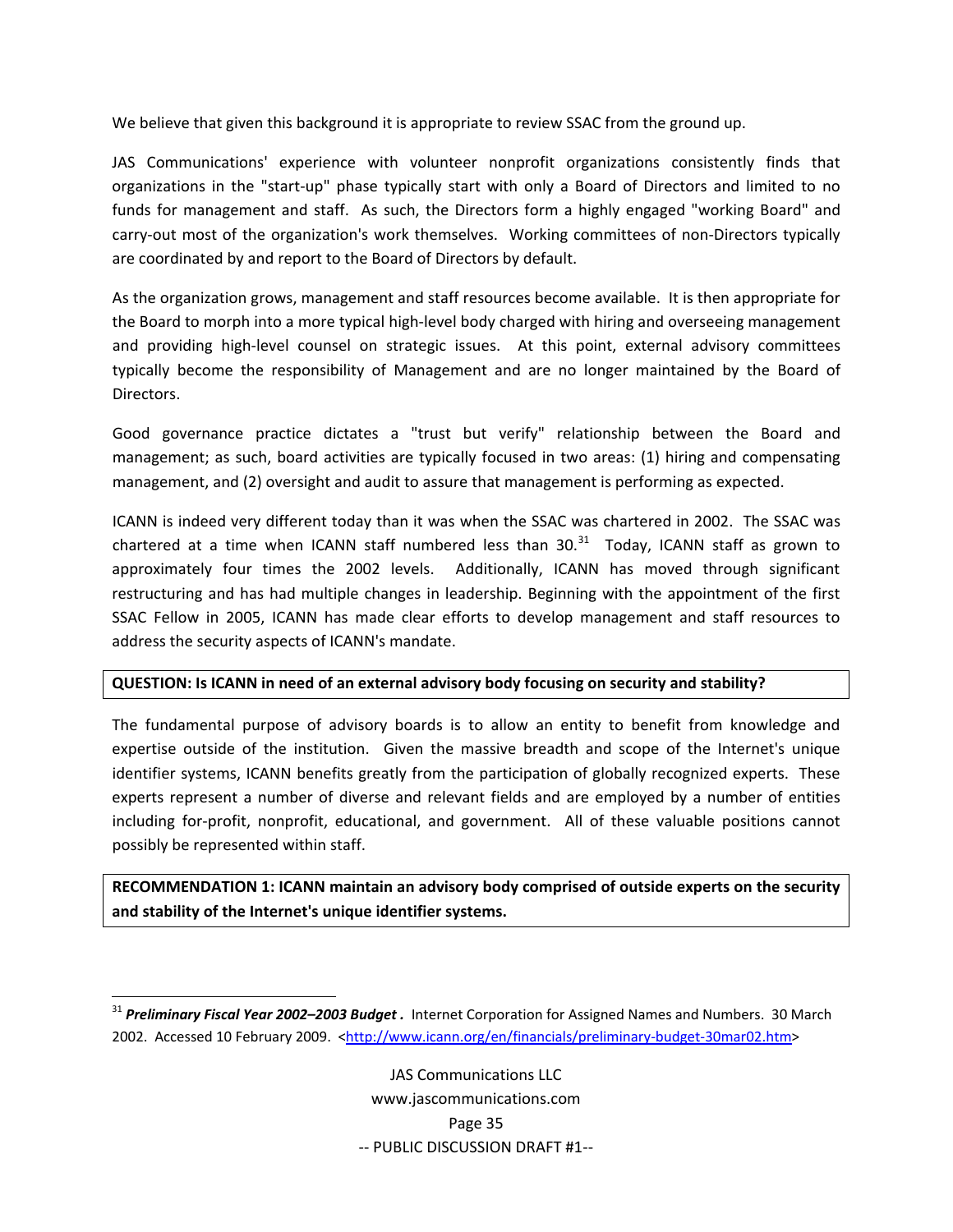Currently, the SSAC is structured as an advisory committee to the fiduciary board. In a mature and sophisticated for‐profit organization, it is rare to find an external advisory board reporting to the fiduciary board; almost all such bodies are created and maintained by management. Nonprofit organizations tend to have a higher instance of such constructs, particularly in the medical field where fiduciary boards often have advisory boards comprised of well known doctors and researchers expert in topics core to the mission of the entity. As discussed previously, the International Red Cross also has such a body.

#### **QUESTION: Is an advisory committee to the fiduciary board the right place for SSAC?**

Article I, Section 1 of the ICANN bylaws starts with the sentence: "The mission of The Internet Corporation for Assigned Names and Numbers ("ICANN") is to coordinate, at the overall level, the global Internet's systems of unique identifiers, and in particular to ensure the stable and secure operation of the Internet's unique identifier systems." Article I, Section 2 states that ICANN's first Core Value is: "Preserving and enhancing the operational stability, reliability, security, and global interoperability of the Internet."<sup>[32](#page-37-0)</sup> This is a clear indication that security is core to the ICANN mission; in fact, it can be read that ICANN is fundamentally in the business of security and stability.

Under this premise, we believe the ICANN Board requires a source of exceptionally high quality security advice which is external to and independent of management. The Board of Directors is charged with hiring and overseeing the management, and providing counsel on high-level strategic issues. Given that security and stability of the Internet's identifiers is such a crucial part of ICANN's mission, it is reasonable and appropriate that the Board of Directors have an independent source of security counsel.

**RECOMMENDATION 2: SSAC maintain its fundamental identity as an Advisory Board chartered by and reporting to the Board of Directors.**

### **QUESTION: Should SSAC be combined with RSSAC to form a joint "Technical Advisory Committee?"**

The Root Server System Advisory Committee (RSSAC) and SSAC have recently been tasked by the Board to perform a joint project. Noting that SSAC and RSSAC have successfully collaborated in the past, it is reasonable to consider whether the two committees should be combined.

The purpose of the SSAC is to provide the best possible advice on a specific range of topics, namely those impacting security and stability. SSAC is therefore an advisory body by definition, drawing members from a wide spectrum of institutions. This is very different from the RSSAC which is designed

<span id="page-37-0"></span> <sup>32</sup> *Bylaws For Internet Corporation For Assigned Names And Numbers.* Internet Corporation for Assigned Names and Numbers. 29 May 2008. Accessed 10 February 2009. <[http://www.icann.org/en/general/bylaws.htm#I](http://www.icann.org/en/general/bylaws.htm%23I)>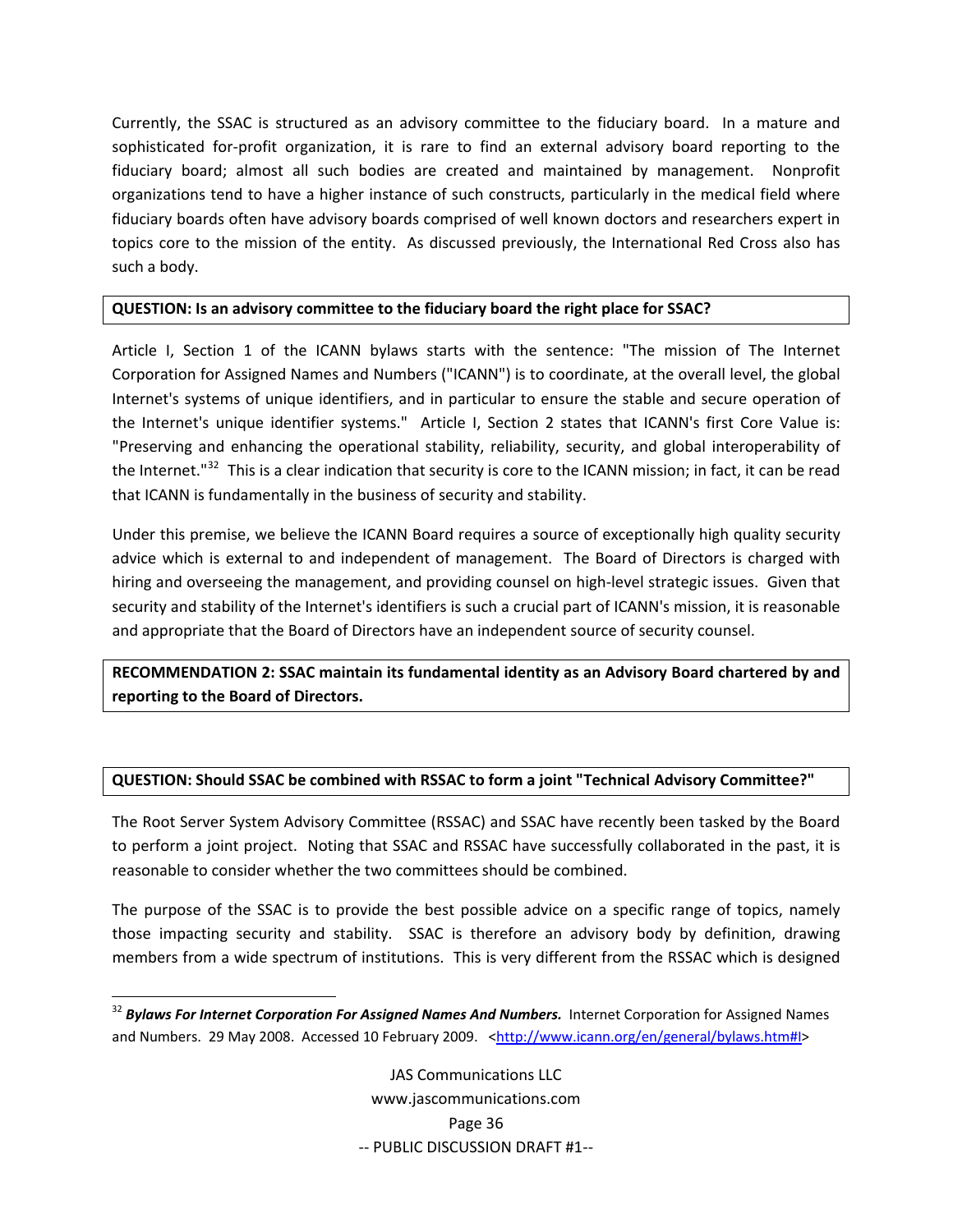to represent a very specific group of individuals - the root server operators. RSSAC is therefore a representative body whose function it is to consider issues impacting the institutions they represent, and to serve as a communications conduit between each other and the ICANN Board.

We therefore do not advise the combination of these entities as they are designed for different purposes.

**RECOMMENDATION 3: As SSAC and RSSAC are designed for different purposes, we do not recommend the combination of these bodies.**

SSAC has a highly visible public face and a respected public brand; these features distinguish SSAC from every Board advisory committee we could find. A body created to provide advice to a fiduciary board *and to the public* is a tricky proposition as both entities have distinct public faces. This scenario creates the very real possibility of an awkward public disagreement between the Board and one of its advisory bodies.

While not inappropriate for the unique ICANN model, JAS believes that this atypical governance feature is and will continue to be a fundamental source of tension within ICANN.

Of course, all fiduciary boards have disagreements with management from time to time, but these rarely become public for a variety of reasons including a shared duty of loyalty to the entity. Additionally, confidentiality agreements are almost always in place for fiduciary directors, management, and external advisors creating an enforcement mechanism for controlled information dissemination.

Absent confidentiality agreements and a shared duty of loyalty, a public‐facing advisory body may begin to look and feel more like a "watchdog" than a trusted source of advice and counsel. The term "ICANN's Regulatory Agency" was used during our interview process. While some members of the community are enthusiastically supportive of SSAC having a certain "watchdog" capacity, the majority recognize that an open relationship between SSAC, management, and the Board is more productive.

### **QUESTION: How should SSAC balance providing advice to the Board, management, and to the public?**

Because of the very open and debate-driven nature of ICANN, we believe SSAC - using the SSAC brand can and should participate in public ICANN discussion. However, as an advisory body, participation using the SSAC brand must be mindful, coordinated, and balanced with a sense of loyalty to the ICANN Corporation they advise. Of course, individual SSAC members acting on their own or under the brand of their employer can and should participate in any way they see fit. The only question at hand is interaction using the SSAC brand.

#### **QUESTION: What is SSAC's role in Internet stewardship?**

JAS Communications LLC www.jascommunications.com Page 37 ‐‐ PUBLIC DISCUSSION DRAFT #1‐‐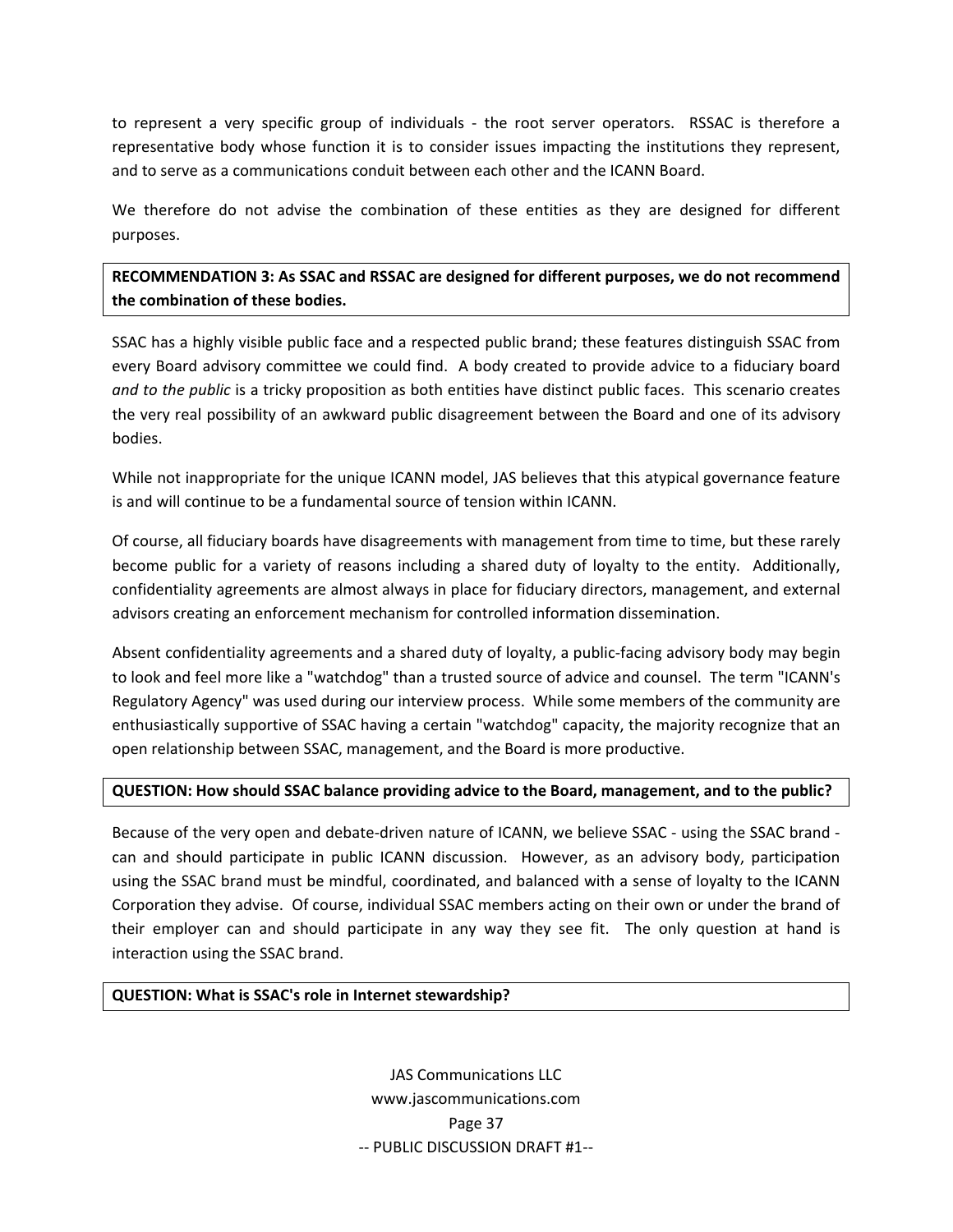A recurring theme emerged regarding SSAC's role in the stewardship of the Internet. We found a not insignificant minority of respondents, inside and outside of SSAC, that see SSAC as having a "watchdog" role (official or implied) to look‐out for the "interests of the Internet" independent of other entities including the ICANN Corporation and the ICANN Community.

From a governance perspective, it is clear that the ICANN Board of Directors are the fiduciaries for the ICANN mission. The Board, and ICANN in general, has been painstakingly constructed to handle this daunting task. SSAC provides the best advice possible to the Board, and the Board has the responsibility to exercise the Duty of Care to make the best decisions they can given the information they have. SSAC has an important advisory charge but no fiduciary charge.

SSAC cannot have a "watchdog" function; this is unworkable from a governance perspective, and, more practically, would destroy the valuable source of counsel SSAC provides to the Board.

As was stated previously, individual SSAC members acting on their own or under the brand of their employer can and should participate in any way they see fit. The ICANN multi-stakeholder and conflict resolution model provides numerous mechanisms for those with concerns to be heard - from participation in the policy development process to the Ombudsman / Alternative Dispute Resolution (ADR) process.

There is no recommendation attached to this discussion; we believe it important background information for subsequent discussion. We believe recommendations made elsewhere in this study will address this particular problem.

### **QUESTION: Are confidentiality agreements or written pledges of loyalty appropriate for SSAC members?**

It is not atypical for advisory board members to have agreements with the entity they advise including confidentiality provisions and language asserting a duty of loyalty. However, we believe that in the ICANN model, such agreements would not be of meaningful benefit and would come at a significant cost in terms of SSAC participation and public perception. As such, we do not recommend SSAC members be required to sign agreements of any kind.

**RECOMMENDATION 4: SSAC Members should not be required to sign confidentiality or duty of loyalty agreements with ICANN.**

However, because of the lack of confidentiality agreements and potentially conflicting duties of loyalty (SSAC members are often employed by entities party to agreements with ICANN), some refinement of SSAC scope is necessary.

We believe SSAC should be free to comment on publically available information and conduct primary research, however, it is not appropriate for SSAC to deal with confidential or proprietary information

> JAS Communications LLC www.jascommunications.com Page 38 ‐‐ PUBLIC DISCUSSION DRAFT #1‐‐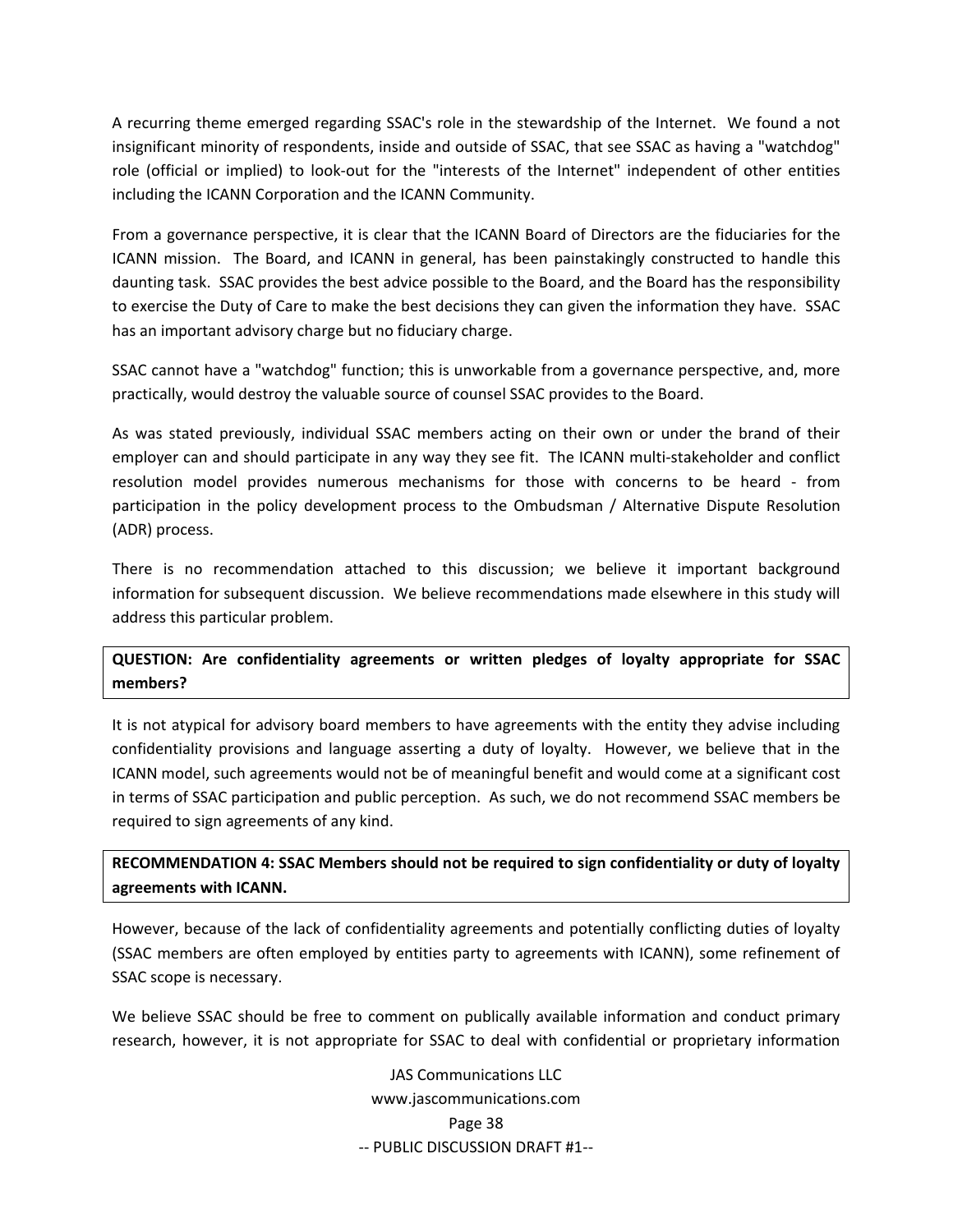absent specific guidance from the Board. Perceived and actual conflicts of interest and the lack of confidentiality agreements simply make this unworkable. JAS notes that the RSETP process was essentially invented to address this particular weakness through short-term purpose-built consulting contracts with high-level experts, many of whom are also SSAC members.

### **RECOMMENDATION 5: The SSAC Charter should be amended to exclude dealings with confidential or proprietary information absent specific guidance from the Board.**

A certain sense of "tension" between directors (and their advisory bodies) and management is healthy and should be present when good governance practice is in place. The reviewers occasionally detected tension between management and the SSAC ‐ most normal and healthy; much of the rest can be largely attributed to a mutual lack of mission clarity. One of the areas lacking clarity is the extent to which SSAC should be involved with internal ICANN operations.

#### **QUESTION: What is SSAC's role with respect to internal ICANN operations?**

Like any business, ICANN is in possession of confidential and proprietary data, and data protected by law. Examples include personnel records and internal business communication. Additionally, ICANN views operational elements of the various root zone management processes as sensitive and proprietary. We feel it is therefore unworkable for SSAC to become directly involved with day‐to‐day ICANN operations.

JAS believes that ICANN's internal operation needs to fall outside the scope of SSAC's charter. Examining internal operations would appear to be a review of the specific tactics being undertaken by management. We see review of such concerns to fall closer to the role of "audit" than "strategic analysis and recommendation." While it certainly is appropriate for SSAC to advise the Board to commission audits of ICANN operations (under Article XI, section 2(a)(3)), the Board is not obliged to act on this advice, charge SSAC with performing the recommended audits, or share the results with SSAC members.

In a mature corporate entity, operational issues are under the purview of management; the Board only becomes involved in an audit and oversight capacity. It is well within the Board's authority and duty of care to occasionally review internal operations. This seems especially appropriate for ICANN given that their unique operational role comprises such a critical component of ICANN's mission.

However, the purpose of such a review is to make the Board aware of potential issues such that they can be remediated in such a way that the corporation is not damaged; the purpose of such a review is specifically not to make the *public* aware of any issues. The purpose of the advice the Board receives from Board advisory committees is to enable the Board to make better decisions, not to affect public perception of ICANN. Additionally, it is appropriate to treat tactical operational security issues as

> JAS Communications LLC www.jascommunications.com Page 39 ‐‐ PUBLIC DISCUSSION DRAFT #1‐‐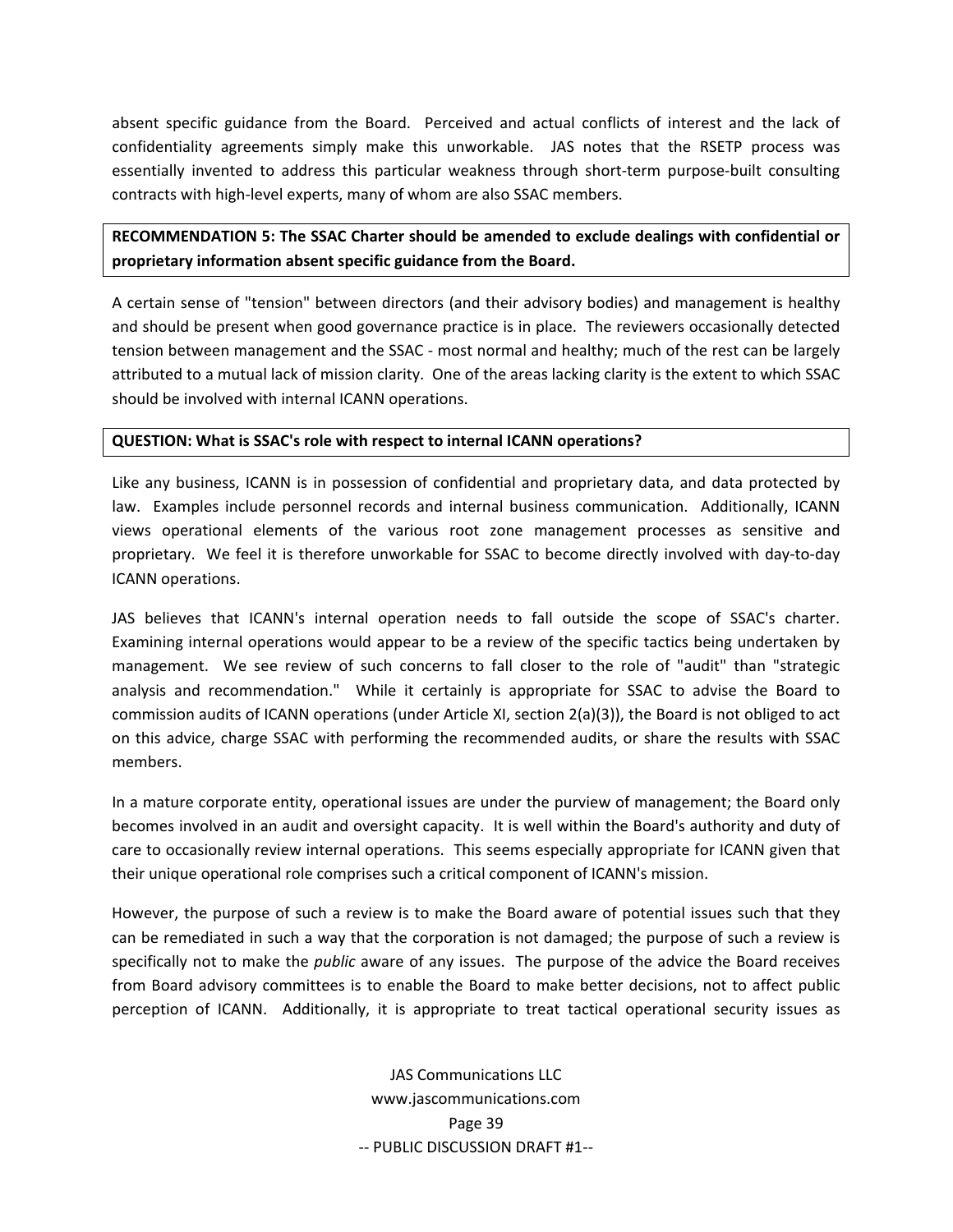confidential. Thus, the lack of enforceable confidentiality agreements is a nonstarter for any such review.

While one might argue that using the "ongoing threat assessment and risk analysis" component of the SSAC charter and SSAC's duty to "advise the ICANN community" about principal threats to security and stability, putting one portion of the organization (SSAC) in a position where it directly and publically critiques the core business of the whole organization is an untenable situation which would redefine SSAC to include some kind of "watchdog" responsibility. This inappropriately overlaps with existing governance and conflict resolution mechanisms within ICANN. Ultimately, SSAC's governance role in the broader security elements of ICANN's mission is to provide strategic advice and to facilitate an adequate understanding of the security and stability subject matter so as to enable the board to make the best possible decisions.

**RECOMMENDATION 6: The SSAC Charter be amended to exclude involvement with or review of internal ICANN operations except as specifically directed by the Board.**

That being said, we reiterate that it is completely appropriate for the Board to occasionally review operational issues; if and when the Board elects to review aspects of ICANN's internal operations, we recommend an "RSTEP‐like" process where individuals are selected and contracted specifically to perform such a review and report to the Board. Like RSTEP, it is reasonable to assume that several SSAC members would be involved in this capacity. These individuals will be under a contract including confidentiality provisions sufficient to protect the corporation.<sup>[33](#page-41-0)</sup>

It would furthermore be reasonable and appropriate for SSAC to be consulted during the crafting of such an engagement.

#### **QUESTION: To what extent is SSAC "independent" from ICANN?**

Closely related to SSAC's position within ICANN is the issue of SSAC's "independence" from ICANN. We believe that SSAC has nurtured the perception that SSAC is somewhat "outside" of ICANN for several reasons. First, as a recruiting tool; there is a belief that the type of industry experts required to make SSAC successful would be skittish of being tied too closely to ICANN. Secondly, the perception of externality permits SSAC's powerful brand to be used to comment freely (and publically) on ICANN. Unfortunately, in isolated cases, lack of clarity around the issue of independence has also resulted in suspicion and mistrust.

<span id="page-41-0"></span> $^{33}$  JAS notes that an aggressive interpretation of ICANN's Bylaws, article XI-A section 1.6 ([<http://www.icann.org/en/general/bylaws.htm#XI](http://www.icann.org/en/general/bylaws.htm%23XI-A)‐A>) could require a confidential report to the Board be opened for public comment by other advisory committees and supporting organizations. Addressing this concern is beyond the scope of this review.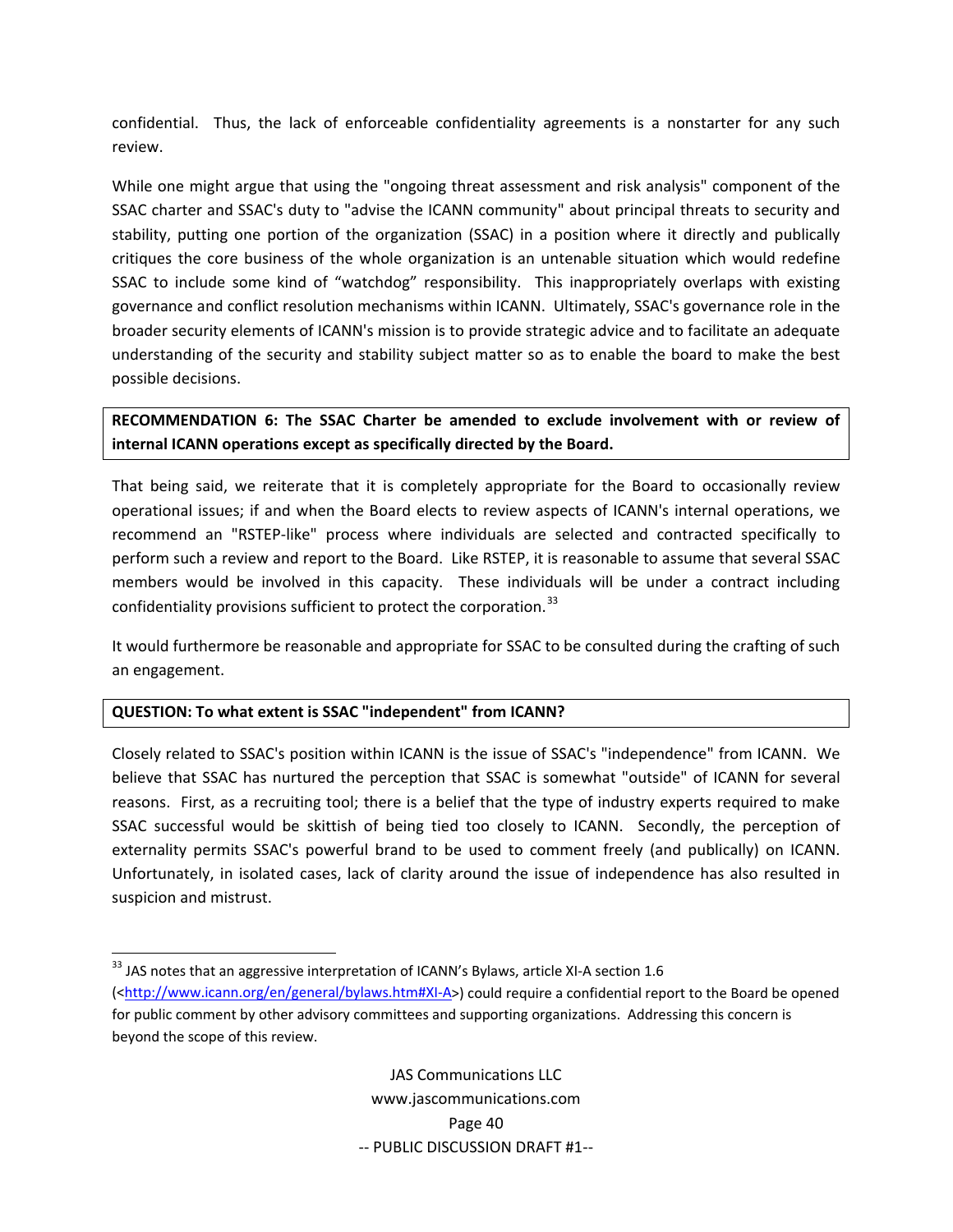The perception of independence is not universally shared; nowhere was this more clear than the November 2008 NTIA NOI comment period discussed previously. Qualitative data suggest that members of the SSAC view SSAC more externally than does the ICANN management, staff, and the rest of the community. Additionally, we believe that personalities and history lead to inaccurate predispositions on both sides of this question.

In reality, SSAC has historically been permitted to act autonomously, with limited transparency, little formality, and to be almost exclusively self-tasking within a broad strategic charge. Use of the SSAC brand has not been carefully controlled by the Board. As such, it is easy to understand the perception of "independence."

JAS believes that the issue of "independence" and "externality" must be immediately put to rest. As an Advisory Committee to the Board of Directors, SSAC is most certainly a body within ICANN. SSAC receives significant<sup>[34](#page-42-0)</sup> resources from ICANN including the bulk of two FTE, meeting space, web presence, and other assistance. Pursuant to SSAC's charter, SSAC "reports directly to the Board;" as an advisory committee to the Board, it may also be directed by the Board.<sup>[35](#page-42-1)</sup> There is no ambiguity; SSAC is certainly not "independent" or "external" to ICANN. SSAC does however have the ability to set its own agenda, function relatively autonomously, and express a full range of opinions.

The legal and organizational argument is not at all unclear; this issue must be remedied through process and cultural adjustments. We believe the perception of "independence" can be remedied by the Board taking a more active interest in SSAC's activities, and by improvements in SSAC's formality and transparency.

**RECOMMENDATION 7: Correct the perception of SSAC "independence" through improvements in formality, transparency, and increased Board interaction (specific recommendations in multiple locations).**

Issues of formality and transparency improvements will be discussed in a later section.

The SSAC Chair has a very influential role. The roles of SSAC Chair and Board Liaison are separate on paper - the same individual need not serve in both capacities. However, historically Dr. Crocker has held both positions for the vast majority of the existence of the SSAC. Dr. Crocker's valuable personal

<span id="page-42-0"></span><sup>&</sup>lt;sup>34</sup> "Significant" is not in any way intended as a comparison to other components of the ICANN structure, but rather "significant" in that SSAC is resourced by ICANN to the extent that SSAC would not exist in its current form absent ICANN resourcing.

<span id="page-42-1"></span><sup>35</sup> *Security Committee Charter.* Internet Corporation for Assigned Names and Numbers. 14 March 2002. Accessed 11 February 2009. [<http://www.icann.org/en/committees/security/charter](http://www.icann.org/en/committees/security/charter-14mar02.htm)-14mar02.htm>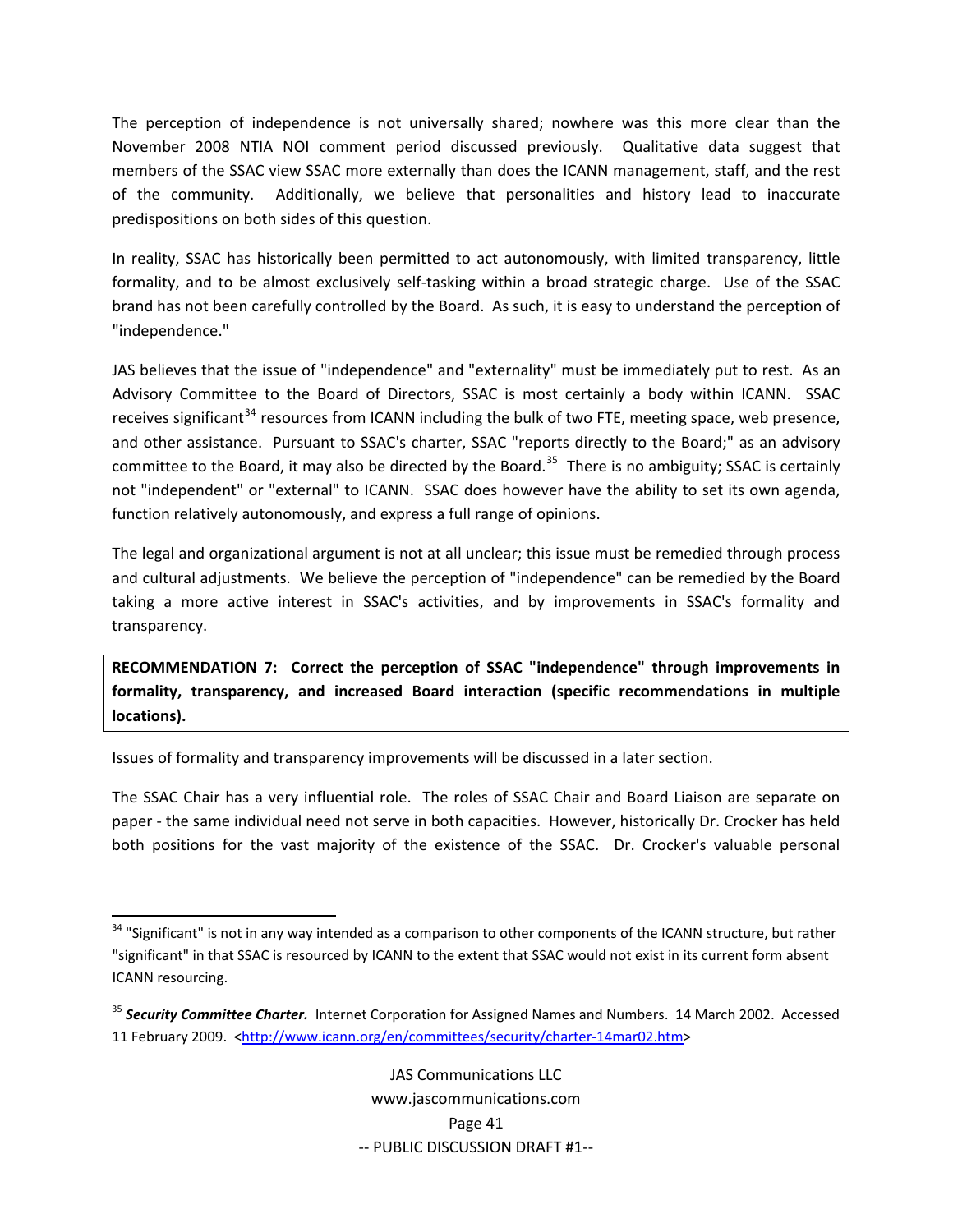relationships with Board members have, by far, been the most effective communication mechanism for Board level discussion of security matters.

Dr. Crocker's long service and unique (and historical) luminary status have been of immeasurable value to ICANN and to SSAC. However, consolidation of these roles has had the effect that many find Dr. Crocker so tightly associated with the SSAC that it is hard to distinguish the two. Furthermore, early indications are that the formality of communications between the Board and the SSAC have already begun to improve after the separation of these positions in November, 2008.

#### **QUESTION: How should the Board increase its level of interaction and formality with SSAC?**

Moving forward, we believe all Board/SSAC communications should decidedly *not* be consolidated in one individual. It is valuable that both the SSAC Chair and Board Liaison, having significant influence on the direction of SSAC, develop personal relationships with Board members and be involved in Board discussions whenever possible and appropriate. We believe these connections between the SSAC and the Board are of significant value, particularly for an issue as important and prevalent as security and stability.

We therefore recommend that the SSAC Chair be a distinct individual from the SSAC Board Liaison.

### **RECOMMENDATION 8: SSAC Charter be amended to add a requirement that the SSAC Chair and the SSAC Board Liaison are not the same individual.**

We believe it valuable to cultivate multiple relationships between the SSAC and the Board as we find that such informal relationships are a critical means of conveying advice and counsel ‐ particularly about complex and nuanced security and stability topics. As a Board Observer, the SSAC Liaison is entitled to receive travel reimbursement for travel to ICANN board meetings; we recommend that ICANN also reimburse travel expenses for the SSAC Chair to ICANN meetings when appropriate. Having two interfaces to the SSAC will improve communication and coordination between the Board and the SSAC; the best way to encourage and cultivate these relationships is through face-to-face interaction.

### **RECOMMENDATION 9: ICANN reimburse travel expenses for the SSAC Chair to ICANN meetings when appropriate.**

ICANN has had the good fortune of having a highly engaged and available Internet luminary at the helm of the SSAC for more than seven years. Obviously this is not a sustainable model; to put it frankly, there is only one Dr. Crocker. Given the critical nature of security and stability to ICANN's mission, the Board must actively seek sources of exceptionally high quality security advice and counsel independent of management. Cultivating multiple relationships within SSAC is one such way to ensure that there is an adequate pool of such critical, high quality counselors.

> JAS Communications LLC www.jascommunications.com Page 42 ‐‐ PUBLIC DISCUSSION DRAFT #1‐‐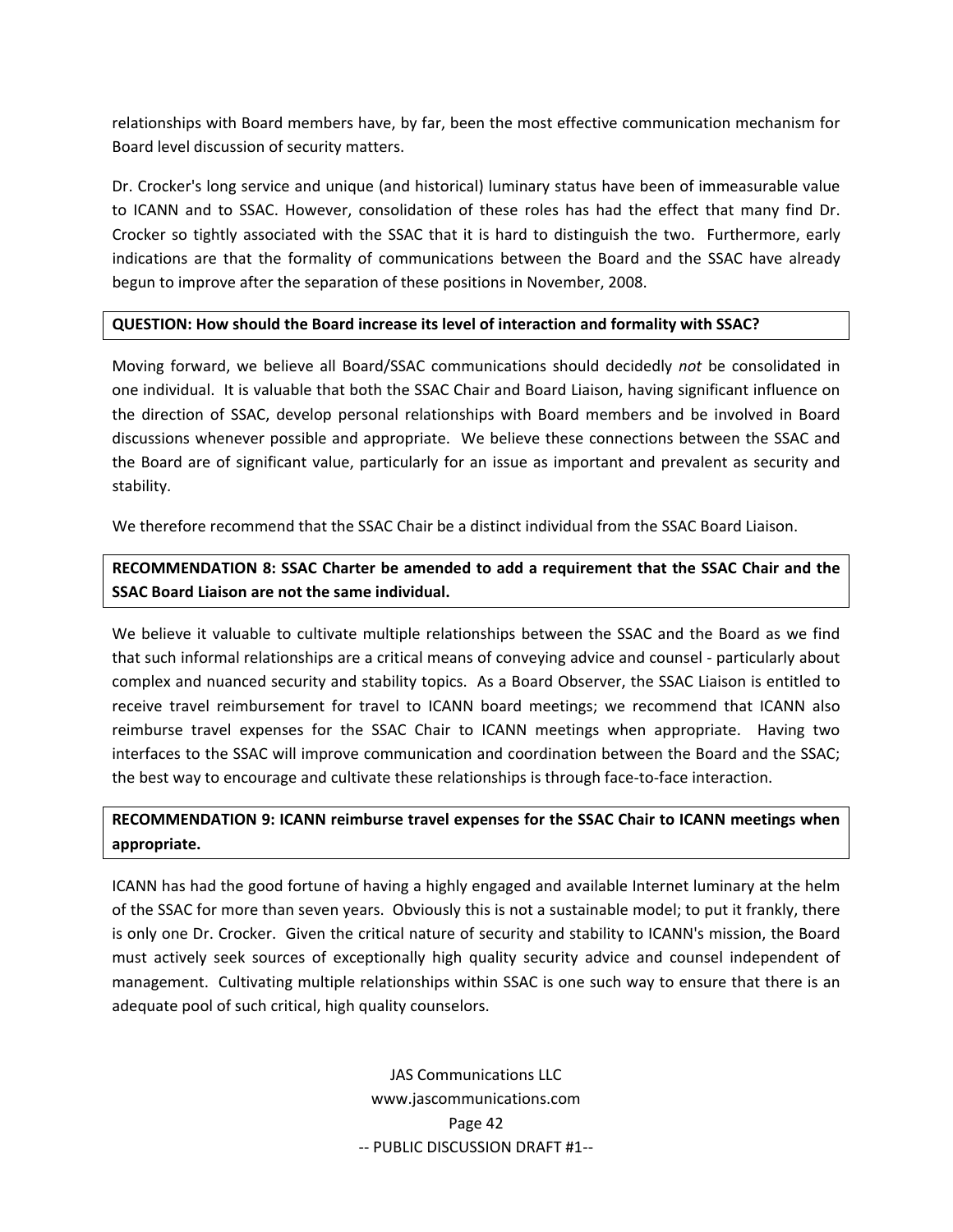Additionally, we recognize that Dr. Crocker has been exceptionally available during his years of service devoting inordinate amounts of volunteer time to ICANN. The Board must consider that future scheduling availability of volunteers with similar levels of expertise is likely to be less - possibly dramatically so. As such, the Board may want to consider a stipend or honorarium for serving as SSAC Chair, Liaison, and/or an SSAC member as a way to both encourage and reward participation.

It is extremely difficult to get consistent levels of engagement through strictly volunteer efforts. It is not atypical for outside advisors to be paid for their service, typically on a per-meeting basis. As any payment for service on an advisory board creates political and "slippery slope" issues, JAS recognizes that this is a complex issue requiring further study.

Payment for volunteer service is often less about the actual dollars and more about recognizing the economic value of the contributions; JAS has seen examples in other organizations where honorariums are donated to charity in the name of the volunteer.

The reviewers note that compensation of advisory board members is currently prohibited by Article XI Section 6 of the ICANN Bylaws.<sup>[36](#page-44-0)</sup>

**RECOMMENDATION 10: ICANN Board study the issue of paying a stipend or honorarium to SSAC Leadership and members.**

### **QUESTION: How should SSAC's charter be clarified?**

Interviews and written responses illustrated clearly differing opinions concerning SSAC's strategic fit and role within the ICANN security apparatus. JAS' quantitative instrument underscored the statistical variance in perceptions of the fundamental SSAC charter; there was statistical indetermination on the following Agree/Disagree questions regarding the current incarnation of SSAC:

- "SSAC is free to exercise autonomy and independence from ICANN"
- "Business failure is a stability problem and therefore within SSAC's scope"
- "SSAC is sensitive to political and business issues"
- "SSAC is a strategic/policy resource"

• "SSAC is a tactical/operational resource"

JAS Communications LLC www.jascommunications.com Page 43 ‐‐ PUBLIC DISCUSSION DRAFT #1‐‐

<span id="page-44-0"></span><sup>36</sup> *Bylaws For Internet Corporation For Assigned Names And Numbers.* Internet Corporation for Assigned Names and Numbers. 29 May 2008. Accessed 7 February 2009. <[http://www.icann.org/en/general/bylaws.htm#XI>](http://www.icann.org/en/general/bylaws.htm#XI)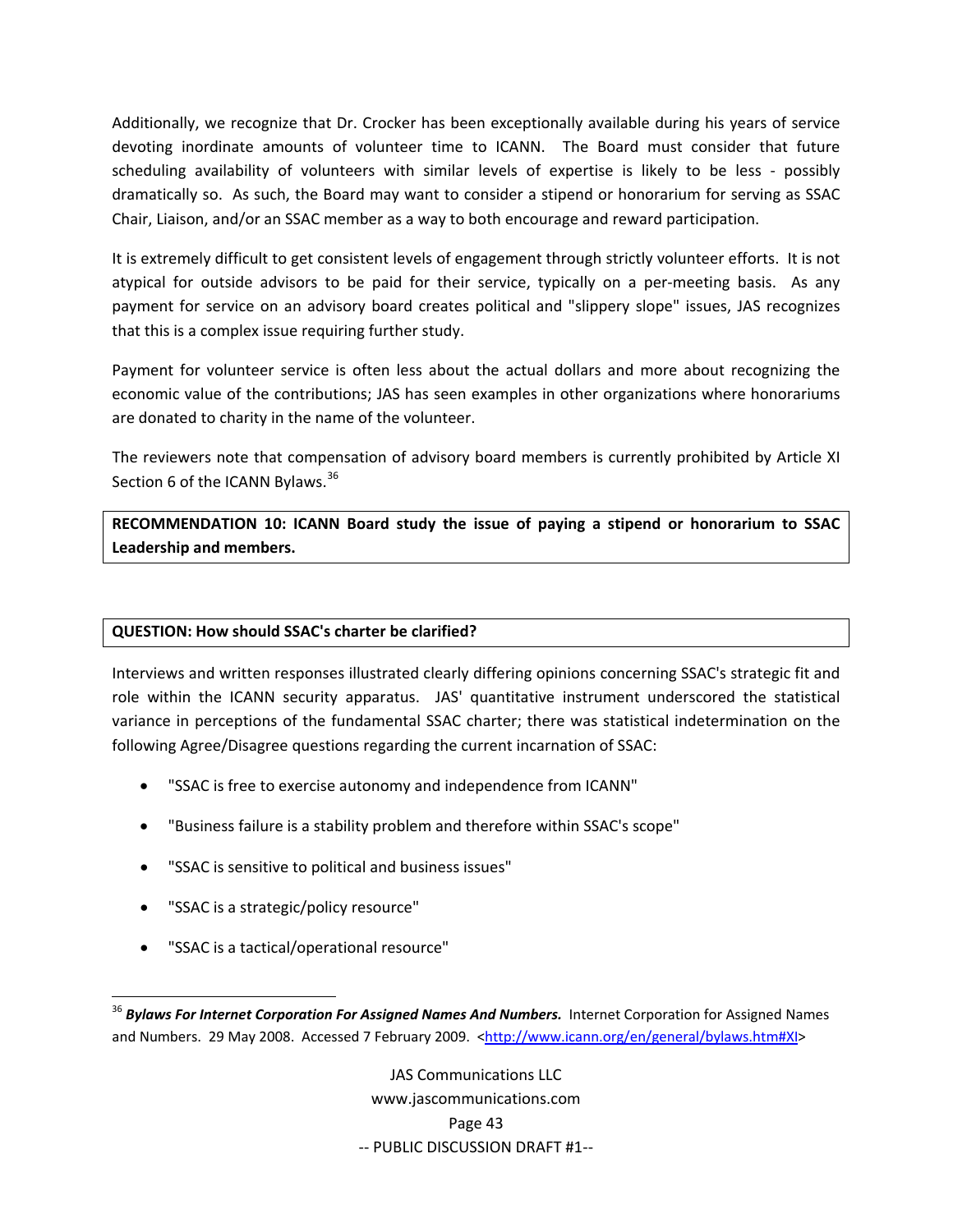The reviewers found these results to be consistent with the areas revealed to be lacking clarity during the interview process. As the question of "independence" was previously addressed, we will take‐up the remaining issues here.

### **QUESTION: Should non‐technical (specifically business, economic, and legal) risks to security and stability be within SSAC's scope?**

The reviewers note that the current SSAC charter contains no limitation to address only *technical* risks to security and stability. In fact, the current language in task area three contains the mandate: "To engage in ongoing threat assessment and risk analysis of the Internet naming and address allocation services to assess where the principal threats to stability and security lie, and to advise the ICANN community accordingly." The specific direction to "determine where the principal threats to security and stability lie" reads much more broadly than just technical issues.

While the SSAC has historically focused on technical issues, we see no language in the current charter requiring such a limitation. We believe that SSAC's strong roots in the technical and engineering community, combined with strong technical leadership, has caused SSAC to focus almost entirely on technical issues.

Many risks to the modern Internet's naming and address allocation systems are not technical in nature. As the Internet has grown, so to have the range of vectors bad actors will leverage for nefarious purposes. Additionally, a large and rapidly growing number of ICANN contracted parties, a hypercompetitive naming market, IPv4 depletion, and growing namespace complexity all point to subtle and unforeseen nontechnical failure modes in the future. It is reasonable and appropriate that the Board have a source of expert advice on such topics.

Additionally, nontechnical points of view represented within SSAC work products may make them more palatable to a wider audience and would likely increase their direct value to the Board and to the community.

**RECOMMENDATION 11: The SSAC charter be amended to specifically include nontechnical risks to security and stability as within scope.**

SSAC does not currently have the capability to address nontechnical issues; this topic will be discussed in a later section.

**QUESTION: To what extent should SSAC become involved in law enforcement and national security issues?**

We believe that SSAC's role is to research, understand, and report on issues impacting the security and stability of the Internet's unique identifier systems. Expanding the charter to include nontechnical risks admittedly may open a "slippery slope" where SSAC could find itself involved in issues that are

> JAS Communications LLC www.jascommunications.com Page 44 ‐‐ PUBLIC DISCUSSION DRAFT #1‐‐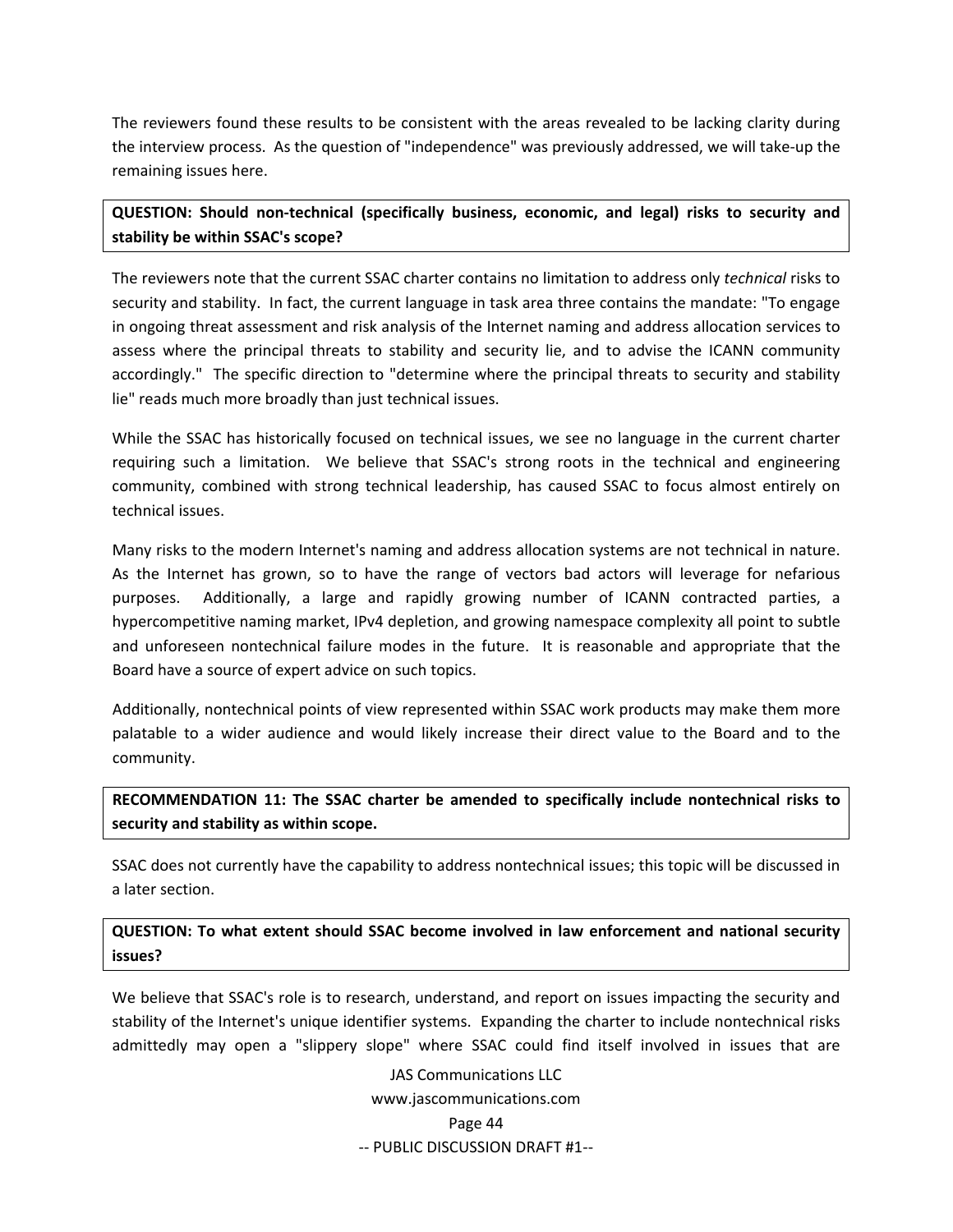fundamentally under the purview of law enforcement, or issues which involve conflicts between state actors. These are areas presumably where neither ICANN nor SSAC wish to become involved.

We draw the distinction between strategic research and understanding of issues versus tactical response and mitigation. We recommend that SSAC focus on developing knowledge and understanding of risks, sharing knowledge, and making recommendations; we recommend SSAC specifically avoid tactical involvement in response or mitigation activities.

**RECOMMENDATION 12: SSAC maintain focus on developing and sharing knowledge and understanding of new and evolving risks; SSAC should specifically avoid tactical involvement in response or mitigation activities.**

#### **QUESTION: What is the right level of SSAC sensitivity to political and business issues?**

It is necessary for groups with security and stability responsibilities to ask hard and unpleasant questions. Considerations around security and stability are often at odds with business, economic, and policy agendas. This reality is not unique to ICANN.

With few exceptions, we believe that in general SSAC has been sensitive to business and political issues. We believe recommendations found elsewhere in this paper will help remedy any perception of insensitivity, specifically:

- A closer relationship with the Board and Management
- Improved clarity in the SSAC charter
- More formal internal processes and transparency
- A board‐approved annual plan available to the public
- Increased visibility into resource utilization and accountability for resource consumption

Additional recommendations take the form of advice to future SSAC leadership.

**RECOMMENDATION 13: SSAC Leadership improve sensitivity to political and business issues by heeding the following advice:**

## • **Whenever possible, provide advance notice in the form of a professional "heads‐up" when uncomfortable situations are reasonably foreseeable. Avoid the perception of "blindsiding" individuals and entities.**

JAS Communications LLC www.jascommunications.com Page 45 ‐‐ PUBLIC DISCUSSION DRAFT #1‐‐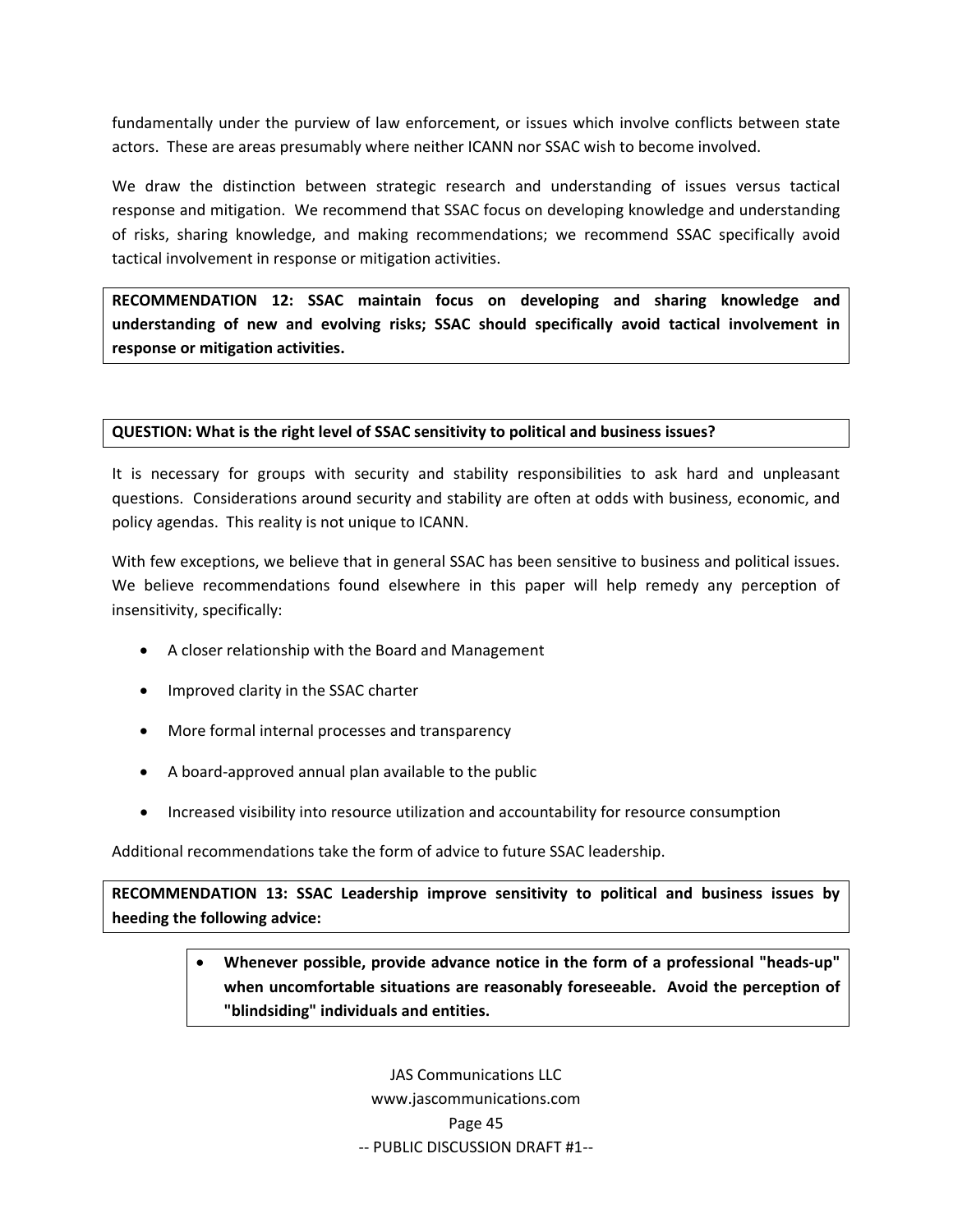- **Recognize that as an advisory body, SSAC's role is to provide the best advice possible. There is however no requirement for anyone to follow SSAC's advice.**
- **Recognize that ICANN has complex business relationships with many of the same entities SSAC may be issuing recommendations to. At times SSAC guidance may be in conflict with contractual obligations.**
- **SSAC is a very visible and well‐respected brand. SSAC is closely watched globally and people pay attention to what SSAC says. To maintain the value of SSAC's brand, SSAC must conduct itself with the highest level of professionalism and integrity.**

There is some disagreement concerning where SSAC's activities should lie on a continuum ranging from tactical/operational concerns to strategic/policy issues. First, we must derive a working distinction between strategic and operational:

| <b>Strategic</b>                   | <b>Tactical</b>                             |  |  |  |  |  |  |
|------------------------------------|---------------------------------------------|--|--|--|--|--|--|
| Project timeline measured in years | Project timeline measured in days and weeks |  |  |  |  |  |  |
| An exercise in resource allocation | An exercise in planning and logistics       |  |  |  |  |  |  |
| Leadership                         | Management                                  |  |  |  |  |  |  |
| Table 9                            |                                             |  |  |  |  |  |  |

We observe that, with a few notable exceptions, the vast majority of SSAC's work has been on items of strategic and policy importance.

A properly functioning Board of Directors spends the vast majority of its effort considering strategic issues. As an advisory body to the Board, it is appropriate for SSAC to also focus on strategic issues in order to best provide relevant strategic advice to the Board. Additionally, volunteer advisory boards are typically unequipped to address tactical operational issues, and we find SSAC to be no exception.

In its public-facing capacity, we believe it is also appropriate for SSAC to remain focused on strategic issues as tactical and operational issues are the appropriate purview for ICANN management and staff. As discussed previously, we believe it unworkable for the SSAC to become involved in ICANN internal operational issues. We believe that these clarifications together with the volunteer nature of SSAC make it effectively unworkable for SSAC to become involved in tactical and operational issues.

**RECOMMENDATION 14: The SSAC charter be amended giving guidance to focus on issues of strategic and policy importance and to avoid tactical issues except as charged by the Board.**

> JAS Communications LLC www.jascommunications.com Page 46 ‐‐ PUBLIC DISCUSSION DRAFT #1‐‐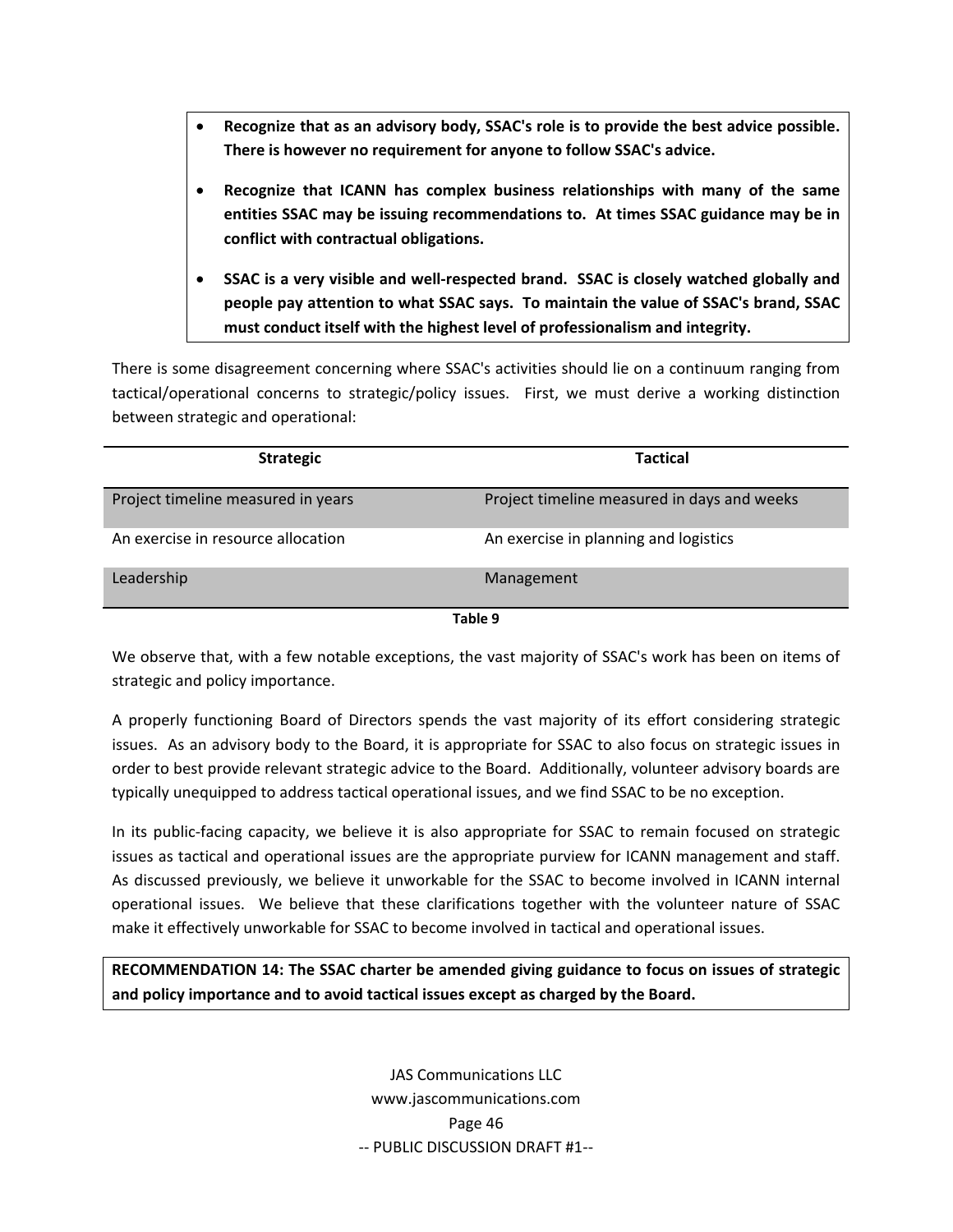<span id="page-48-0"></span>By far, the most effective communication mechanism between SSAC and the current Board are the personal relationships and effective communication style of Dr. Crocker. We believe a focus on strategic issues, coverage of both technical and nontechnical risks, and increased SSAC attention on creating products accessible to policy makers will help increase the level of board engagement.

**QUESTION: How would the creation of a board level risk committee (as recommended by the board review team) affect SSAC?**

The ongoing ICANN Board of Directors review has recommended the creation of a board risk committee; this is a popular and appropriate governance mechanism which is seeing increased popularity in both nonprofit and for profit institutions. The purpose of a board-level risk committee is to enable systemic management of enterprise-wide risks facing the organization. Note that a board risk committee, like other board committees, would be comprised entirely of ICANN directors, distinguishing it from an advisory committee like SSAC.

JAS supports the creation of a board risk committee and sees SSAC as a valuable source of counsel for this new committee. We believe that a small committee comprised of interested Directors will help remedy the security "blind spot" communicated to us by a Director. The Board reviewers say the following regarding the risk committee:

*We support the creation of a risk committee if scope is carefully defined in terms of keeping an eye on the major risks facing ICANN. These would include major political risks, technical risks, business risks, key relationships risks and the like. It would also include oversight of the processes adopted by management for dealing with operational risk, health and safety, and environmental risk etc. Less than half of the board as well as the management believe that the board 'has adequate focus on the major risks facing ICANN'[37](#page-48-1)*

We believe that such a board committee would be ideally positioned to receive and act on SSAC advice. Further discussion and recommendations regarding the Board of Directors is out of scope for this report.

### **5.3 Formality and Transparency**

Historically, the SSAC has been permitted to act autonomously and to be almost entirely self-tasking. While not burdening SSAC with a substantial increase in administrative requirements, we believe that SSAC, ICANN, and the community would benefit from an increased level of formality, planning, and processes. We observe that some individuals ‐ inside and outside of SSAC ‐ perceive the lack of formal processes and the reliance on the judgment and discretion of the Chair as a lack of transparency.

### **QUESTION: What is the right level of formality and planning for SSAC?**

<span id="page-48-1"></span> <sup>37</sup> *Independent Review of the Board of ICANN Main Report.* Boston Consulting Group. 02 November 2008. Accessed 12 February 2009. <[http://www.icann.org/en/reviews/board/report](http://www.icann.org/en/reviews/board/report-02nov08-en.pdf)-02nov08-en.pdf>

> JAS Communications LLC www.jascommunications.com Page 47 ‐‐ PUBLIC DISCUSSION DRAFT #1‐‐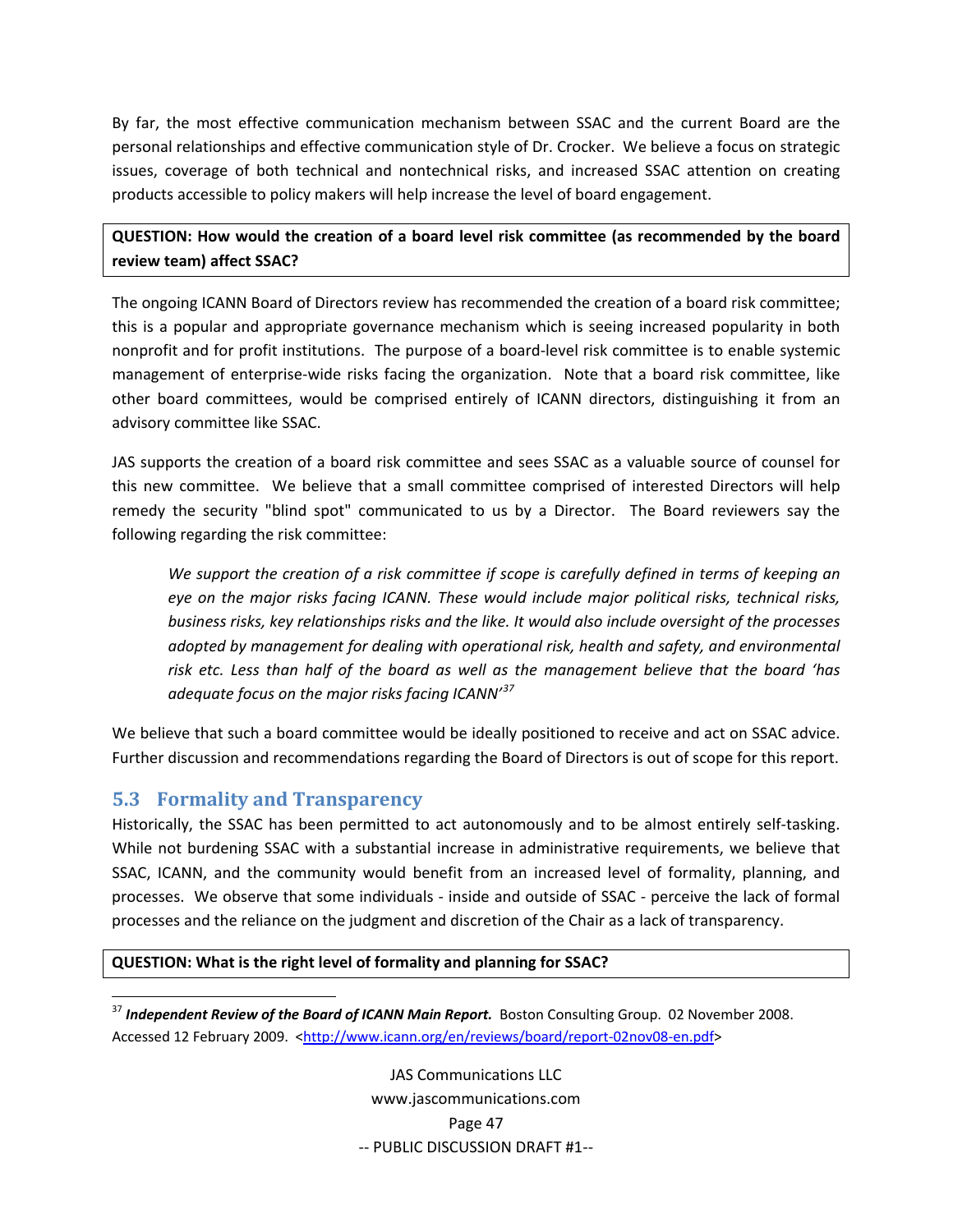As a part of the "ongoing risk assessment" mandated in the SSAC Charter, SSAC must be free to determine what topics require attention and to allocate resources appropriately. A significant part of SSAC's value is its ability to proactively identify and research potential risks. As such, "over planning" of SSAC would hamstring its efforts and limit its value.

At the same time, a level of planning greater than what exists today is appropriate and would greatly improve coordination, resource allocation, and accountability. Additionally, numerous individuals stated a desire to see SSAC execute against a published plan.

We are sensitive to avoiding formality and process for the sake of formality and process; there are three primary justifications for an increased level of SSAC formality:

- A significant number of individuals outside of SSAC and some on SSAC perceive the lack of formality and lack of process as an uncomfortable lack of transparency. This perceived lack of transparency is at times debilitating and is damaging SSAC.
- A degree of formality and process is required to make SSAC sustainable. Currently, nearly all vital institutional knowledge rests without documentation in the minds of a very few individuals.
- Formality and process are invaluable if SSAC were to find itself in trouble. Lack of formality and process may make SSAC's actions seem arbitrary. The reviewers note that during the VeriSign SiteFinder litigation SSAC process was a subject of discussion. We also note that the ICANN Bylaws indemnify SSAC members; however, individuals must be "acting within the scope of his or her responsibility" in order to be protected.<sup>[38](#page-49-0)</sup> Currently, determining and documenting an SSAC member's scope of responsibility and whether they are acting within it would be challenging.

We therefore recommend that SSAC commence an annual planning and reporting process. The annual plan would set forth its high‐level research and publication agenda for the year, membership strategy, and resource requirements. This process, completed in conjunction with the ICANN Board and staff, will significantly improve coordination and reduce the risk of overlapping and duplication of efforts. Additionally, a planning process would allow SSAC to survey other industry efforts and take related and relevant activities into account. Several individuals interviewed by JAS noted that SSAC and ICANN would benefit from better coordination with industry activities outside of SSAC.

The annual plan will also include resource requests including telecommunications resources, meeting space, a budget for externally commissioned research and support, and other resources SSAC requires to operate. Formal accounting for SSAC's resource utilization will dramatically improve the ability for the Board to effectively manage the SSAC, and for the public to feel at ease with SSAC's activities. We believe that this approach has the opportunity to resource SSAC to a higher level than it is currently

JAS Communications LLC www.jascommunications.com Page 48 ‐‐ PUBLIC DISCUSSION DRAFT #1‐‐

<span id="page-49-0"></span> <sup>38</sup>*Bylaws For Internet Corporation For Assigned Names And Numbers.* Internet Corporation for Assigned Names and Numbers. 29 May 2008. Accessed 10 February 2009. < <http://www.icann.org/en/general/bylaws.htm#XIV>>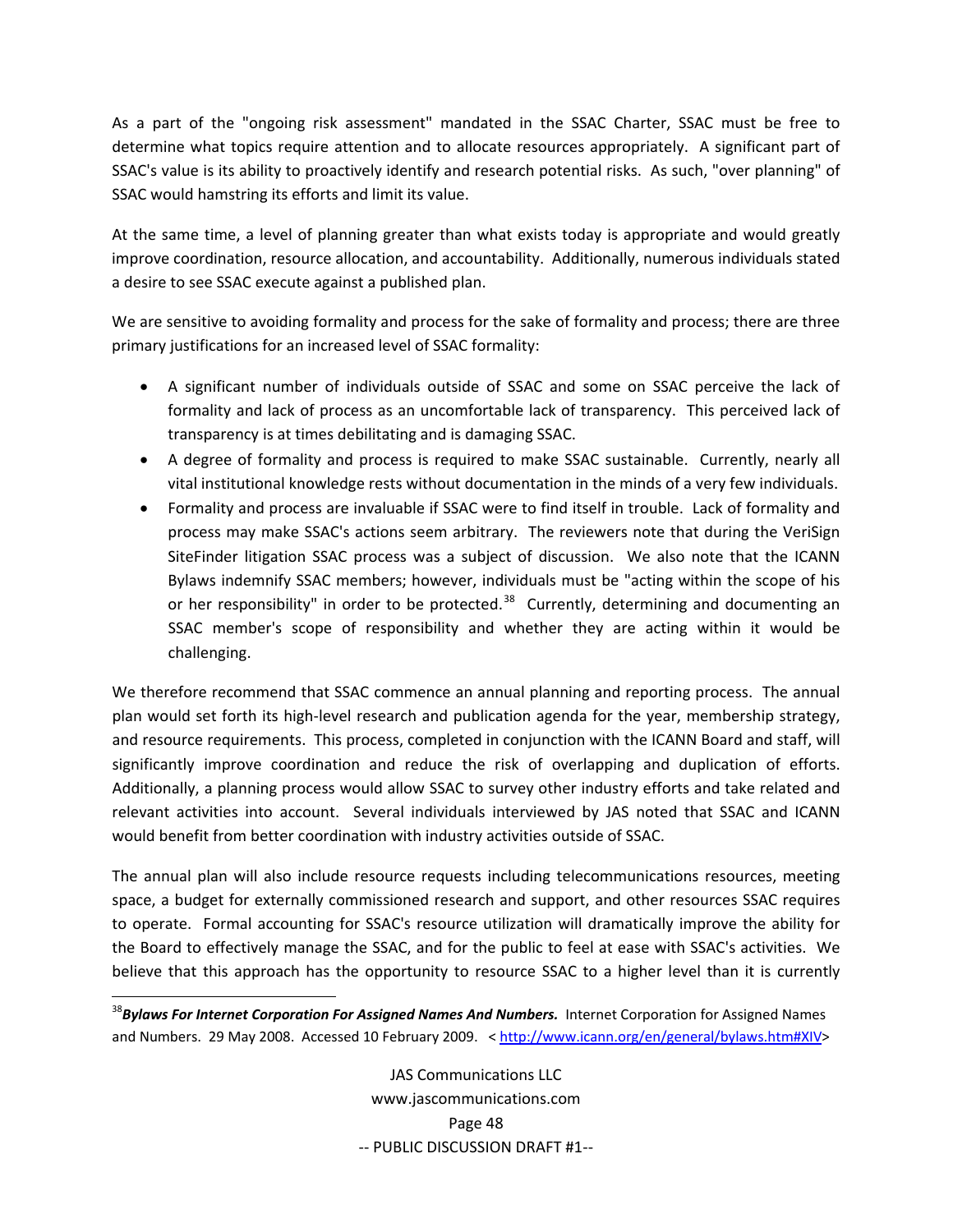while adding important coordination and accountability mechanisms. We also believe this process will have the effect of making SSAC service even more attractive to valuable members of the community given the ability to participate in primary research and potentially become a vector to publish academic papers and even work on a PhD thesis.

The annual plan will also include a strategy for addressing SSAC membership over the year. A planned approach to SSAC membership will make the membership process more transparent (a recurring concern) and will allow membership strategy to take into account the research agenda. For example, a year with several projects on the research agenda with economic facets may result in recruiting an Economist (or an interested economics graduate student) to serve on the SSAC as a member or guest.

Typical of the ICANN consultation model, development of the annual plan would contain a public comment period. We believe the public comment period both valuable and appropriate given SSAC's dual mandate to provide advice to the Board and the public. Finally, the annual plan would be formally presented to the Board for approval thus granting SSAC a clear annual mandate and authorizing the use of resources.

In conjunction with the annual planning process, the SSAC shall also report on the activities of the previous year. This closed‐loop approach to planning and review dramatically improves accountability, transparency, and elevates the level of synchronization between SSAC, the ICANN Board, and ICANN staff. We believe this critically important given ICANN's development of an internal security organization.

Given the nature of SSAC's work, it is reasonably foreseeable that SSAC may be required to deviate from its annual plan given developments in the space. We observe that SSAC activities are often driven by external events and believe SSAC should be free to deviate from the plan but also have accountability for deviations. SSAC should not be hamstrung by the annual plan but will be required to discuss deviations during the next planning cycle.

The reviewers note that much of the thought process and raw data for an annual planning process already exists informally today. The SSAC Executive Committee actively manages multiple projects on a relatively long‐term calendar; we do not believe it a significant additional administrative burden to formalize the planning and reporting process; we note that the "work plan" document currently available on the SSAC web site, if kept up-to-date, is a good start.<sup>[39](#page-50-0)</sup> Additionally, we believe the benefits to SSAC in terms of increased transparency, resourcing, and mission clarity are well worth the trade‐off.

<span id="page-50-0"></span><sup>39</sup> *The SSAC Work Plan Page.* Internet Corporation for Assigned Names and Numbers, Security and Stability Advisory Committee. 1 April 2008. Accessed 12 February 2009. [<http://www.icann.org/en/committees/security/ssac](http://www.icann.org/en/committees/security/ssac-workplan.htm)‐workplan.htm>

JAS Communications LLC www.jascommunications.com Page 49 ‐‐ PUBLIC DISCUSSION DRAFT #1‐‐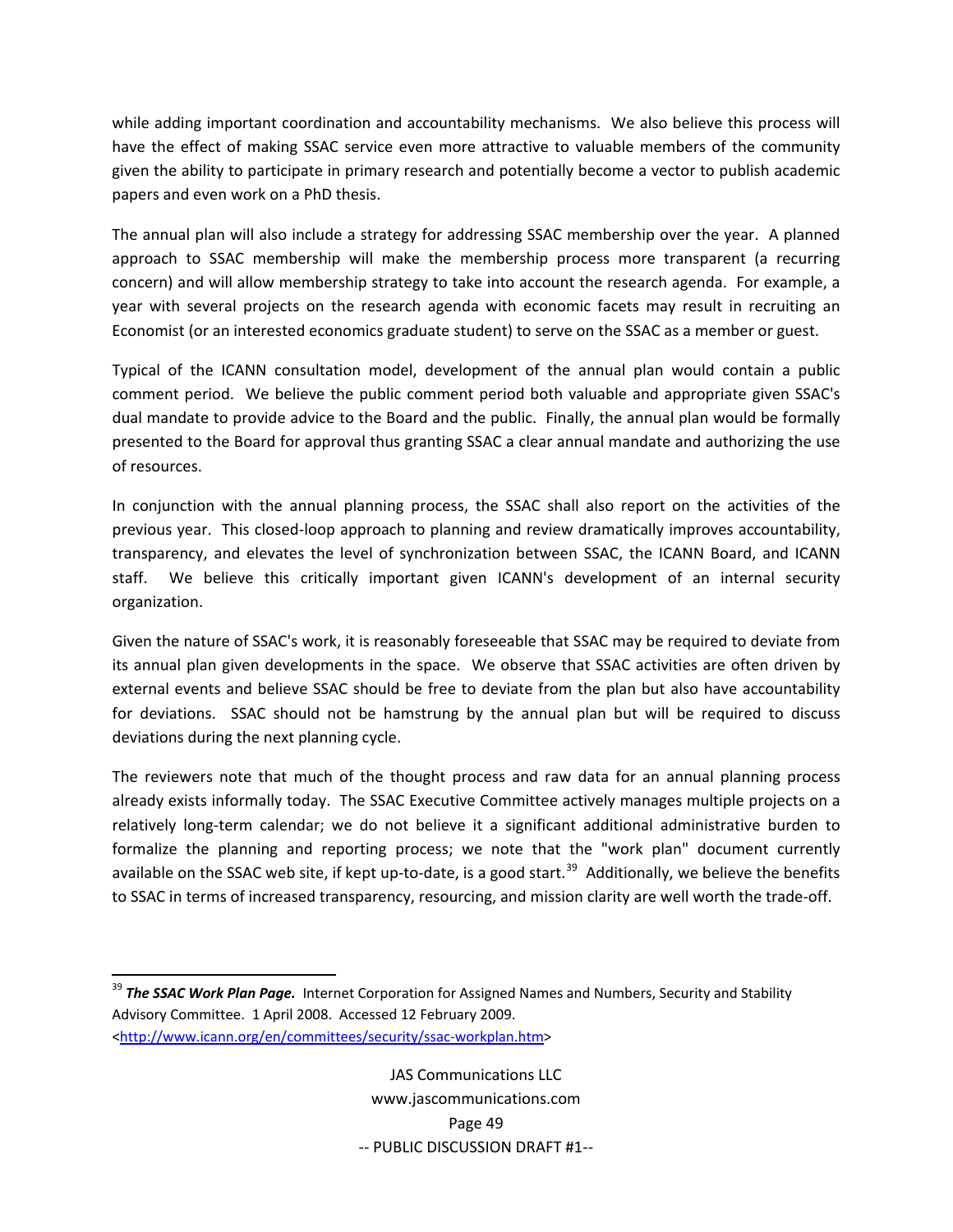**RECOMMENDATION 15: In conjunction with the ICANN Board, staff, and public consultation, SSAC undertake an annual planning process to review the previous year and determine the research and publication agenda, membership strategy, and resource requirements for the coming year. The annual plan will be presented to the Board for approval.**

**RECOMMENDATION 16: Implementation of an annual plan will reduce the need for frequent Executive Committee and full committee meetings. We recommend reducing meeting volume to: (a) Monthly Executive Committee meetings of 60 minutes or less in preparation for (b) Quarterly full SSAC meetings of three hours or less. We recommend SSAC continue to use project‐oriented SSAC subgroups.**

We observe that SSAC does not routinely publish meeting minutes; typically minutes are published only for SSAC meetings held in conjunction with ICANN meetings. Timely publication of meeting minutes is good governance practice for a board advisory committee and we recommend SSAC begin keeping and publishing minutes regularly. Minutes do not have to be detailed "transcripts" but rather simply keep a record of meeting time and date, attendees, and the topics discussed.

**RECOMMENDATION 17: SSAC keep and publish meeting minutes on the SSAC web site in a timely fashion.**

We note that, aside from the release of numbered work products, the SSAC web presence does not appear to be regularly updated. We believe an updated web presence would help keep individuals in the community informed as to the activities of SSAC and help maintain transparency.

**RECOMMENDATION 18: SSAC should endeavor to keep their web site current to include work in progress and work planned for the future.**

We believe that ICANN and SSAC would benefit from revisiting Task Area One of the existing SSAC charter to create a coordinated framework for considering security issues.

**RECOMMENDATION 19: As a part of SSAC's first annual plan, SSAC revisit task area one in conjunction with ICANN staff. Task area one reads as follows: "Develop a security framework for Internet naming and address allocation services that defines the key focus areas, and identifies where the responsibilities for each area lie."**

**QUESTION: What is the right size for the SSAC?**

JAS Communications LLC www.jascommunications.com Page 50 ‐‐ PUBLIC DISCUSSION DRAFT #1‐‐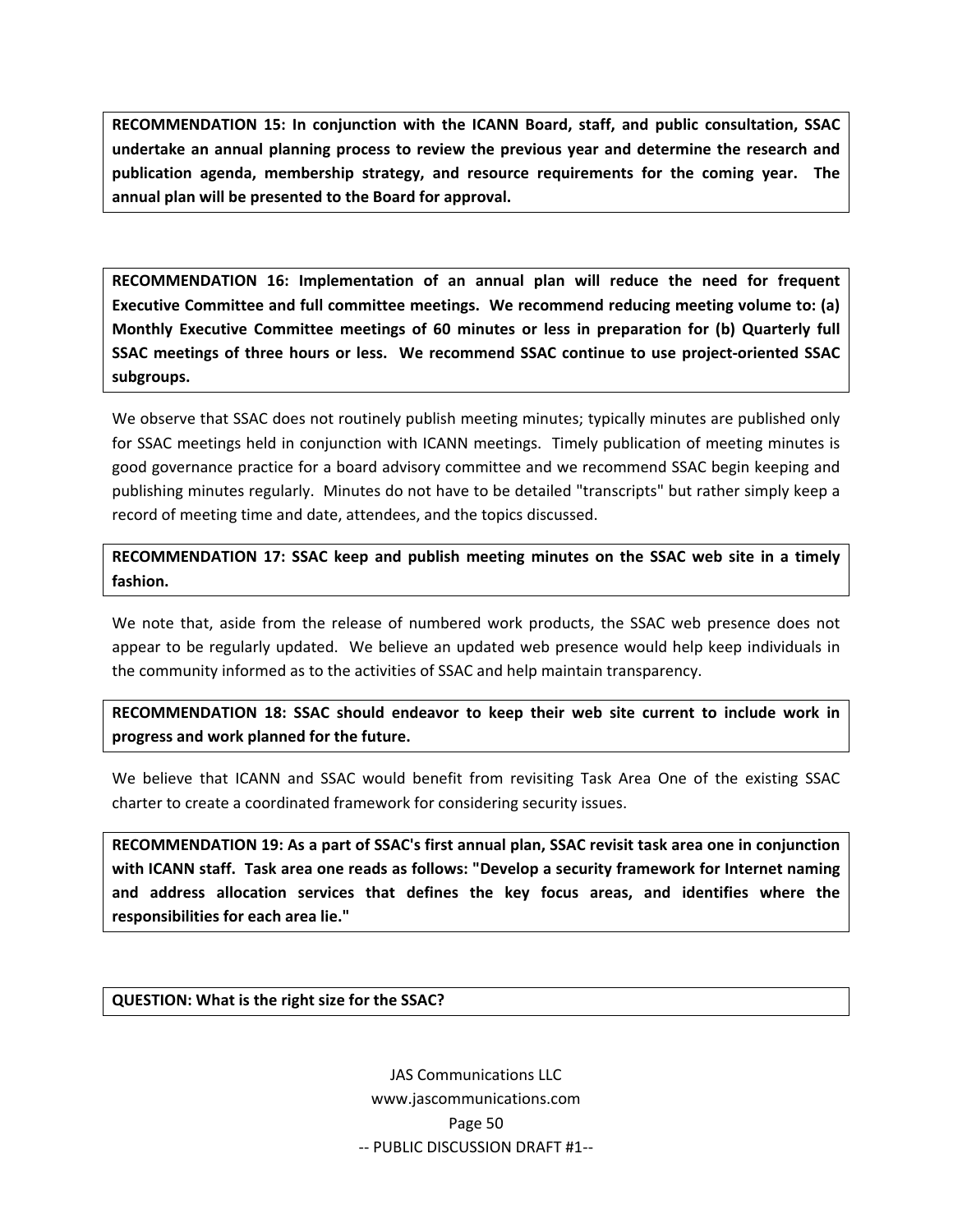While the objective of SSAC is to gather advice from a large pool of experts, the size of the SSAC has grown to greater than 30 and may be too large. Absent meeting minutes and formal metrics, it is difficult to objectively analyze the engagement level of individual members. In general, large volunteer groups tend to have few active contributors and many less active or non-contributors. Anecdotal evidence seems to indicate that this is the case with SSAC.

While a large volunteer committee is not in and of itself a problem, it makes it difficult to impose formal processes. The reviewers observe that regularly achieving a quorum with a committee this large would be difficult.

There is no requirement that all contributors to SSAC work products, presentations, or meetings are SSAC members. Because of this reality, and the flexibility granted to the Chair to invite guests to SSAC meetings as needed, we believe a dramatically smaller SSAC will be more manageable and productive. Additionally, a smaller SSAC will adapt more easily to an increased level of formality.

That being said, there are benefits of a larger committee, including broader geographic representation and availability of expertise.

### **QUESTION: Should SSAC membership have a geographic quotas?**

SSAC is an advisory body chartered to provide the best advice possible to the Board. SSAC is not a representative body intended to represent stakeholders. As such, while geographic and cultural diversity are certainly positive factors, we do not advocate diversity for diversity's sake. We recommend the best experts be selected for SSAC membership regardless of their geographic proximity. As such, we do not recommend artificial geographic constraints on the SSAC membership.

**RECOMMENDATION 20: SSAC should endeavor to find the best experts globally without regard for geographic proximity. SSAC membership should not be subject to artificial geographic quotas.**

A large SSAC makes formal process, including achieving quorum and voting, more challenging. These challenges can be addressed through establishment of email based processes for voting and conducting business.

We recommend that the size of SSAC be reduced at the discretion of the chair to an approximate target of 15. The target of 15 is not a hard maximum; the Chair is free to operate SSAC at larger or smaller sizes as he or she sees fit. It is incumbent on the Chair to balance the need for a broad and diverse SSAC with the ability to conduct business effectively and efficiently.

**RECOMMENDATION 21: The SSAC Chair establish a target size of 15 for SSAC membership; the Chair is free to operate SSAC at larger or smaller sizes as he or she see fit.**

> JAS Communications LLC www.jascommunications.com Page 51 ‐‐ PUBLIC DISCUSSION DRAFT #1‐‐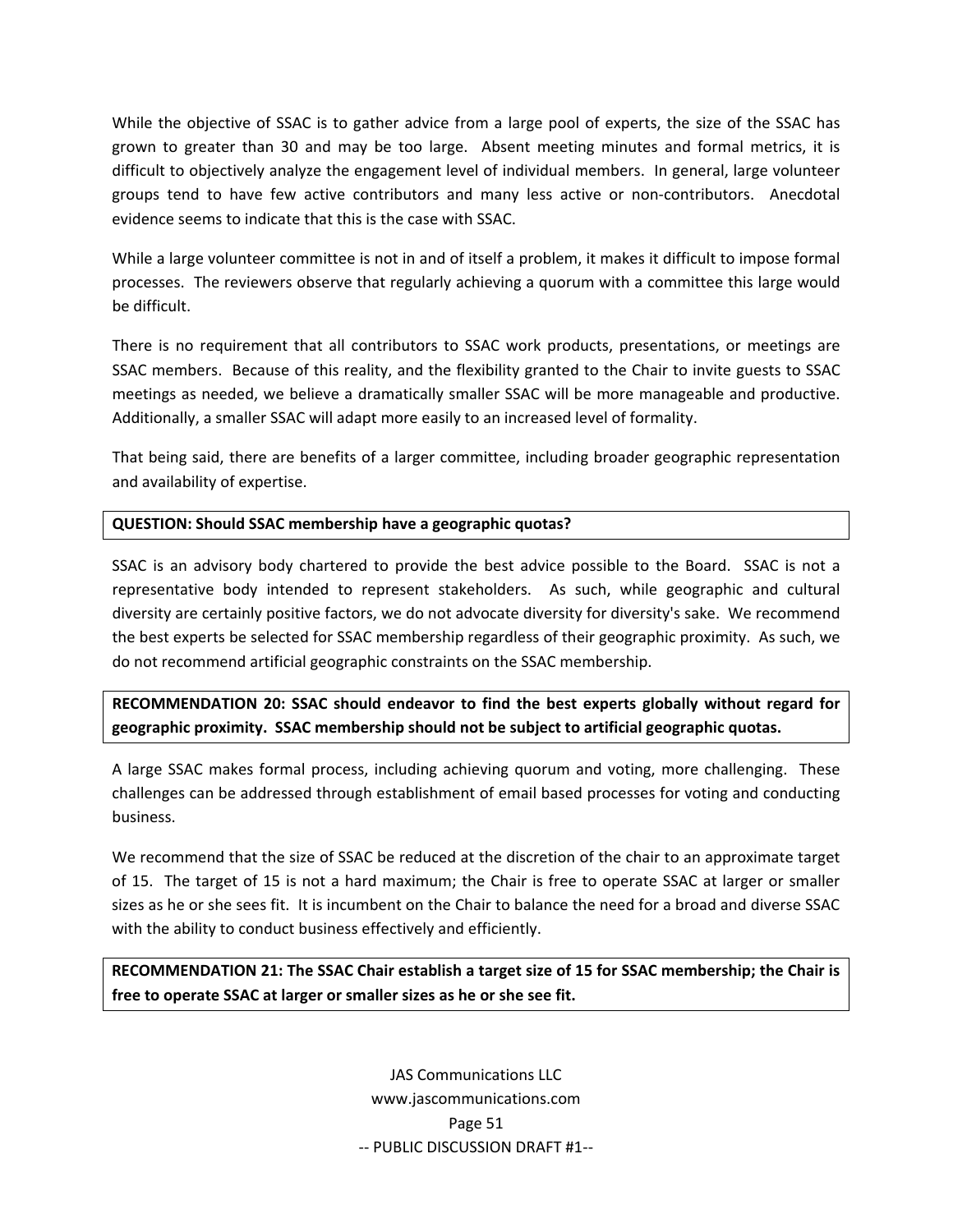**RECOMMENDATION 22: SSAC membership appointments be for a term of three years, renewable by the Board at the recommendation of the SSAC Chair indefinitely.**

A three year term creates a built‐in re‐evaluation period for members without having to resort to asking for a resignation or removal. Effective SSAC members should be encouraged to participate for as long as they are willing, so we do not recommend term limits on SSAC members.

**RECOMMENDATION 23: Do not impose term limits on SSAC members.**

**RECOMMENDATION 24: Stagger SSAC member terms such that roughly 1/3 of the terms are up for renewal each year.** 

The SSAC Board Liaison is appointed annually pursuant to the ICANN Bylaws. We believe occasional rotation of this position is important, so we recommend that the liaison not be permitted to serve more than three consecutive one year terms. Note that an individual is eligible for indefinite renewal as an SSAC member regardless of their role as a Board Liaison.

Should the Board terms be extended as recommended during the Board review process, and/or a Board risk committee is created, the term limits on SSAC Liaisons should be reevaluated as appropriate.

**RECOMMENDATION 25: SSAC Board Liaison be permitted a maximum of three consecutive one year terms.**

As a Board advisory committee, the Board controls the membership, largely pursuant to recommendations from the Chair. While the ICANN Bylaws are silent on the subject of removing individuals from advisory boards, we believe it appropriate to define the removal process in advance of an unfortunate situation where it becomes necessary.<sup>[40](#page-53-0)</sup>

**RECOMMENDATION 26: Article XI of the ICANN Bylaws be amended to include a new section discussing the removal of an advisory committee member or chair through a simple majority vote of the Board.**

### **QUESTION: How should SSAC control the use of the SSAC brand?**

As an indication of SSAC's success, the SSAC brand has become a visible, valuable, and respected brand. However, questions have arisen concerning the extent to which the SSAC brand is representative of all

<span id="page-53-0"></span> $^{40}$  Given that the Bylaws are currently silent on this topic, the process is presently determined by California law.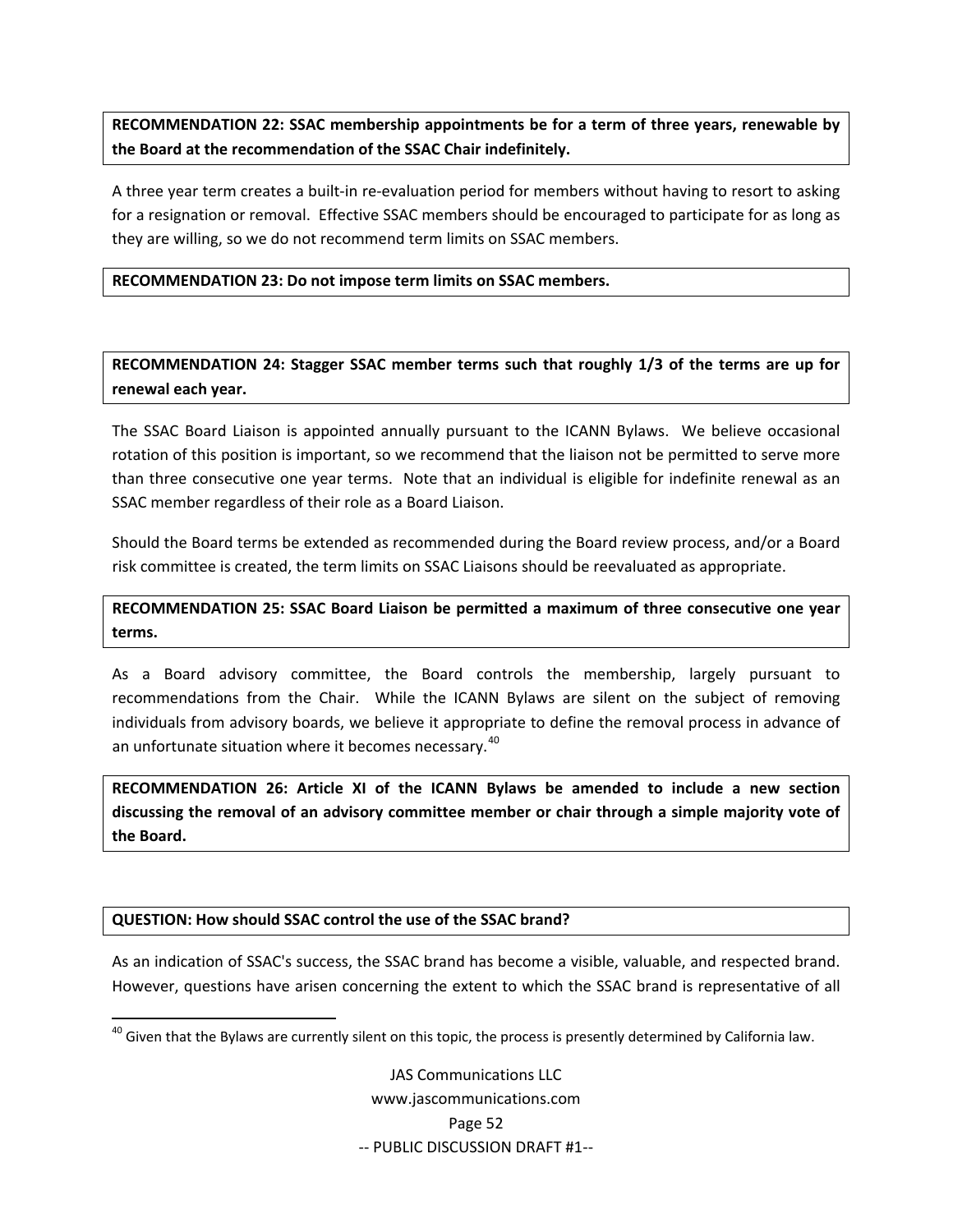SSAC members, a majority, a vocal minority, or individuals. This is exacerbated by the reality that no voting or formal rules of order are in use on SSAC making it impossible for outsiders to know how broadly consensus is reached. This has lead to a lack of comfort in certain areas of the community.

The reviewers observe that SSAC work products are almost certainly representative of the vast majority of the SSAC members due to the consultation and request for feedback process. However, we also observe that those outside of SSAC not familiar with its rather academic ways may hold a different perception. We therefore believe this issue requires proactive attention.

We believe that increased formality concerning the use of the SSAC brand is appropriate and will help further improve the standing of SSAC work products in the broader community. Managing the SSAC brand to assure it receives the continued respect in the space it has earned is a responsibility of the SSAC membership.

We believe managing the brand is twofold:

- A well‐defined and transparent drafting, publication, and approval process
- A transparent mechanism for verifying support among SSAC members for a particular product

A published policy stating that the SSAC brand is only used on approved committee work products (i.e. those in the annual plan and related presentations), together with the annual planning process will address these items.

**RECOMMENDATION 27: SSAC implement a policy explicitly stating that the SSAC brand (written or** verbal) is to be used only on approved work products, and that use of the SSAC brand outside of these **official products must be approved in advance by a majority vote of the SSAC.**

We observe that a standing order of business during quarterly SSAC meetings will be reviewing and voting to approve work products - and thus formally approving the use of the SSAC brand providing a formal, defensible, and transparent mechanism.

## **RECOMMENDATION 28: SSAC formally and visibly adopt Roberts Rules of Order for conducting SSAC business meetings.**

Formally adopting rules makes meetings more formal in appearance and in practice. At the same time, having a set of rules in place before they are needed is vastly preferred to the alternative.

### **QUESTION: How should SSAC deal with confidentiality?**

SSAC currently has an unwritten policy of confidentiality. We recommend SSAC publish and post a written policy stating that the default SSAC confidentiality and privacy policy is Chatham House Rule (non attribution). Alternate policies are possible if necessary by mutual acknowledgement by all

> JAS Communications LLC www.jascommunications.com Page 53 ‐‐ PUBLIC DISCUSSION DRAFT #1‐‐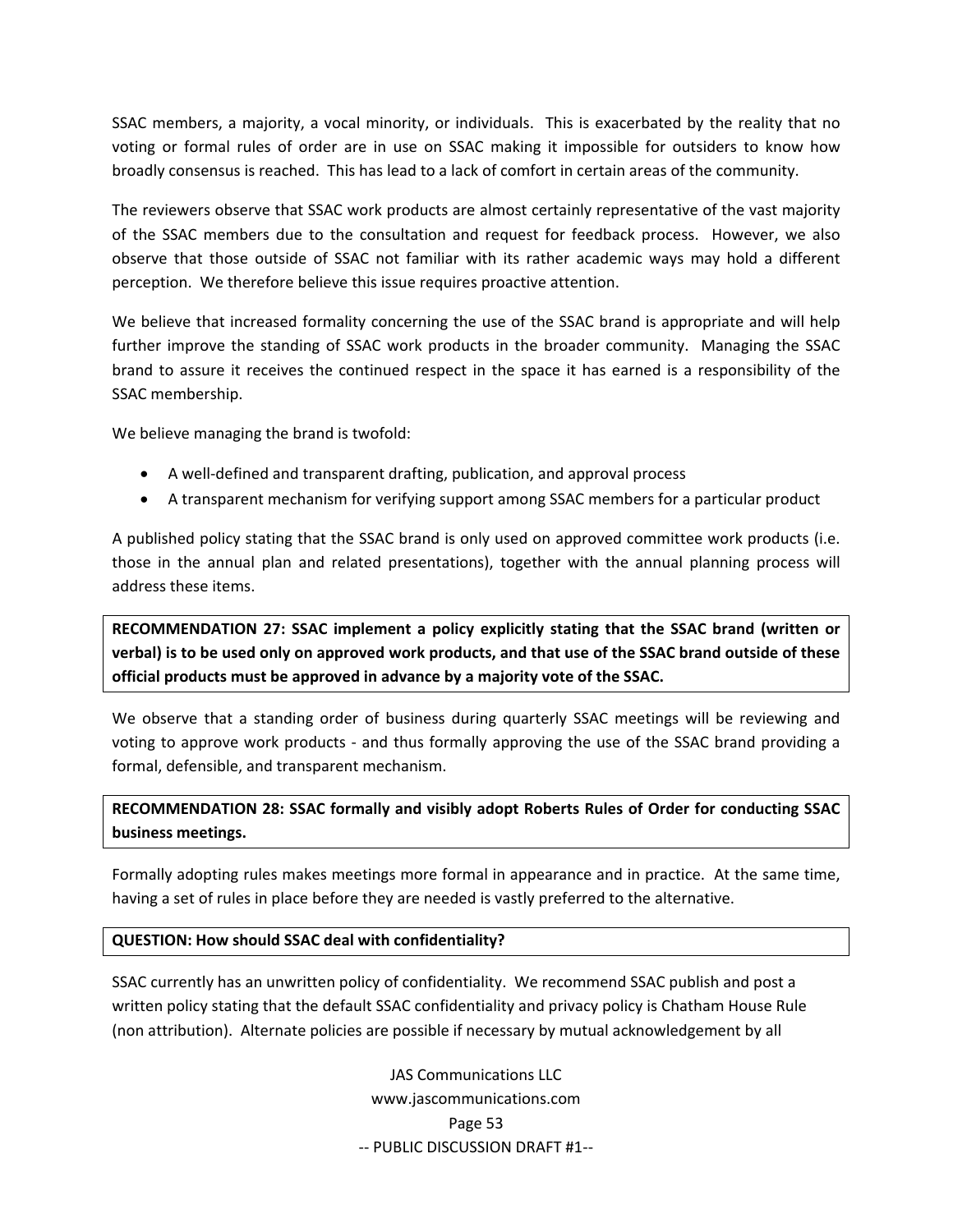<span id="page-55-0"></span>involved participants. We believe a default policy of strict confidentiality is unnecessary, overly restrictive, and difficult to attain. We note that almost all SSAC communications occur over unsecured communications mechanisms, particularly email.

**RECOMMENDATION 29: SSAC formally and visibly adopt Chatham House Rule as its default confidentiality policy. Other policies are used as necessary by mutual agreement.**

### **5.4 Resourcing**

As a part of the JAS engagement, we were specifically asked to determine whether SSAC was properly resourced. The question of whether SSAC is properly resourced begs the question: for what purpose and against what metrics? The reality is that since the current SSAC charter is sufficiently broad and SSAC is almost exclusively self-tasked, it is difficult to determine whether SSAC is meeting their obligations and is thus over or under resourced. For example, in 2008, SSAC released 12 work products; 4 more than the previous year. Is this the right number, too many, or too few? With no objectives to measure SSAC's performance against, the question of resourcing is ambiguous.

Many of our recommendations have focused on adding formality and structure to the SSAC such that a framework will exist in the future against which SSAC performance, resourcing, and efficiency can be evaluated. The annual plan - to include a work schedule and resource requirements - provides a mechanism for the ICANN Board to immediately and effectively address resource questions presented alongside a work plan.

**RECOMMENDATION 30: Utilize the mechanisms recommended in this review, including the annual planning process, to regularly evaluate SSAC performance against objectives, resourcing, and efficiency metrics in the future.**

# **5.5 Conflicts of Interest**

The issue of perceived and actual conflicts of interest must be addressed with all boards and committees directly involved in or providing advice to a governance mechanism. We observe that while the SSAC Leadership does not appear to recognize this, perceived and actual conflicts as supposed by outsiders are a growing and at times debilitating concern. We observe that while SSAC members may feel that they are participating as individuals and "concerned citizens," outsiders may not see past their title and employer and assume that given corporate entities are "represented" on SSAC through these individuals.

JAS does not believe conflicts of interest have affected SSAC's past work in any way. However, there is a fairly pervasive perception in the community that conflicts of interest are a problem. Recognizing that "sunlight is the best disinfectant," we believe the issue can be put to rest fairly easily with three process improvements.

> JAS Communications LLC www.jascommunications.com Page 54 ‐‐ PUBLIC DISCUSSION DRAFT #1‐‐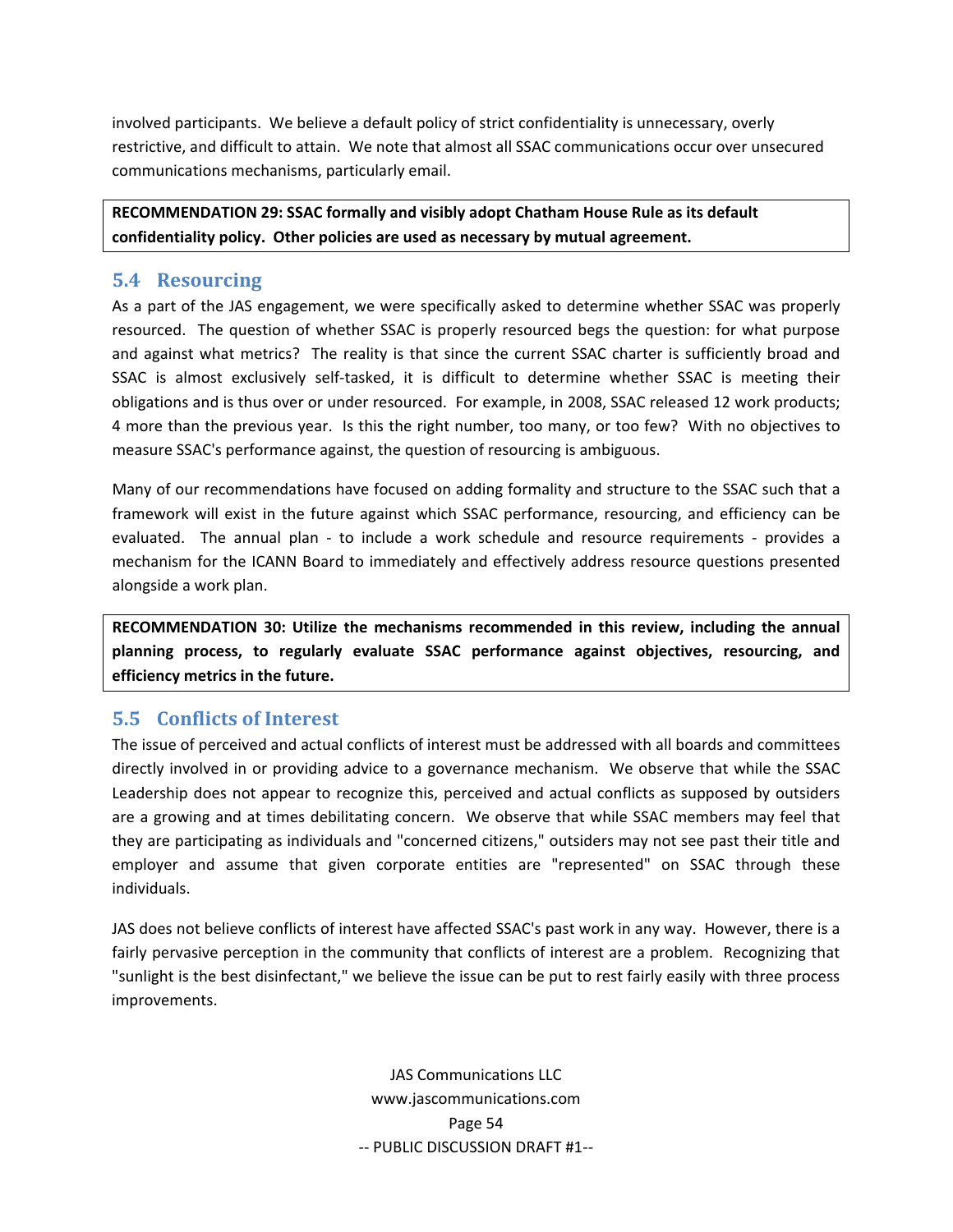**RECOMMENDATION 31: SSAC publish simple conflict disclosure forms for each SSAC member on its web site. Candidate SSAC members will be required to provide a completed disclosure to the Board prior to appointment to SSAC, and shall provide an updated disclosure whenever circumstances merit.**

**RECOMMENDATION 32: Each SSAC work product shall include a "Dissents" section. Any SSAC** member wishing to dissent shall do so here by name or anonymously. If there are no dissents, the **verbiage "No Dissents" shall appear.**

**RECOMMENDATION 33: Each SSAC work product shall include a "Recusals" section. The name of any SSAC member who recused him or herself during any part of the preparation and discussion of the specific work product shall appear here. If the individual wishes to remain anonymous, the term "X** Recusals" shall appear in this section, where X is the number of anonymous recusals. If there are no **recusals, the verbiage "No Recusals" shall appear.**

JAS believes that the recusals and dissents sections will be empty the vast majority of the time ‐ which is in and of itself instructive and meaningful. We are mindful of potential politicalization of the SSAC and believe that this approach, as opposed to listing specific authors of each work product, will not lead to negative unintended consequences. Additionally, we do not believe the approach we have recommended will alter the legal ramifications of SSAC participation; however, each SSAC member is obligated to evaluate their own circumstances.

We note that ICANN has a conflicts of interest policy and we recommend that SSAC develop their own policy based on a subset of the ICANN policies.<sup>[41](#page-56-0)</sup>

### **RECOMMENDATION 34: SSAC develop and post a conflicts of interest policy based on the ICANN Board policy.**

Adoption of conflict of interest policies by charitable organizations is encouraged today by a many sources. In the United States, the Sarbanes-Oxley Act requires exchange-listed companies to adopt a conflicts policy, and the influence of that Act on nonprofit organizations has been substantial, particularly on large educational institutions and hospital foundations. Best practice codes recommend that charities adopt a conflicts policy. An advisory body comprised of outsiders having input into the governance process should certainly also have such a policy.

<span id="page-56-0"></span><sup>41</sup> *Conflicts of Interest Policy.* Internet Corporation for Assigned Names and Numbers. 04 March 1999. Accessed 14 February 2009. [<http://www.icann.org/en/committees/coi/coi](http://www.icann.org/en/committees/coi/coi-policy-04mar99.htm)-policy-04mar99.htm>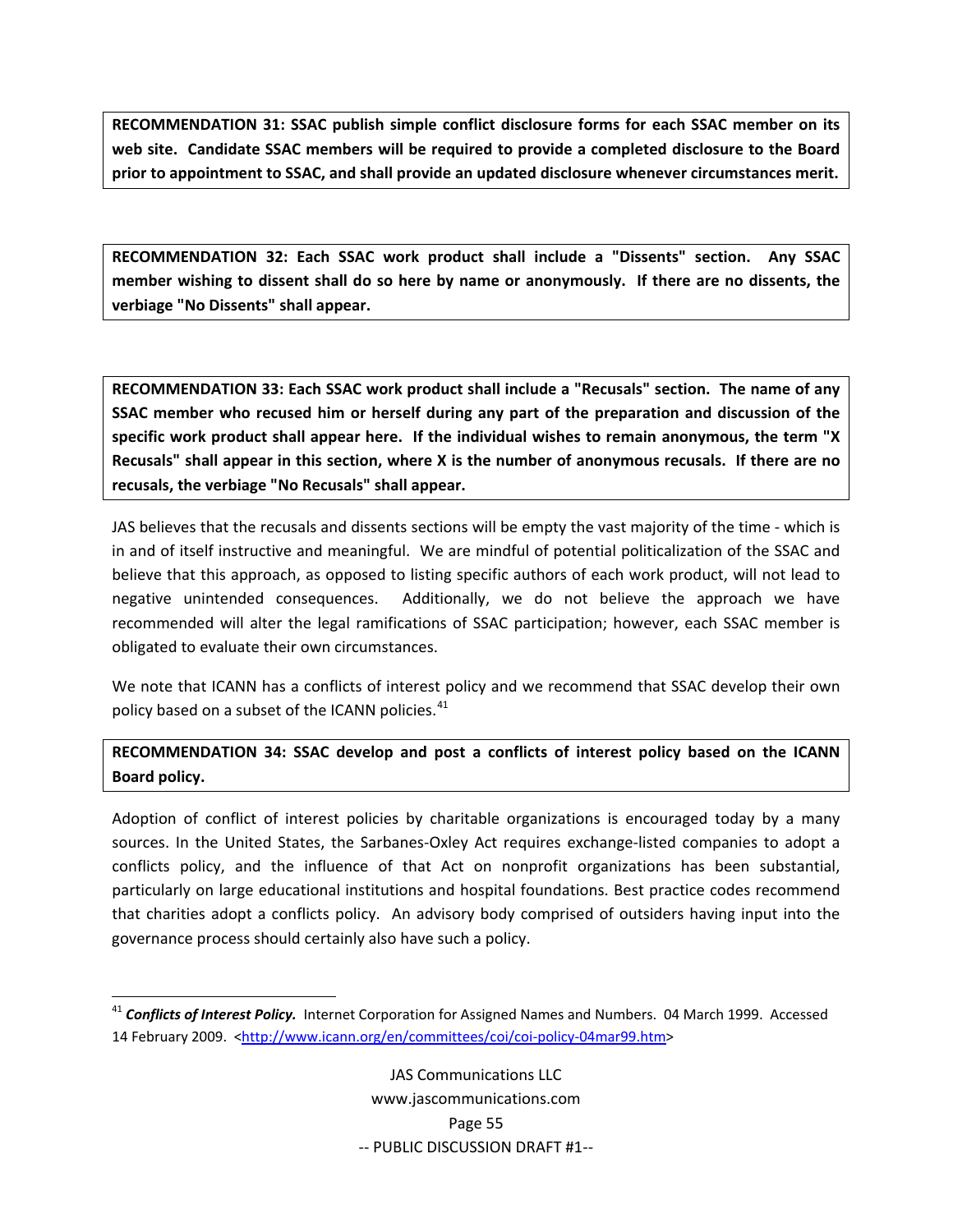# <span id="page-57-0"></span>**6 CrossReference for Terms of Reference Questions**

### **PART I. Does the SSAC have a continuing purpose in the ICANN structure?**

### **Overall purpose**

| 1. What security and stability issues has SSAC been dealing with and what issues should   | 4.4  |
|-------------------------------------------------------------------------------------------|------|
| SSAC be dealing with or expecting to deal with given expected developments in the ICANN   | 4.8  |
| environment?                                                                              | 4.10 |
|                                                                                           |      |
| 2. What purpose has the SSAC served? What should be the purpose of the SSAC in the        | 4.1  |
| future? Does the rationale for the SSAC in the Bylaws need to be revised?                 | 5.1  |
|                                                                                           | 5.2  |
|                                                                                           |      |
| 3. Has SSAC activity accurately reflected the tasking and accountability set out in the   | 4.1  |
| Bylaws? Given the growth of ICANN since the original drafting of the Bylaws, what changes | 4.8  |
| are needed to the SSAC component of the Bylaws to reflect the community's current         | 5.1  |
| needs?                                                                                    | 5.2  |
|                                                                                           |      |

### **Effectiveness**

| 4. Has the SSAC been effective in delivering a security framework for Internet naming and     | $4.4 - 4.10$ |  |  |  |  |  |
|-----------------------------------------------------------------------------------------------|--------------|--|--|--|--|--|
| address allocation services, as outlined in the Bylaws (see above)? What changes, if any, are |              |  |  |  |  |  |
| required to make SSAC more effective?                                                         |              |  |  |  |  |  |
|                                                                                               |              |  |  |  |  |  |
| 5. Has the SSAC communicated effectively on security matters with the Internet technical      | $4.4 - 4.10$ |  |  |  |  |  |
| community, as outlined in the Bylaws? What changes, if any, are required to make SSAC         | $5.1 - 5.5$  |  |  |  |  |  |
| communicate more effectively?                                                                 |              |  |  |  |  |  |
|                                                                                               |              |  |  |  |  |  |
| 6. Has the SSAC gathered and articulated requirements for security and stability to offer to  | $4.4 - 4.10$ |  |  |  |  |  |
| those engaged in technical revision of the protocols and in operations planning? What         |              |  |  |  |  |  |
| changes, if any, are required?                                                                |              |  |  |  |  |  |
|                                                                                               |              |  |  |  |  |  |
| 7. How effective has the SSAC been in engaging in ongoing threat assessment and risk          | $4.4 - 4.10$ |  |  |  |  |  |
| analysis, and advising the ICANN community accordingly? What changes, if any, are             |              |  |  |  |  |  |
| required?                                                                                     |              |  |  |  |  |  |
|                                                                                               |              |  |  |  |  |  |
| 8. How effective has the SSAC been in communicating with those with direct responsibility     | $4.4 - 4.10$ |  |  |  |  |  |
| for Internet naming and address allocation security matters, and in synchronizing its advice  |              |  |  |  |  |  |
| with existing activities of those organizations? How effectively has SSAC communicated        |              |  |  |  |  |  |

JAS Communications LLC www.jascommunications.com Page 56 ‐‐ PUBLIC DISCUSSION DRAFT #1‐‐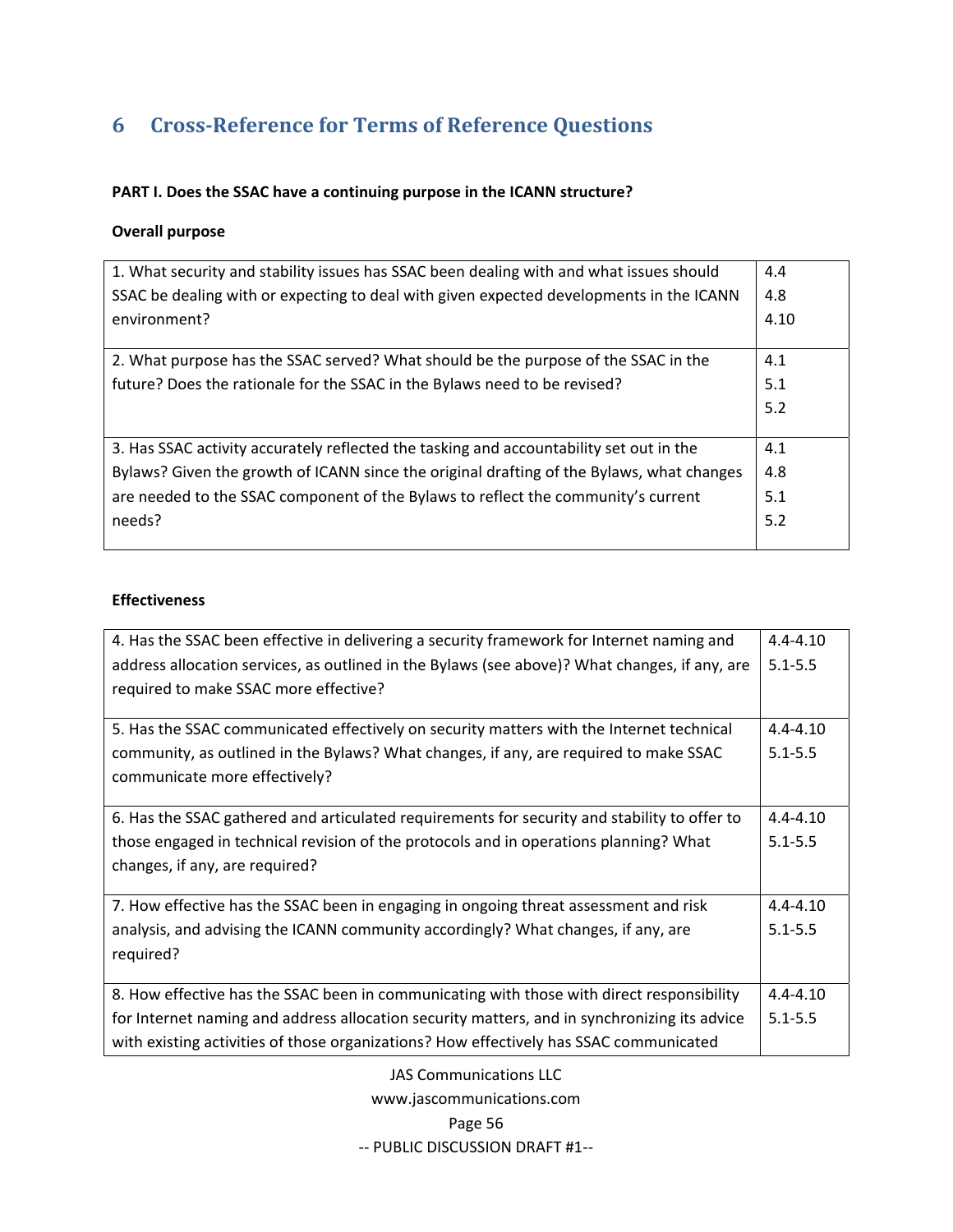| with the ICANN technical community and operators and managers of critical DNS                   |              |  |  |  |  |
|-------------------------------------------------------------------------------------------------|--------------|--|--|--|--|
| infrastructure? What changes, if any, are required?                                             |              |  |  |  |  |
|                                                                                                 |              |  |  |  |  |
| 9. How effective has the SSAC been in its reporting to the Board on its activities and making   | $4.4 - 4.10$ |  |  |  |  |
| policy recommendations to the Board? Has the SSAC been effective in providing advice to         | $5.1 - 5.5$  |  |  |  |  |
| the ICANN Board on matters as outlined in the Bylaws? How effectively have SSAC                 |              |  |  |  |  |
| recommendations been implemented? Does SSAC need to place greater effort on following           |              |  |  |  |  |
| through on recommendations that it makes? What changes, if any, are required?                   |              |  |  |  |  |
| 10. How effective has the SSAC been in making policy recommendations to the ICANN               | $4.4 - 4.10$ |  |  |  |  |
| community?                                                                                      | $5.1 - 5.5$  |  |  |  |  |
| 11. How does SSAC interact with other ICANN SOs and ACs? Are there regular                      | $4.4 - 4.10$ |  |  |  |  |
|                                                                                                 | $5.1 - 5.5$  |  |  |  |  |
| communications between the SSAC and other SOs and ACs? How effective has the SSAC               |              |  |  |  |  |
| been in providing input and advice to other SOs and ACs? How effective has SSAC been in         |              |  |  |  |  |
| educating the ICANN community on security and stability issues? What changes, if any, are       |              |  |  |  |  |
| required?                                                                                       |              |  |  |  |  |
| 12. Has SSAC played an appropriate role in ICANN policy development processes?                  | $4.4 - 4.10$ |  |  |  |  |
|                                                                                                 | $5.1 - 5.5$  |  |  |  |  |
|                                                                                                 |              |  |  |  |  |
| 13. Does SSAC provide input to the ICANN budget process in a timely and effective manner        | $4.4 - 4.10$ |  |  |  |  |
| to ensure that sufficient resources are allocated to security issues ? How effective is SSAC in | $5.1 - 5.5$  |  |  |  |  |
| engaging in the ICANN budget process? What input, if any, should SSAC have to ICANN's           |              |  |  |  |  |
| operations, corporate systems and plans?                                                        |              |  |  |  |  |
| 14. Overall, how effectively has SSAC performed its role?                                       | $4.4 - 4.10$ |  |  |  |  |
|                                                                                                 | $5.1 - 5.5$  |  |  |  |  |
|                                                                                                 |              |  |  |  |  |

## **PART II. Is there any change in structure or operations that could improve the SSAC's effectiveness?**

### **Structure and composition**

| 15. What organizational structure, if any, is appropriate?                                                                                             |             |  |  |  |
|--------------------------------------------------------------------------------------------------------------------------------------------------------|-------------|--|--|--|
| 16. Given the security capabilities that exist in the ICANN community and in the broader<br>Internet community, is a structure like SSAC still needed? | $5.1 - 5.5$ |  |  |  |
| 17. What is the optimal size of SSAC to maximize its effectiveness?                                                                                    | $5.2 - 5.4$ |  |  |  |
| 18. What should be the role of the Chair of the SSAC, and how should that person be                                                                    | $5.2 - 5.5$ |  |  |  |

JAS Communications LLC

www.jascommunications.com

#### Page 57

‐‐ PUBLIC DISCUSSION DRAFT #1‐‐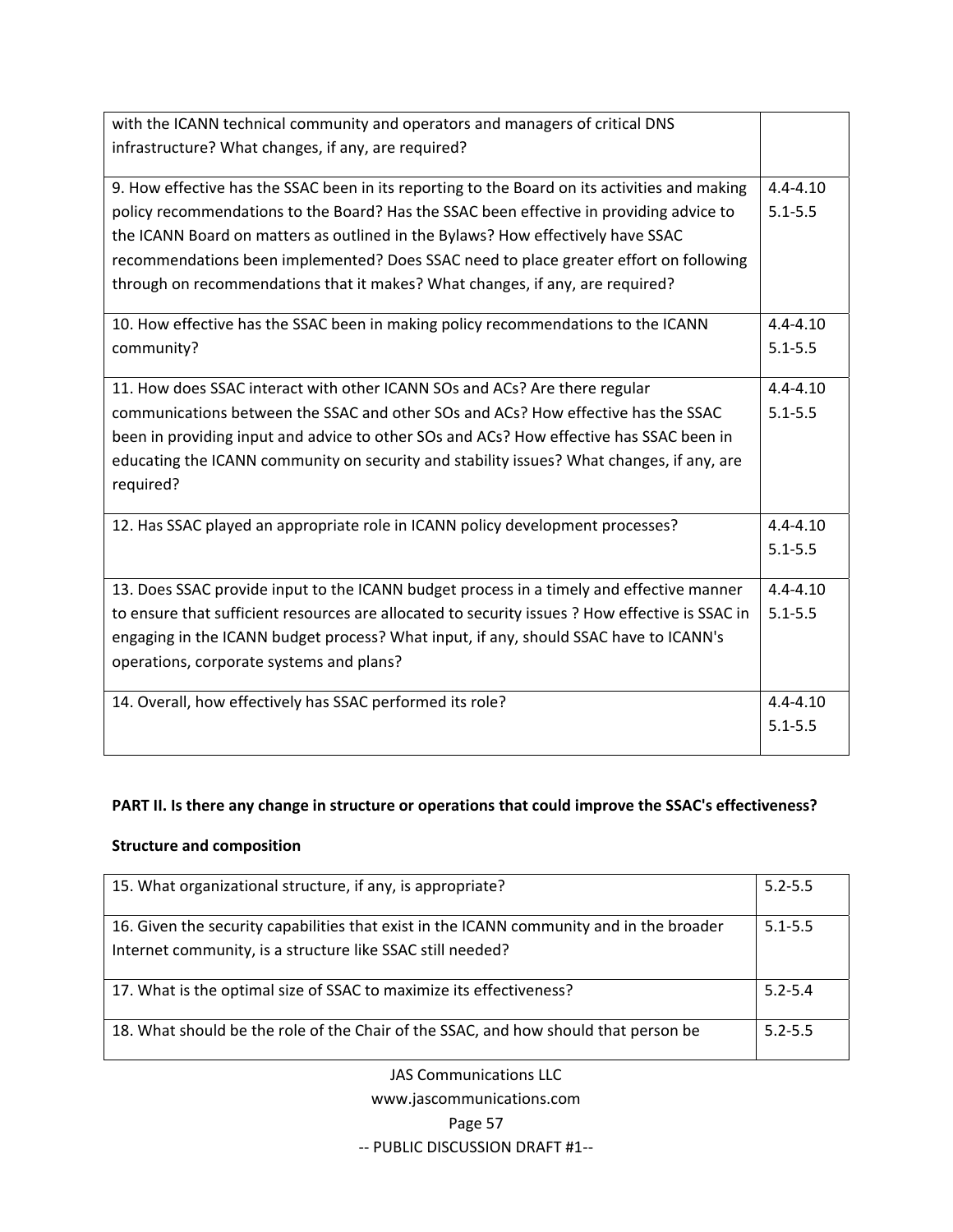| selected?                                                                                                                                                 |                            |
|-----------------------------------------------------------------------------------------------------------------------------------------------------------|----------------------------|
| 19. Is the composition of SSAC appropriate for its mission? Does the current process for<br>recruiting SSAC members meet SSAC's current and future needs? | $5.2 - 5.5$                |
| 20. Have members of SSAC had the skills needed to conduct their work effectively?                                                                         | $4.3 - 4.4$<br>$5.2 - 5.5$ |
| 21. Does a non-voting liaison seat on the Board provide sufficient input and representation<br>for SSAC? Is there any change needed?                      | $5.2 - 5.5$                |

# **Internal Operations and Procedures**

| 22. How does the SSAC determine what advice to provide with respect to particular ICANN<br>issues? What procedures govern how decisions regarding SSAC input for the Board and<br>other ICANN entities are made? What are the benefits and costs of SSAC setting its own<br>independent agenda as opposed to responding only to specific Board requests for advice?<br>Are any changes needed to these procedures to improve the timeliness and quality of<br>advice that is provided? | 4.3<br>$5.1 - 5.5$         |
|----------------------------------------------------------------------------------------------------------------------------------------------------------------------------------------------------------------------------------------------------------------------------------------------------------------------------------------------------------------------------------------------------------------------------------------------------------------------------------------|----------------------------|
| 23. Do SSAC procedures allow it to maximize the expertise of committee members?                                                                                                                                                                                                                                                                                                                                                                                                        | $4.1 - 4.3$<br>$5.1 - 5.5$ |
| 24. Given the volunteer nature of the committee, are the expectations placed on SSAC<br>members appropriate? Should SSAC members be paid for their work?                                                                                                                                                                                                                                                                                                                               | $5.2 - 5.4$                |
| 25. Are sufficient safeguards in place to identify and address potential or actual conflicts of<br>interest?                                                                                                                                                                                                                                                                                                                                                                           | 4.6<br>5.5                 |
| 26. Does the SSAC operate in an accountable and transparent manner? Are any changes to                                                                                                                                                                                                                                                                                                                                                                                                 | 4.1                        |
| SSAC procedures necessary to enhance accountability and transparency?                                                                                                                                                                                                                                                                                                                                                                                                                  | 4.3                        |
|                                                                                                                                                                                                                                                                                                                                                                                                                                                                                        | $5.2 - 5.3$                |
| 27. Are the SSAC's procedures sufficient to guide all aspects of its work?                                                                                                                                                                                                                                                                                                                                                                                                             | 4.3                        |
|                                                                                                                                                                                                                                                                                                                                                                                                                                                                                        | 5.3                        |

## **Resources and support**

| 28. Has the SSAC had the resources necessary to accomplish its tasks?                                 |  |  |  |
|-------------------------------------------------------------------------------------------------------|--|--|--|
| 29. What kind of support has ICANN provided to the SSAC? What is the appropriate level of $\vert$ 4.3 |  |  |  |
| financial, institutional and staff support that should be provided to SSAC given expected             |  |  |  |

JAS Communications LLC www.jascommunications.com Page 58 ‐‐ PUBLIC DISCUSSION DRAFT #1‐‐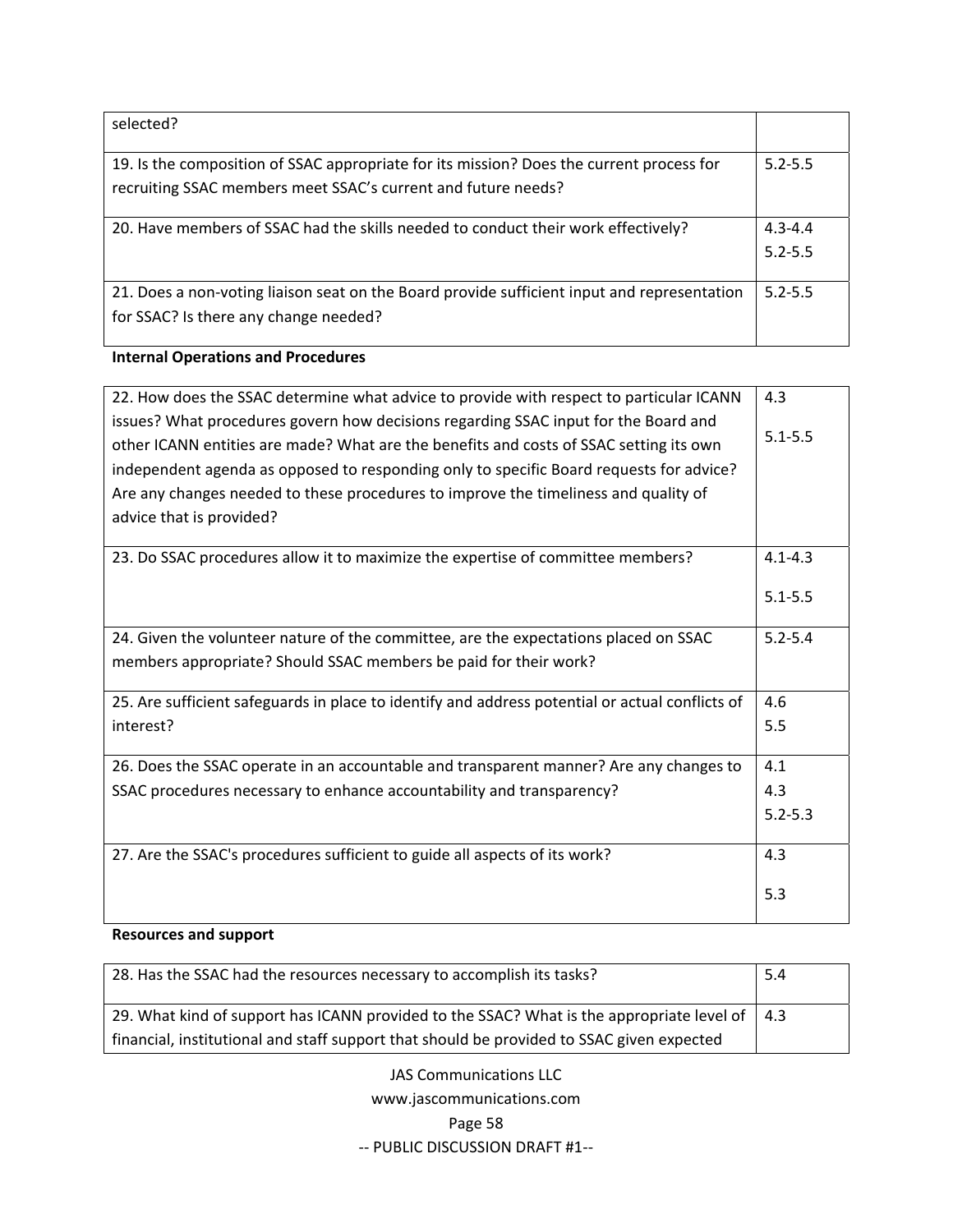| developments in the ICANN environment?<br>$15.2 - 5.4$ |  |
|--------------------------------------------------------|--|
|                                                        |  |

### **Overall**

| 30. What other general or specific measures could enhance the effectiveness of SSAC?<br>$\perp$ 1.1 |  |  |  |  |  |
|-----------------------------------------------------------------------------------------------------|--|--|--|--|--|
|                                                                                                     |  |  |  |  |  |

JAS Communications LLC www.jascommunications.com Page 59 ‐‐ PUBLIC DISCUSSION DRAFT #1‐‐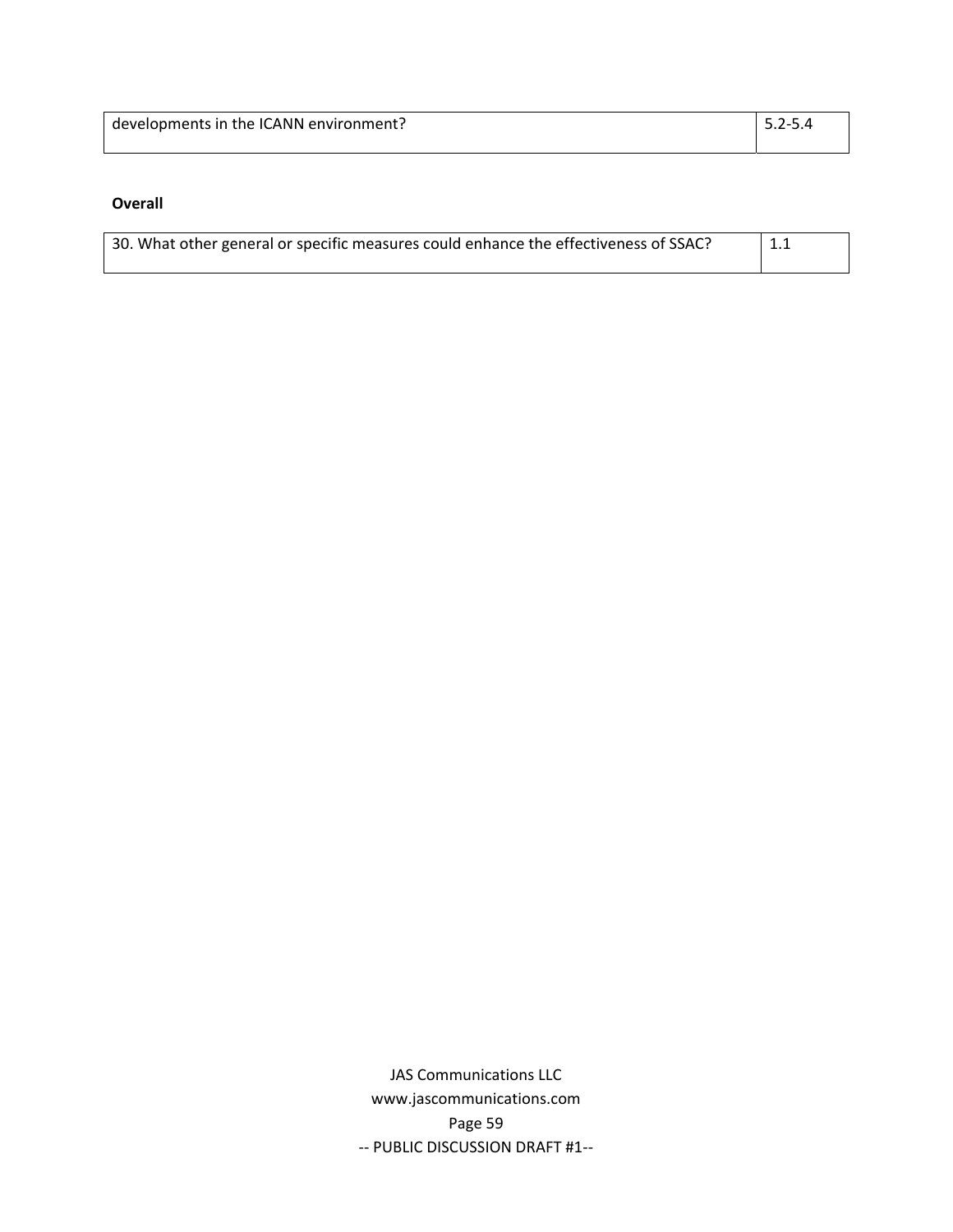# <span id="page-61-0"></span>**7 Sources**

(includes interviews scheduled after finalization of this section)

| Name                  | F         | P         | E         | W         | Name                 | F         | P         | E         | W         |
|-----------------------|-----------|-----------|-----------|-----------|----------------------|-----------|-----------|-----------|-----------|
| Jaap Akkerhuis        |           | $\bullet$ |           | $\bullet$ | Dennis Jennings      | $\bullet$ |           |           |           |
| Anonymous (n=8)       |           |           | $\bullet$ | $\bullet$ | <b>Patrick Jones</b> | $\bullet$ |           |           | $\bullet$ |
| Raimundo Beca         |           |           | $\bullet$ |           | <b>Stacey King</b>   | $\bullet$ |           |           |           |
| Les Bloom             |           | $\bullet$ |           |           | Peter Koch           |           | $\bullet$ |           |           |
| Doug Brent            |           | $\bullet$ |           | $\bullet$ | Olaf Kolkman         |           |           |           |           |
| Marilyn Cade          |           | $\bullet$ | $\bullet$ |           | Warren Kumari        |           |           |           | $\bullet$ |
| Kimberly Claffy       |           | $\bullet$ |           | $\bullet$ | <b>Rick Lamb</b>     | $\bullet$ |           |           |           |
| <b>Tim Cole</b>       | $\bullet$ |           |           |           | Matt Larson          | $\bullet$ |           |           |           |
| John Crain            |           | $\bullet$ |           |           | <b>Paul Levins</b>   |           |           |           |           |
| <b>Steve Crocker</b>  | $\bullet$ |           | $\bullet$ | $\bullet$ | <b>Denise Michel</b> |           | $\bullet$ |           | $\bullet$ |
| Peter Dengate Thrush  |           | $\bullet$ |           |           | Ram Mohan            | $\bullet$ | $\bullet$ |           | $\bullet$ |
| <b>Kim Davies</b>     | $\bullet$ |           |           |           | Jonathon Nevett      | $\bullet$ |           |           |           |
| <b>Barbara Fraser</b> |           | $\bullet$ |           |           | Nominet Corporation  |           |           | $\bullet$ |           |
| Roberto Gaetano       | $\bullet$ |           |           |           | <b>Olof Nordling</b> | $\bullet$ |           |           |           |
| Steve Goldstein       |           |           |           | $\bullet$ | Mike O'Connor        |           |           |           | $\bullet$ |
| <b>Chuck Gomes</b>    |           |           |           | $\bullet$ | Dave Piscitello      | $\bullet$ | $\bullet$ |           |           |
| <b>Robert Guerra</b>  |           |           |           | $\bullet$ | Rod Rasmussen        |           |           |           | $\bullet$ |
| Duncan Hart           |           | $\bullet$ |           |           | <b>Greg Rattray</b>  | $\bullet$ | $\bullet$ |           |           |
| Jeremy Hitchcock      |           |           |           | $\bullet$ | Barbara Roseman      |           | $\bullet$ |           |           |

JAS Communications LLC www.jascommunications.com Page 60 ‐‐ PUBLIC DISCUSSION DRAFT #1‐‐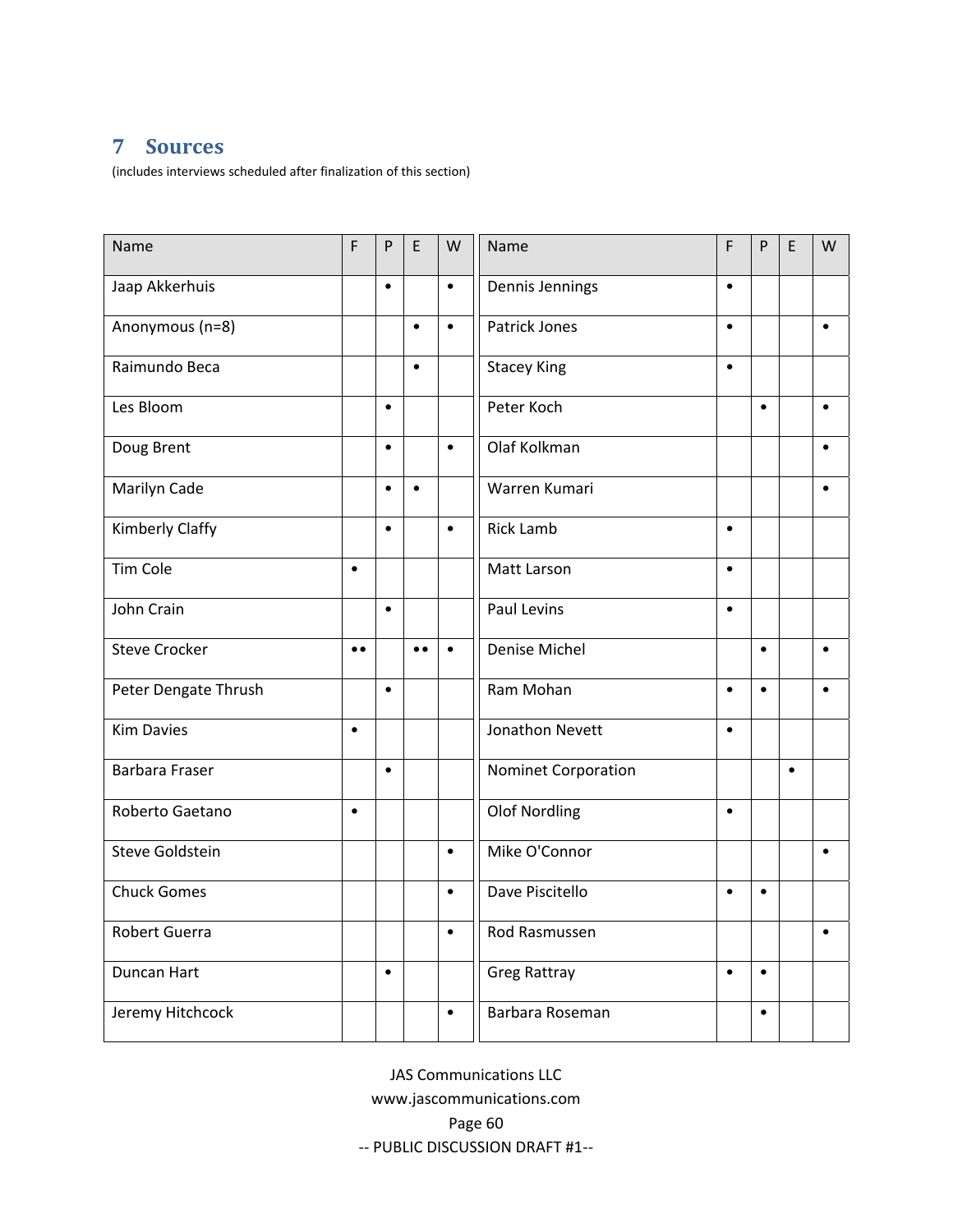| Name                  | F | P | F | W |
|-----------------------|---|---|---|---|
| Kristina Rosette      |   |   |   |   |
| John Schnizlein       |   |   |   |   |
| Philip Sheppard       |   |   |   |   |
| Paul Stahura          |   |   |   |   |
| Jean-Jacques Subrenat |   |   |   |   |
| <b>Bruce Tonkin</b>   |   |   |   |   |
| Paul Twomey           |   |   |   |   |
| Paul Vixie            |   |   |   |   |
| Dominic Weir          |   |   |   |   |
| David Ulevitch        |   |   |   |   |
| Liz Williams          |   |   |   |   |
| Suzanne Woolf         |   |   |   |   |

#### **Method Legend:**

F – Face-to-face Interview

P – Phone Interview

E – Email Interview/feedback

W – Web survey feedback

### **Coding Legend:**

• - Single dot represents a single instance

•• - Double dot represents multiple instances

JAS Communications LLC www.jascommunications.com Page 61 ‐‐ PUBLIC DISCUSSION DRAFT #1‐‐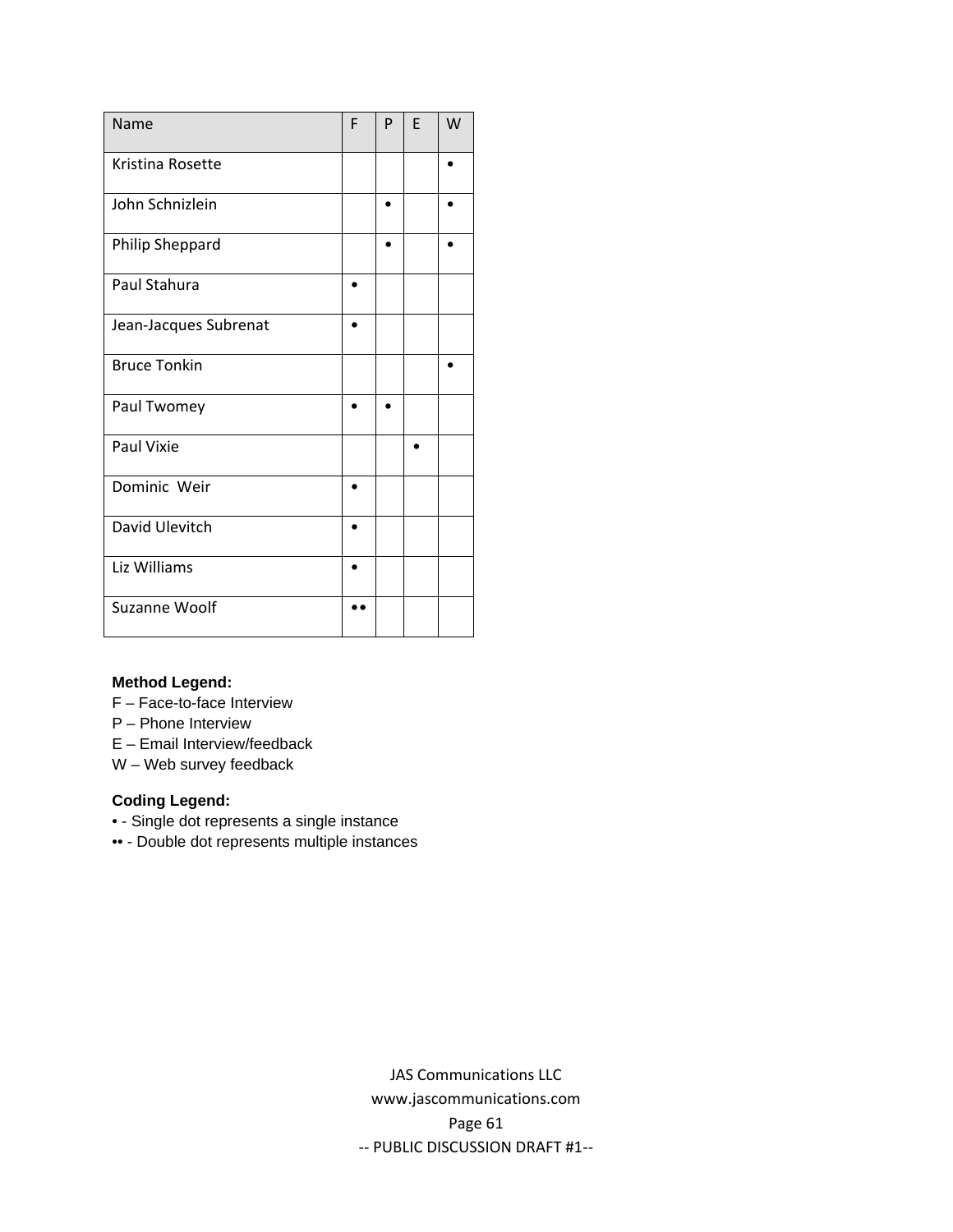# <span id="page-63-0"></span>**8 CASE STUDY: SSAC activity in relation to VeriSign Site Finder**

On September 15, 2003, VeriSign implemented the "Site Finder" service. Intended as a way to enhance the end‐user experience of the Internet as well as provide business benefits to VeriSign, Site Finder changed the way that the COM and NET top level domains responded with presented with names for which no name server record exists. $42$  Instead of returning the standard error code, it responded with the address of a VeriSign server which would handle both e-mail and web (HTTP) transactions. While strictly speaking, this change complied with the letter of published standards for the domain name system, there was a question as to the impact this service would have regarding given assumptions which are "deeply embedded in the behavior of Internet protocols and applications".<sup>[43](#page-63-2)</sup> Many members of the Internet community<sup>[44](#page-63-3)</sup> expressed concerns, some going so far as to call for the suspension or cessation of the Site Finder service.

On September 19, ICANN issued an advisory<sup>[45](#page-63-4)</sup> requesting that VeriSign voluntarily suspend the Site Finder service and calling for input from SSAC regarding the security and stability impact. In a letter<sup>[46](#page-63-5)</sup> dated September 21, VeriSign refused to honor ICANN's request.

SSAC issued a message to the ICANN board of directors on September  $22^{47}$  $22^{47}$  $22^{47}$  The SSAC message included a loose framework for the review of security and stability implications and scheduling a public meeting on October 7 to further establish the facts and determine the implications of the Site Finder service.

While the SSAC message contained some technical jargon and specialized terminology, it was very approachable for readers with a basic familiarity with the Internet's Domain Name System. More

<span id="page-63-2"></span><sup>43</sup> *IAB Commentary: Architectural Concerns on the Use of DNS Wildcards*. Internet Architecture Board. 19 September 2003. Accessed 10 February 2009. [<http://www.iab.org/documents/docs/2003](http://www.iab.org/documents/docs/2003-09-20-dns-wildcards.html)‐09‐20‐dns‐wildcards.html>

<span id="page-63-3"></span><sup>44</sup> See [http://www.icann.org/en/topics/wildcard](http://www.icann.org/en/topics/wildcard-history.html)-history.html for a list of many communiqués.

<span id="page-63-4"></span><sup>45</sup> *Advisory Concerning VeriSign's Deployment of DNS Wildcard Service*. Internet Corporation for Assigned Names and Numbers. 19 September 2003. Accessed 10 February 2009. [<http://www.icann.org/en/announcements/advisory](http://www.icann.org/en/announcements/advisory-19sep03.htm)‐19sep03.htm>

<span id="page-63-5"></span><sup>46</sup> *Letter from Russell Lewis (VeriSign) to Paul Twomey (ICANN)*. 21 September 2003. Accessed 10 February 2009. [<http://www.icann.org/correspondence/lewis](http://www.icann.org/correspondence/lewis-to-twomey-21sep03.htm)‐to‐twomey‐21sep03.htm>

<span id="page-63-6"></span><sup>47</sup> *Message from Security and Stability Advisory Committee to ICANN Board*. Internet Corporation for Assigned Names and Numbers, Security and Stability Advisory Committee. 22 September 2003. Accessed 10 February 2009. [<http://www.icann.org/correspondence/secsac](http://www.icann.org/correspondence/secsac-to-board-22sep03.htm)-to-board-22sep03.htm>

> JAS Communications LLC www.jascommunications.com Page 62 ‐‐ PUBLIC DISCUSSION DRAFT #1‐‐

<span id="page-63-1"></span><sup>42</sup> *VeriSign's Site Finder Implementation*. VeriSign, Inc. 27 August 2003. Accessed 10 February 2009. [<http://www.VeriSign.com/resources/gd/Site](http://www.verisign.com/resources/gd/sitefinder/implementation.pdf) Finder/implementation.pdf>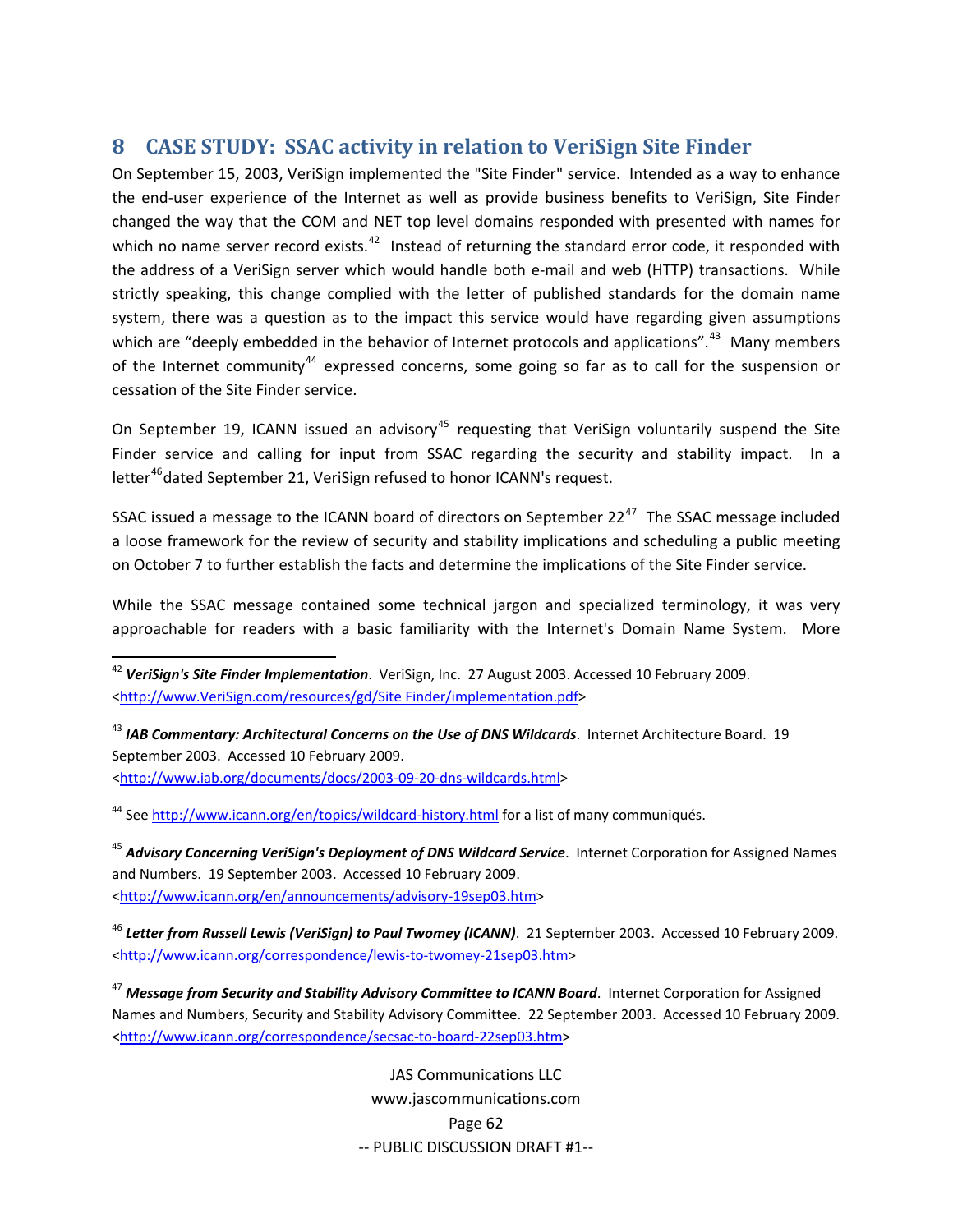importantly, the clearly marked opinions and recommendations framed the discussion in a clear, technical context and provided actionable preliminary recommendations to the Board. Unfortunately, it was not a highly detailed message, which made it vulnerable to future criticism.

On October 3, 2003, several major actions took place. ICANN issued a second advisory<sup>[48](#page-64-0)</sup> demanding the suspension of Site Finder relying on the September 22 SSAC message. ICANN's President and CEO also sent a letter to VeriSign<sup>[49](#page-64-1)</sup>further articulating the demand to suspend Site Finder. Under the mounting public pressure and faced with ICANN's ultimatum, VeriSign suspended Site Finder.

In an October 3, 2003 letter, VeriSign laid out its initial claims as the basis for future legal action<sup>[50](#page-64-2)</sup> In a separate letter to ICANN's general counsel<sup>[51](#page-64-3)</sup>VeriSign critiqued the SSAC recommendations of 22 September, for a lack of "any data or facts on which to base the recommendation." In addition, they also raised concerns that the October 7 meeting would not be "objective, constructive, or fair" due to the format and restrictions placed on VeriSign's involvement. It also asked for formal documentation of SSAC processes and procedures and laid out a series of requests for ICANN's activity at and prior to the October 7 meeting. ICANN responded on October  $6^{52}$  $6^{52}$  $6^{52}$ discussing the SSAC process by which information would be gathered for their final recommendations.

JAS Communications LLC www.jascommunications.com Page 63 ‐‐ PUBLIC DISCUSSION DRAFT #1‐‐

<span id="page-64-0"></span> <sup>48</sup> *Advisory Concerning Demand to Remove VeriSign's Wildcard*. Internet Corporation for Assigned Names and Numbers. 3 October 2003. Accessed 10 February 2009. [<http://www.icann.org/en/announcements/advisory](http://www.icann.org/en/announcements/advisory-03oct03.htm)‐03oct03.htm>

<span id="page-64-1"></span><sup>49</sup> *Letter from Paul Twomey (ICANN) to Russell Lewis (VeriSign)*. 3 October 2003. Accessed 10 February 2009. [<http://www.icann.org/correspondence/twomey](http://www.icann.org/correspondence/twomey-to-lewis-03oct03.htm)‐to‐lewis‐03oct03.htm>

<span id="page-64-2"></span><sup>50</sup> *Letter from Russell Lewis (VeriSign) to Paul Twomey (ICANN)*. 3 October 2003. Accessed 10 February 2009. [<http://www.icann.org/correspondence/VeriSign](http://www.icann.org/correspondence/VeriSign-to-twomey-03oct03.pdf)‐to‐twomey‐03oct03.pdf>

<span id="page-64-3"></span><sup>51</sup> *Letter from James Ulam (VeriSign) to John Jeffrey (ICANN)*. 3 October 2003. Accessed 10 February 2009. [<http://www.icann.org/correspondence/VeriSign](http://www.icann.org/correspondence/VeriSign-to-icann-03oct03-1.pdf)‐to‐icann‐03oct03‐1.pdf>

<span id="page-64-4"></span><sup>52</sup> *Letter from Paul Twomey (ICANN) to Russell Lewis (VeriSign)*. 6 October 2003. Accessed 10 February 2009. [<http://www.icann.org/correspondence/twomey](http://www.icann.org/correspondence/twomey-to-VeriSign-06oct03.htm)‐to‐VeriSign‐06oct03.htm>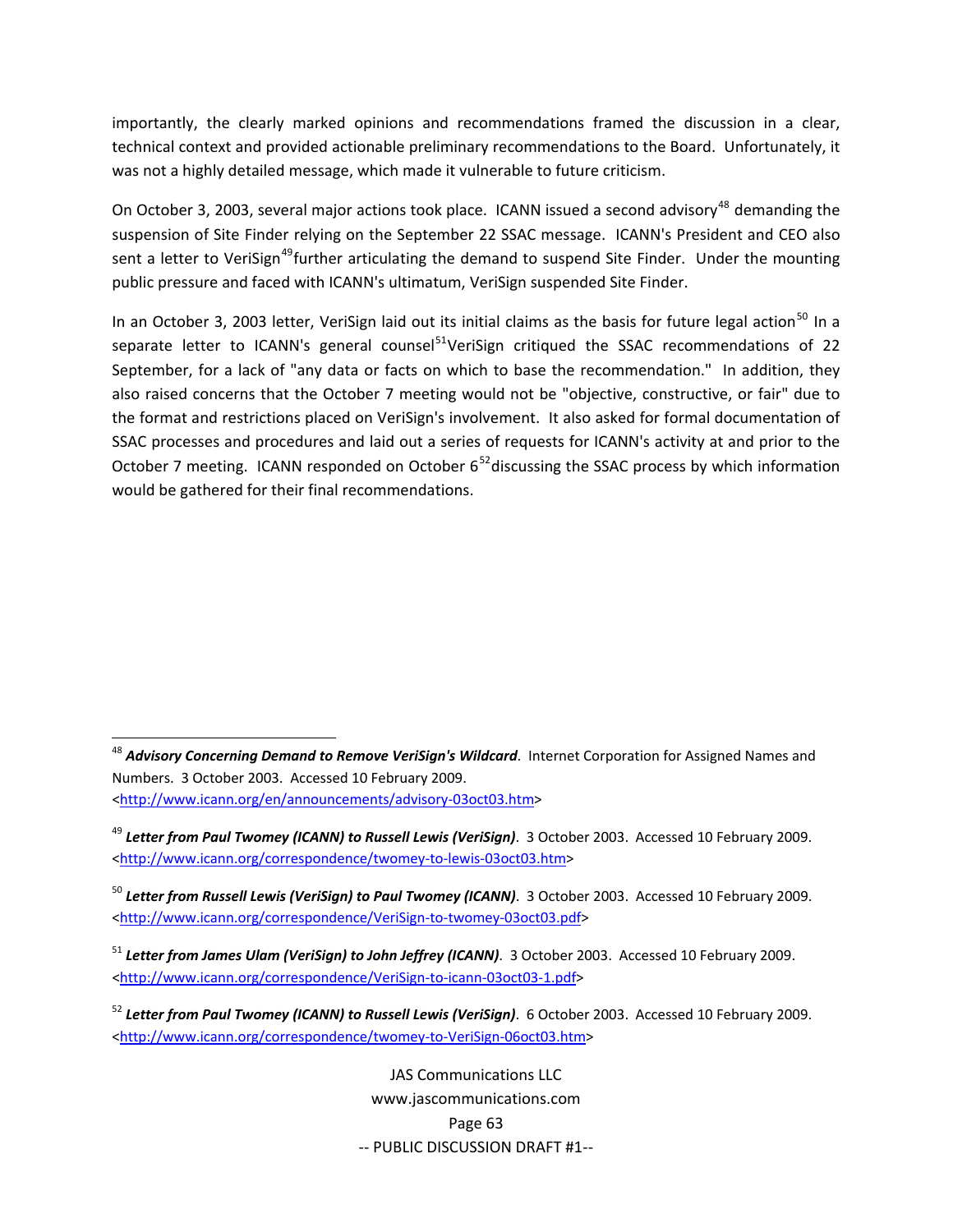The October 7 meeting<sup>[53](#page-65-0)</sup> and a second public meeting on October 15<sup>[54](#page-65-1)</sup> allowed the community to investigate the security and stability impact of the Site Finder service. Both meetings included presentations from VeriSign justifying its service, as well as outside experts who were largely critical of the implementation of Site Finder.<sup>[55](#page-65-2)</sup>

Following these meetings, SSAC issued its report<sup>[56](#page-65-3)</sup>on July 9, 2004. Again, the report may have been more technical than could be readily digested by the general population, but the four recommendations were actionable to those who were familiar with ICANN's policy making processes and the underlying role of the DNS. VeriSign contested the report findings, analysis and recommendations<sup>[57](#page-65-4)</sup>, questioning: the process through which the report was generated; the constitution, legitimacy and scope of SSAC in relation to the scope of the report's findings and recommendations; procedural bias and exclusion of pro‐VeriSign data in the course of SSAC's investigation; the possibility of conflict of interest between certain members of SSAC having real or perceived business interest in competition with VeriSign.

VeriSign alleged that SSAC had "prejudged" the Site Finder service in a manner "inconsistent with a dispassionate, technical assessment" and attributes a "desire to foment hysteria" to SSAC. VeriSign filed suit in Federal court in relation to the Site Finder incident on 26 February 2004; it is unclear how much of the criticism of the SSAC report was designed to integrate with the varied legal proceedings and how much of their analysis reflected actual (rather than alleged) shortcomings in the SSAC's processes, findings or recommendations.

<span id="page-65-0"></span><sup>53</sup> *Agenda of Special Meeting to Gather Facts Relating to VeriSign's Change to the COM and NET Domains*. Internet Corporation for Assigned Names and Numbers, Security and Stability Advisory Committee. 7 October 2003. Accessed 10 Feb 2009.

[<http://web.archive.org/web/20040408204831/ssac.icann.org/agenda.htm>](http://web.archive.org/web/20040408204831/ssac.icann.org/agenda.htm)

<span id="page-65-1"></span><sup>54</sup> Agenda of Second Meeting to Gather Facts Relating to Queries of Uninstantiated Names in Top Level Domains. 15 October 2003. Accessed 10 February 2009. [<http://web.archive.org/web/20040408204536/ssac.icann.org/agenda](http://web.archive.org/web/20040408204536/ssac.icann.org/agenda-15oct03.htm)‐15oct03.htm>

<span id="page-65-2"></span><sup>55</sup> For detailed information about the presentations and positions of the speakers and discussions, please see the agendas (with links to the actual slide presentations) in footnotes 12 and 13, as well as the real-time captioning of both meetings at [<http://web.archive.org/web/20040721010158/ssac.icann.org/captioning](http://web.archive.org/web/20040721010158/ssac.icann.org/captioning-07oct03.htm)-07oct03.htm> and <[http://web.archive.org/web/20040408205814/ssac.icann.org/captioning](http://web.archive.org/web/20040408205814/ssac.icann.org/captioning-15oct03.htm)-15oct03.htm> (both links accessed 10 February 2009).

<span id="page-65-3"></span><sup>56</sup> *Redirection in the COM and NET Domains*. Internet Corporation for Assigned Names and Numbers, Security and Stability Advisory Committee. 9 July 2004. Accessed 10 February 2009. [<http://www.icann.org/committees/security/ssac](http://www.icann.org/committees/security/ssac-report-09jul04.pdf)‐report‐09jul04.pdf>

<span id="page-65-4"></span><sup>57</sup> *VeriSign, Inc.'s Response to Report from the ICANN Security and Stability Committee re "Redirection in the COM and NET Domains."* VeriSign, Inc. 5 August 2004. Accessed 10 February 2009. [<http://www.icann.org/correspondence/verisign](http://www.icann.org/correspondence/verisign-response-ssac-05aug04.pdf)‐response‐ssac‐05aug04.pdf>

> JAS Communications LLC www.jascommunications.com Page 64 ‐‐ PUBLIC DISCUSSION DRAFT #1‐‐